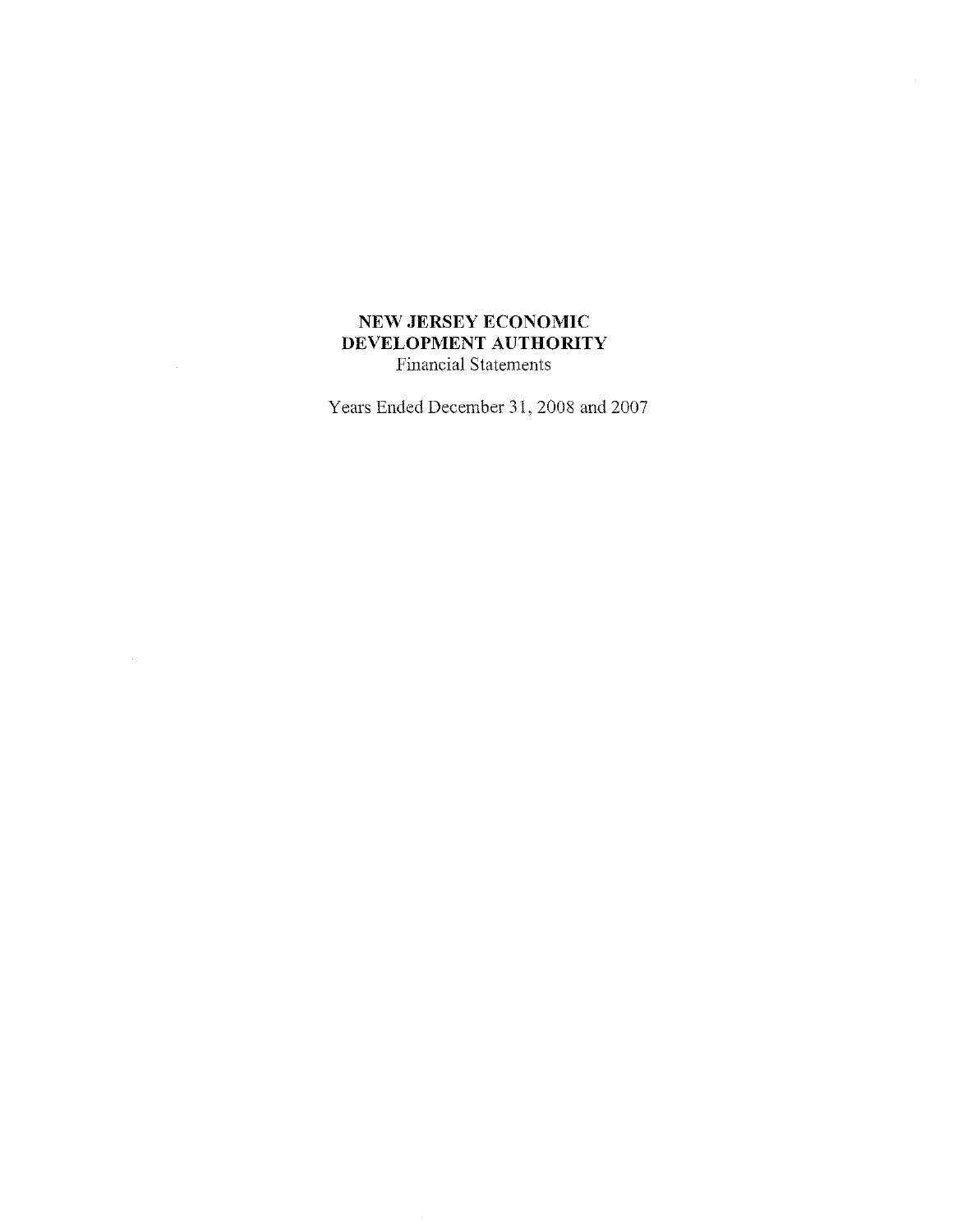# NEW JERSEY ECONOMIC DEVELOPMENT AUTHORITY

 $\sim 10^6$ 

## Financial Statements and Additional Information on Federal Grant Programs in Accordance with 0MB Circular A-133

## **Table of Contents**

Page Number

## I. Financial Section

| Consolidated Statements of Revenues, Expenses, and Changes in Fund Net Assets 14 |  |
|----------------------------------------------------------------------------------|--|
|                                                                                  |  |
|                                                                                  |  |

# II. Government Auditing Standards Section

| Independent Auditors' Report on Internal Control Over Financial Reporting and on |  |
|----------------------------------------------------------------------------------|--|
| Compliance and Other Matters Based on an Audit of Financial Statements           |  |
|                                                                                  |  |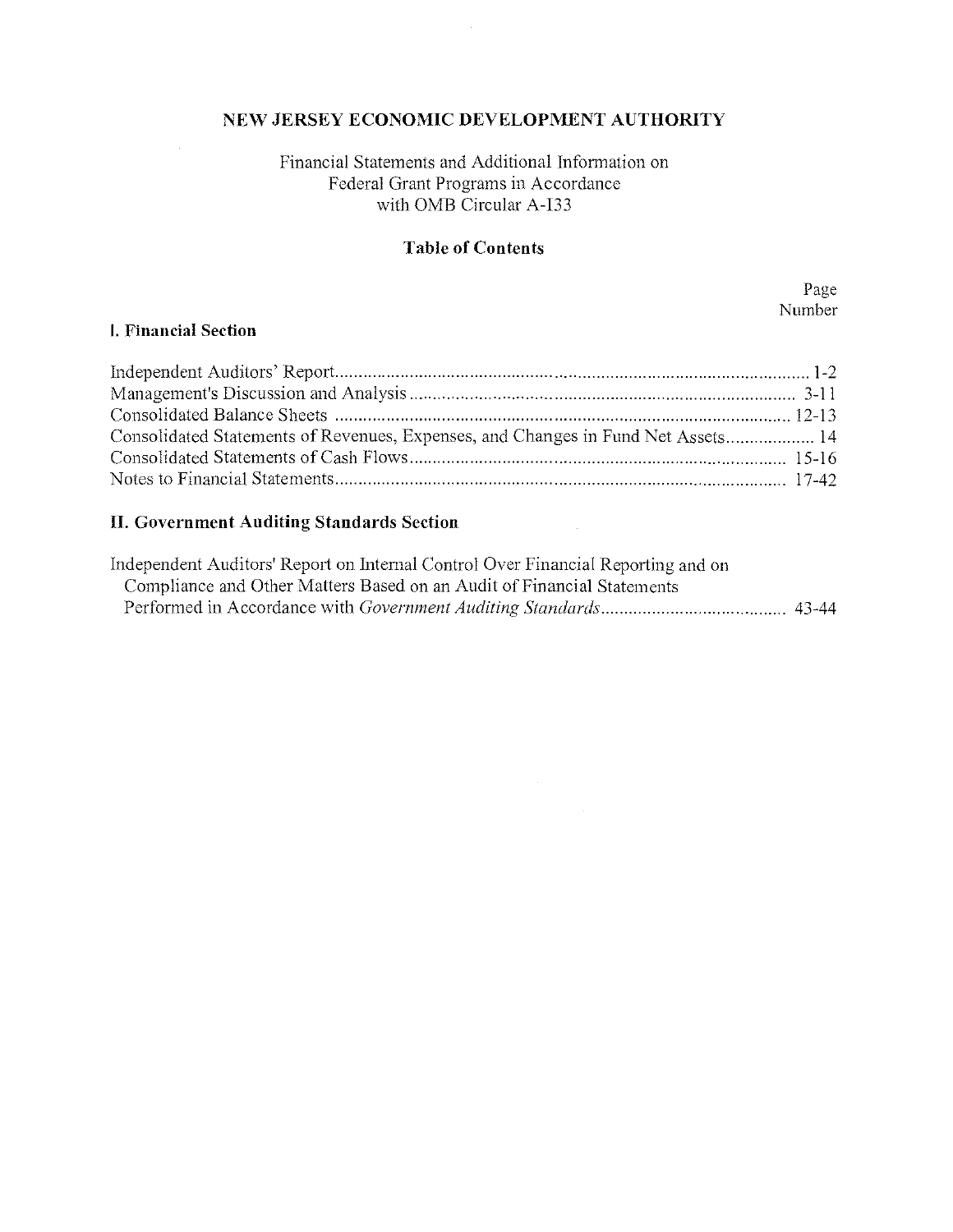I. Financial Section

 $\sim$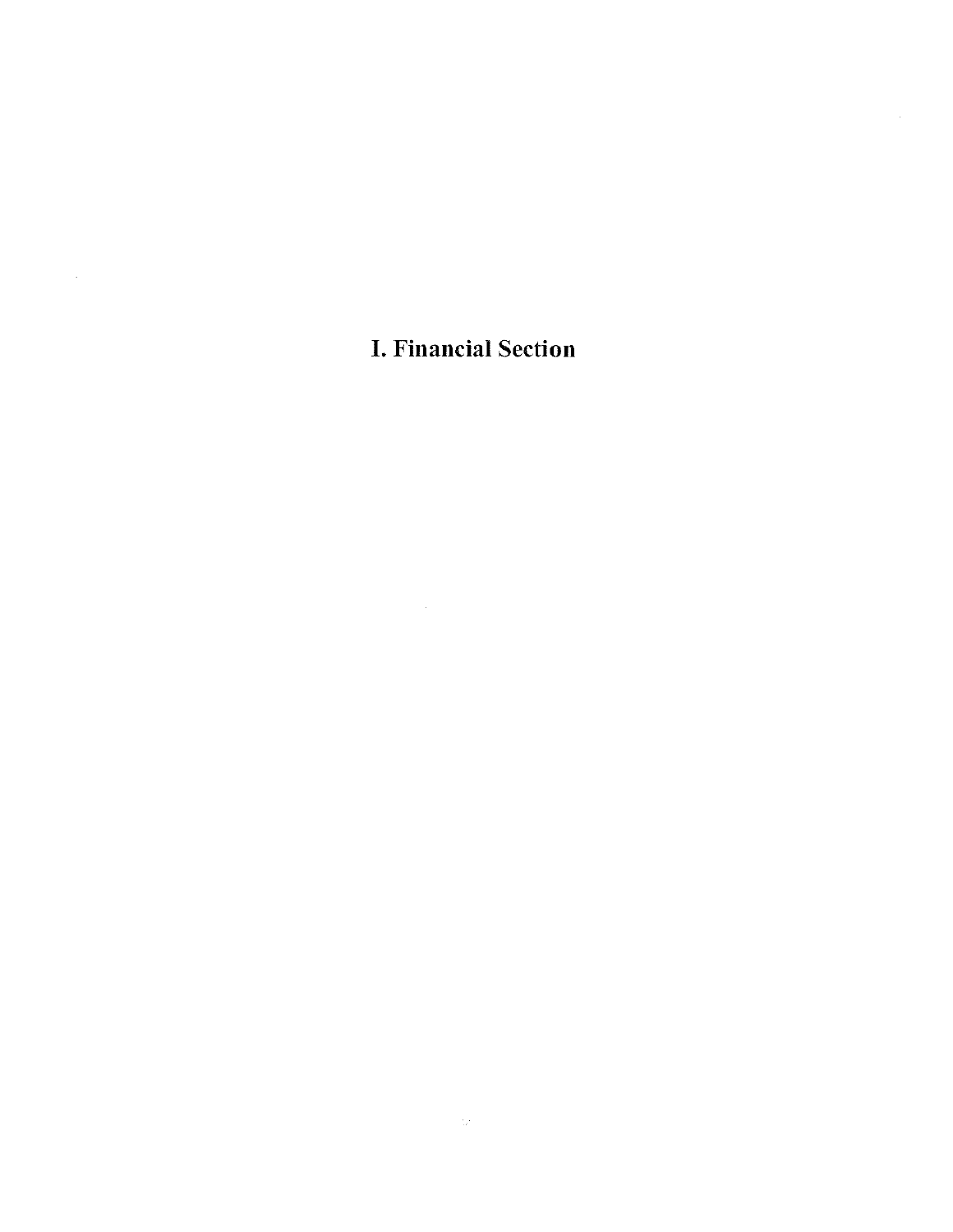

Mercadien Group Company

Members of the Authority New Jersey Economic Development Authority

We have audited the accompanying basic financial statements of New Jersey Economic Development Authority (the "Authority"), a component unit of the State of New Jersey, as of and for the years ended December 31, 2008 and 2007. These financial statements are the responsibility of the Authority's management. Out responsibility is to express an opinion on these financial statements based on our audits.

We conducted our audits in accordance with auditing standards generally accepted in the United States of America and the standards applicable to financial audits contained in Government Auditing Standards, issued by the Comptroller General of the United States. Those standards require that we plan and perform the audit to obtain Those standards require that we plan and perform the audit to obtain reasonable assurance about whether the financial statements are free of material misstatement. An audit includes examining, on a test basis, evidence supporting the amounts and disclosures in the financial statements. An audit also includes assessing the accounting principles used and significant estimates made by management, as well as evaluating the overall financial statement presentation. We believe that our audits provide a reasonable basis for our opinion.

In our opinion, the financial statements referred to above present fairly, in all material respects, the financial position of New Jersey Economic Development Authority as of December 31, 2008 and 2007, and the respective changes in financial position and PEN NSYLMANIA OFFICE:<br>86 BUCK ROAD<br>HOLLAND, PA 18966 cash flows for the years then ended in conformity with accounting principles generally m 215.355.4860 accepted in the United States of America.

In accordance with Government Auditing Standards, we have also issued our report \* CPA USA NETWORK<br>
\* AMERICAN INSTITUTE OF STRAINING TO A CONSIDER THE ALLY CONTROL OF THE AUTHORITY'S internal control over AMERICAN INSTITUTE OF financial reporting and our tests of its compliance with certain provisions of laws, CERTIFIED PUBLIC ACCOUNTANTS regulations, contracts and grant agreements and other matters. The purpose of that  $\frac{1}{\sqrt{N}}$  is to describe the scope of our toting of intermed central serves. NEW JERSEY SOCIETY OF report is to describe the scope of our testing of internal control over financial reporting<br>CERTIFIED PUBLIC ACCOUNTANTS and communicance and the results of that testing and not to provide an opinion ERTIFIED PUBLIC ACCOUNTANTS and compliance and the results of that testing, and not to provide an opinion on the <br>\* NEW YORK SOCIETY OF internal control over financial reporting or on compliance. That report is an integral NEW YORK SOCIETY OF internal control over financial reporting or on compliance. That report is an integral (ERTIFIED PUBLIC ACCOUNTANTS part of an audit performed in accordance with Government Auditing Standards and should be considered in assessing the results of our audit.

FAX 215-825-8110

- 
- 
- 
- 
- 
- CERTIFIED PUBLIC ACCOUNTANTS
- <sup>®</sup> PRIVATE COMPANIES PRACTICE SECTION
- <sup>®</sup> CENTER FOR PUBLIC COMPANY AUDIT FIRMS
- 
- 

\* REGISTERED WITH THE PCAOB **CONTACT PERIODE P.O.** Box 7648 • Princeton, NJ 08543-7648 • 609.689.9700 • Fax 609.689.9720 <sup>\*</sup> AN INDEPENDENTLY OWNED MEMBER OF THE<br>
SUPPORT THE WWW.mercadien.com RSM MCGLADREY NETWORK **Internal Community** (State 45 Years of Service to the Community

 $\mathbf{1}$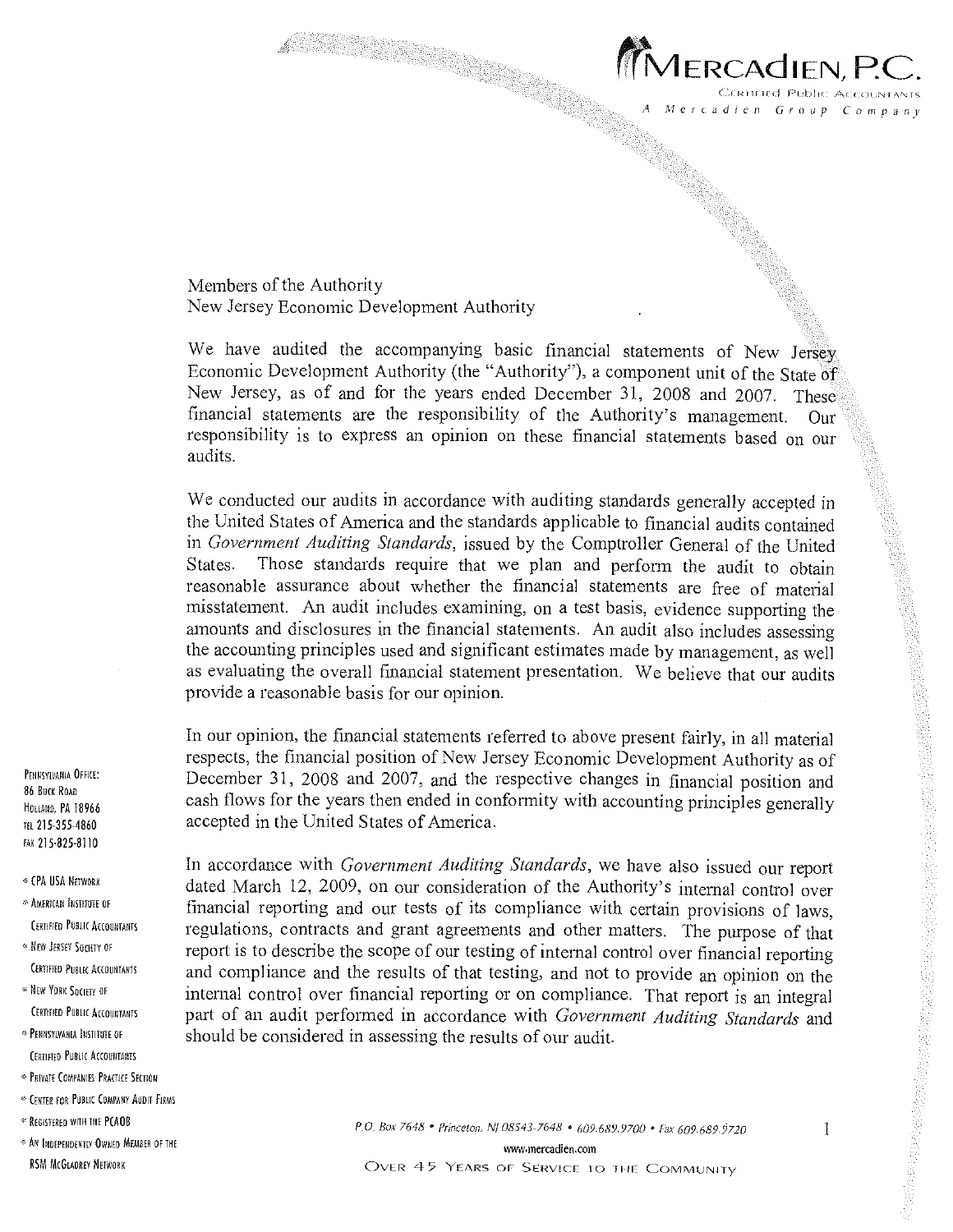## INDEPENDENT AUDITORS' REPORT (CONTINUED)

Management's Discussion and Analysis ("MD&A") on pages 3 through 11 is not a required part of the basic financial statements, but is supplemental information required by accounting principles generally accepted in the United States of America. We have applied certain limited procedures, which consisted principally of inquiries of management regarding the methods of measurement and presentation of the required supplementary information. However, we did not audit the information and express no opinion on it.

 $\hat{\mathcal{A}}$ 

Chrondier, PC<br>Contiguer Cubbe Accordante

March 12, 2009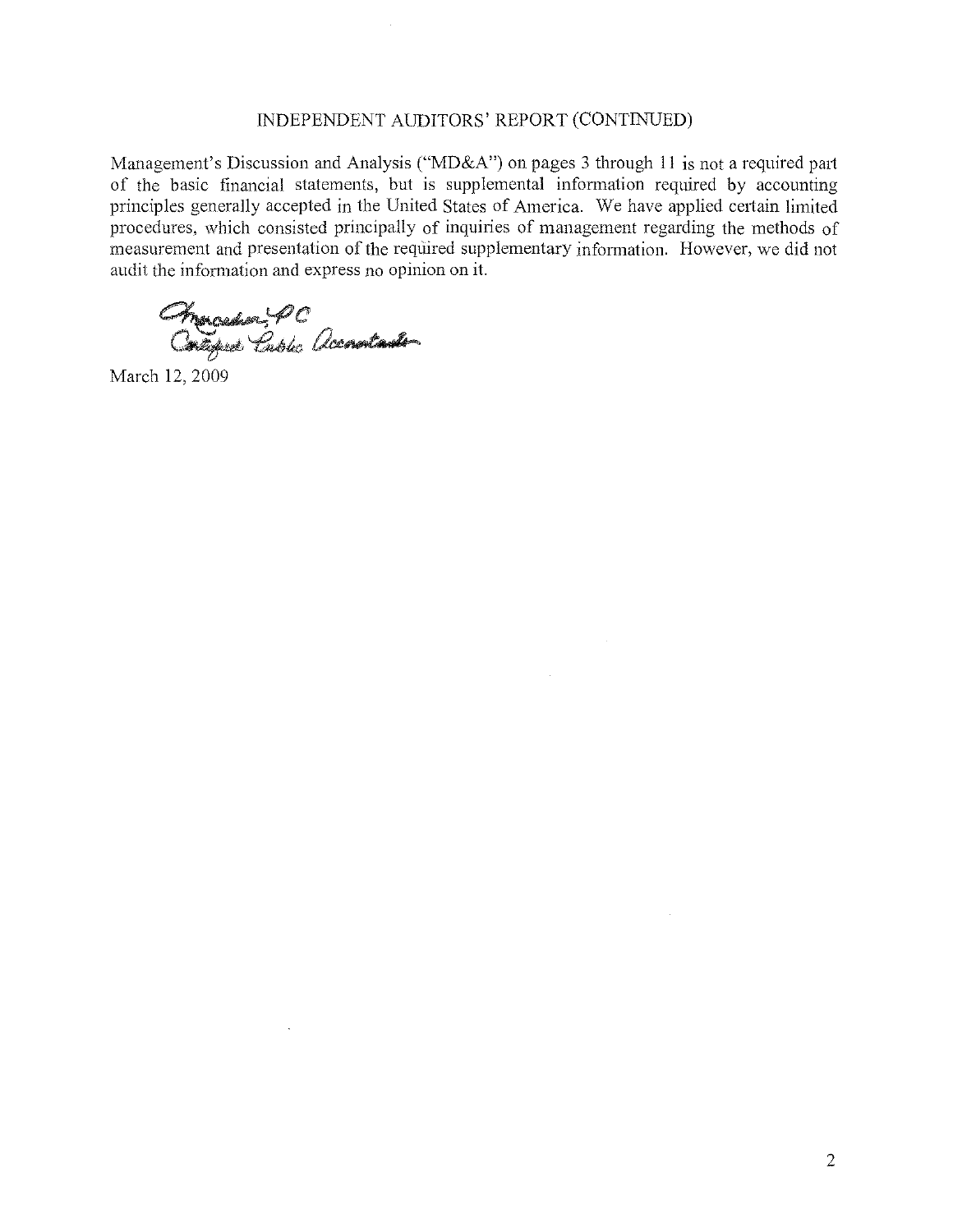## NEW JERSEY ECONOMIC DEVELOPMENT AUTHORITY Management's Discussion and Analysis Years Ended December 31, 2008 and 2007

This section of the New Jersey Economic Devdopment Authority's ("Authority" or "NJEDA") annual financial report presents management's discussion and analysis of the Authority's financial performance during the fiscal years ended on December 31, 2008 and 2007. Please read it in conjunction with the Authority's financial statements and accompanying notes.

## 2008 FINANCIAL HIGHLIGHTS

- The Authority's total net assets decreased  $$14.8$  million (or 2.0%).
- Current liabilities decreased \$14.5 million (or 35.5%).
- Bonds payable-gross decreased \$32.7 million (or 28.6%) due to scheduled debt service payments.
- Capital assets-net decreased  $$20.8$  million (or 15.1%) primarily due to the sale of Barnes & Noble land, building and equipment, MSNBC production equipment and offset by ongoing construction in progress for Tech TV at the Technology Centre of New Jersey.

## 2007 FINANCIAL HIGHLIGHTS

- The Authority's total net assets decreased \$61.8 million (or 7.7%) primarily due to grant disbursements for the Business Employment Incentive Program ("BEIP").
- Current liabilities increased \$5.0 million (or 14.2%).
- Bonds payable-gross decreased \$23.1 million (or 16.8%) due to scheduled debt service payments.
- Capital assets-net decreased  $$5.8$  million (or 4.0%) primarily due to the sale of MSNBC production equipment and offset by the completion of leasehold improvements at the Waterfront Technology Center at Camden ("WTCC").

## OVERVIEW OF THE FINANCIAL STATEMENTS

This annual financial report consists of two parts: Management's Discussion and Analysis (this section) and the *basic financial statements*. The Authority is a self-supporting entity and follows enterprise fund reporting; accordingly, the financial statements are presented using the economic resources measurement focus and the accrual basis of accounting. Enterprise fund statements offer short- and long-term financial information about the activities and operations of the Authority. These statements are presented in a manner similar to a private business engaged in such activities as real estate development, investment banking, commercial lending, construction management and consultation. While detailed sub-fund information is not presented, separate accounts are maintained for each program or project to control and manage money for particular purposes or to demonstrate that the Authority is properly using specific appropriations, grants and bond proceeds.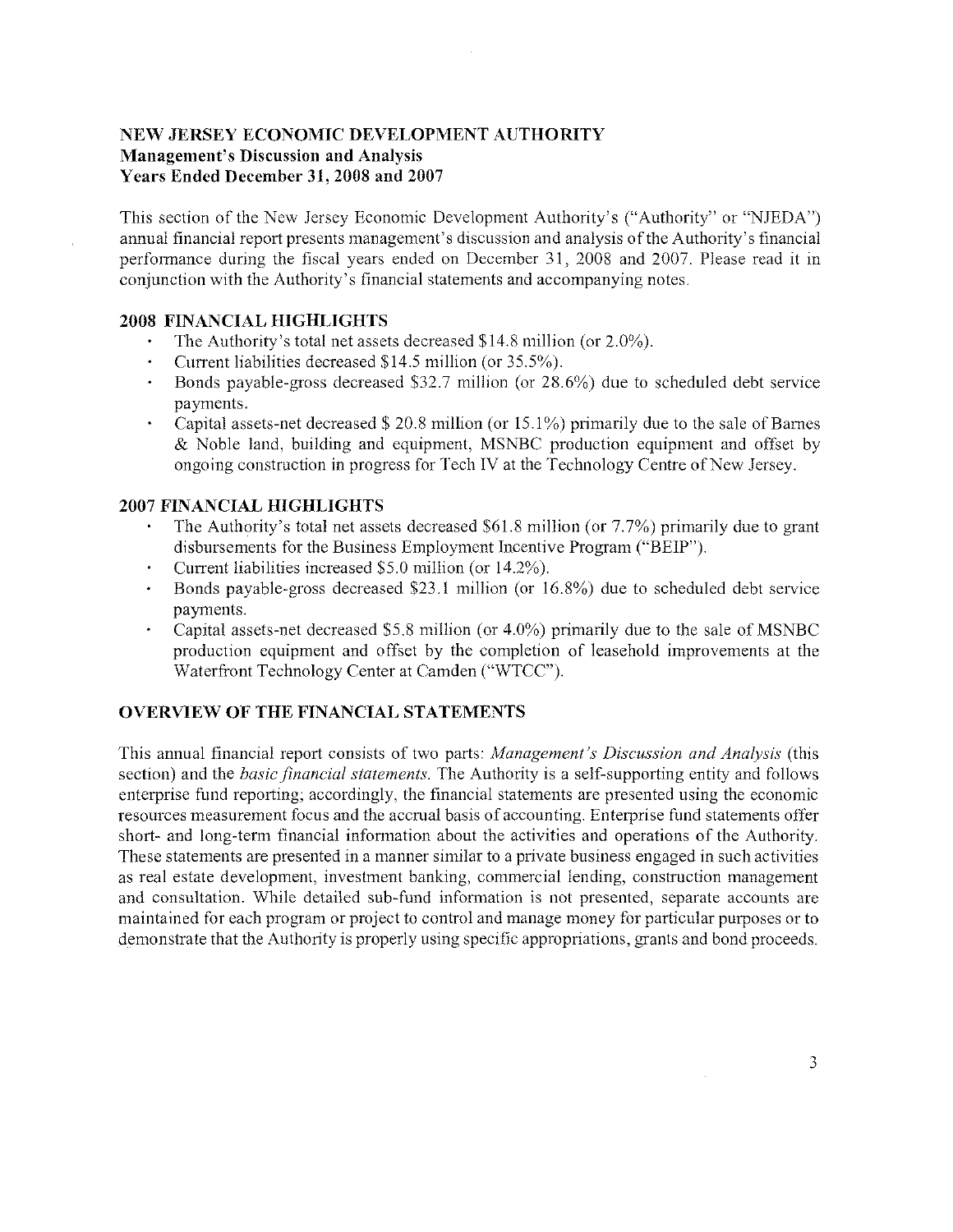### FINANCIAL ANALYSIS OF THE AUTHORITY

|                                                    | 2008                 | 2007          | 2006              | Current<br>Year %<br>increase/<br>(decrease) | Prior<br>Year %<br>increase/<br>(decrease) |  |
|----------------------------------------------------|----------------------|---------------|-------------------|----------------------------------------------|--------------------------------------------|--|
| Other Assets                                       | \$753,693,388        | \$798,191,189 | \$883,221,154     | $(5.6)\%$                                    | $(9.6)\%$                                  |  |
| Capital Assets, net                                | 117,409,324          | 138,220,607   | 143,997,656       | $(15.1)\%$                                   | $(4.0)\%$                                  |  |
| <b>Total Assets</b>                                | 871.102.712          | 936,411,796   | 1,027,218,810     | $(7.0)\%$                                    | $(8.8)\%$                                  |  |
| Long Term Debt                                     | 92,006,687           | 120,771,886   | 145,190,669       | $(23.8)\%$                                   | $(16.8)\%$                                 |  |
| Other Liabilities                                  | 48, 192, 168         | 69.892,751    | <u>74,440,705</u> | $(31.0)\%$                                   | (6.1)%                                     |  |
| <b>Total Liabilities</b>                           | 140, 198, 855        | 190,664,637   | 219,631,374       | $(26.5)\%$                                   | $(13.2)\%$                                 |  |
| Net Assets:                                        |                      |               |                   |                                              |                                            |  |
| Invested in Capital Assets,<br>Net of Related Debt | 58,654,324           | 54,010,607    | 43,582,656        | $8.6\%$                                      | 23.9%                                      |  |
| Restricted for School Loan<br>Program              | 31,239,841           | 38,459,932    | 45,688,363        | $(18.8)\%$                                   | $(15.8)\%$                                 |  |
| Unrestricted                                       | 641,009,692          | 653,276,620   | 718,316,417       | $(1.9)\%$                                    | $(9.1)\%$                                  |  |
| <b>Total Net Assets</b>                            | <u>\$730,903.857</u> | \$745,747,159 | \$807,587,436     | $(2.0)\%$                                    | (7.7)%                                     |  |

Net Assets. The following table summarizes the changes in Net Assets for the years ended Deceniber 31, 2008 and 2007:

During 2008, the Authority's combined net assets decreased \$14.8 million (or 20%) due to:

| (\$16.4) Million BEIP appropriations received in support of grant award payments |  |
|----------------------------------------------------------------------------------|--|
|----------------------------------------------------------------------------------|--|

- \$19.8 Million PUST grant award payments and loan disbursements
- \$5.1 Million Hazard program disbursements

\$20.1 Million Municipal Economic Recovery Initiative grant award payments

\$6.9 Million School Loan Program repayments returned to the State

(\$5.0) Million Business Assistance, Marketing and International Trade transferred from the State

(\$15.7) Million Other Program Payments and Payments to/from the State

During 2007, the Authority's combined net assets decreased \$61.8 million (or 77%) primarily due to \$56.3 million in BEIP grant award payments. In addition, other appropriations, Program Payments and Payments to/from the State amounted to (\$5.5 million) for the following purposes:

- \$2.4 Million PUST grant award payments and loan disbursements
- $(13.7)$  Million Hazard appropriations in excess of program disbursements
- \$27.1 Million Municipal Economic Recovery Initiative grant award payments
- \$7.2 Million School Loan Program repayments returned to the State

(\$17.5) Million Other Program Payments and Payments to/from the State

Ch.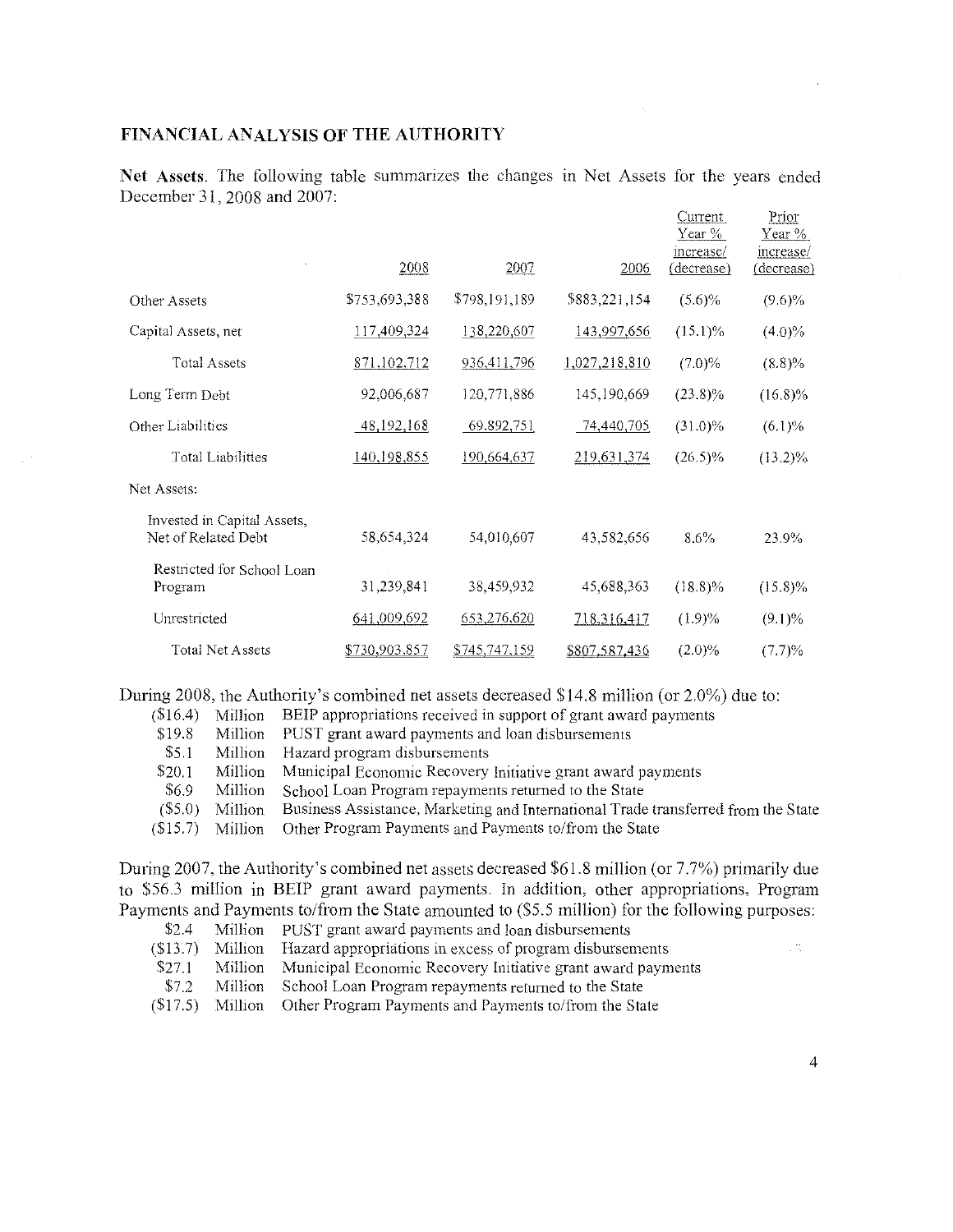Operating Activities. The Authority charges financing fees that may include an application fee, commitment fee, closing fee and a document execution fee. The Authority also charges an agency fee for the administration of financial programs for various government agencies; a program service fee for the administration of Authority programs that are service-provider based, rather than based on the exchange of assets such as the commercial lending program; and a real estate development fee for real estate activities undertaken on behalf of governmental entities and commercial enterprises. Interest income on investments, notes and intergovernmental obligations is recognized as earned. Grant revenue is earned when the Authority has complied with the terms and conditions of the grant agreements. The Authority also earns income from operating leases and interest income on lease revenue from capital lease financings. Late fees are charged to borrowers delinquent in their monthly loan payments. All forms of revenue accrue to the benefit of the program for which the underlying source of funds are utilized. The Authority considers all activity, except for the sale of capital assets and interest earned from investments, to he operating activities,

The following table summarizes the changes in operating and nonoperating activities between fiscal year 2008 and 2007:

|                                       | 2008           | 2007           | 2006          | Current<br>Year %<br>increase/<br><u>(decrease)</u> | Prior<br>Year %<br>increase/<br>(decrease) |  |
|---------------------------------------|----------------|----------------|---------------|-----------------------------------------------------|--------------------------------------------|--|
| <b>Operating Revenues</b>             |                |                |               |                                                     |                                            |  |
| Financing Fees                        | \$3,504,883    | \$3,080,786    | \$3,086,276   | 13.8%                                               | $(0.2)\%$                                  |  |
| Interest Income-Notes                 | 7,222,905      | 6,936,927      | 6,492,123     | 4.1%                                                | 6.9%                                       |  |
| Interest Income-<br>Intergovernmental | 522,998        | 618,345        | 706,977       | $(15.4)\%$                                          | $(12.5)\%$                                 |  |
| Lease Revenue                         | 18,599,425     | 17,889,952     | 22,071,456    | 4.0%                                                | $(18.9)\%$                                 |  |
| Other                                 | 5,552,071      | 8,844,328      | $-7,378,156$  | $(37.2)\%$                                          | 19.9%                                      |  |
| <b>Total Operating Revenues</b>       | 35,402,282     | 37,370,338     | 39,734,988    | (5.3)%                                              | $(6.0)\%$                                  |  |
| <b>Operating Expenses</b>             |                |                |               |                                                     |                                            |  |
| Administrative Expenses               | 21,708,790     | 16,827,612     | 27,560,919    | 29.0%                                               | $(38.9)\%$                                 |  |
| <b>Interest Expense</b>               | 4,467,024      | 6,850,482      | 7,444,219     | $(34.8)\%$                                          | $(8.0)\%$                                  |  |
| Depreciation                          | 10,062,085     | 11,489,306     | 14,820,974    | $(12.4)\%$                                          | $(22.5)\%$                                 |  |
| Loss Provisions-Net<br>anto.          | 11,500,774     | 4,898,638      | 2,981,250     | 134.8%                                              | 64.3%                                      |  |
| Other                                 | 8,123,759      | 7,428,524      | 7,100,622     | 9.4%                                                | 4.6%                                       |  |
| <b>Total Operating Expenses</b>       | 55,862,432     | 47,494,562     | 59,907.984    | 17.6%                                               | (20.7)%                                    |  |
| Operating Loss                        | (20, 460, 150) | (10, 124, 224) | (20, 172.996) | 102.1%                                              | $(49.8)\%$                                 |  |

5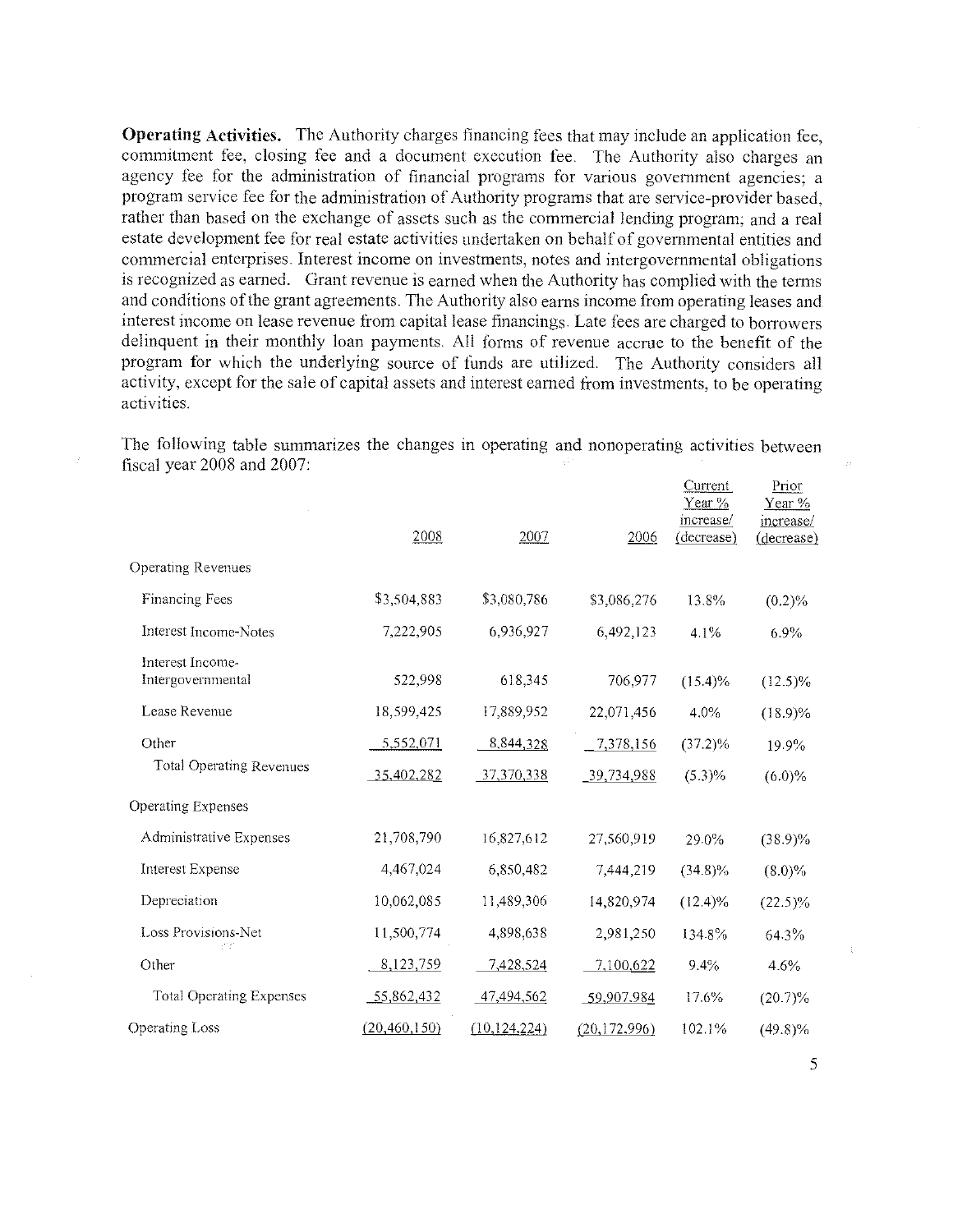| Nonoperating Revenues and<br>(Expenses)          |                      |                |                 |             |            |  |
|--------------------------------------------------|----------------------|----------------|-----------------|-------------|------------|--|
| Interest Income-investments                      | 16.221,076           | 28,742,994     | 29,302,049      | $(43.6)\%$  | $(1.9)\%$  |  |
| State Appropriations and<br>Program Payments-Net | (21,967,067)         | (83,698,819)   | (123, 451, 504) | $(73.8)\%$  | $(32,2)\%$ |  |
| Other Revenue                                    | 11,362,839           | 3.239.772      | 3.218.461       | 250.7%      | 0.7%       |  |
| Total Nonoperating, Net                          | 5,616,848            | (51,716,053)   | (90, 930, 994)  | $(110.9)\%$ | $(43.1)\%$ |  |
| Change in Net Assets                             | (14, 843, 302)       | (61, 840, 277) | (111, 103, 990) | $(76.0)\%$  | $(44.3)\%$ |  |
| Beginning Net Assets                             | 745,747,159          | 807,587.436    | 918,691,426     |             |            |  |
| Ending Net Assets                                | <u>\$730,903.857</u> | \$745,747,159  | \$807,587,436   |             |            |  |

## Operating Revenues

During 2008, the Authority's operating revenues were materially impacted by the following:

- Financing fees increased by \$0.4 million.
- Lease revenue decreased by \$0.7 million.
- Program services revenue decreased by \$0.4 million.
- Loss Recoveries decreased by \$1.4 million.  $\bullet$
- Distributions received decreased by \$0.3 million from Edison IV Venture Fund.

During 2007, the Authority's operating revenues were materially impacted by the following:

- Lease revenue decreased by \$4.3 million.
- Program services revenue increased by \$0.2 million.
- Loss Recoveries increased by \$1.3 million.
- $\ddot{\phantom{0}}$ Distributions received increased by \$0.4 million from Edison IV Venture Fund.

#### Operating Expenses

In 2008, operating expenses increased in part due to the passing of Senate bill, No. 1980 which abolished the New Jersey Commerce Commission and transferred its primary function, powers and duties to the Division of Business Assistance, Marketing and International Trade within the Authority. This increase was offset by an Appropriation from the State for the Division and a decrease in Interest expense.

In 2007, salaries and benefits expenses decreased \$11.0 million, primarily due to the cost of other postemployment benefits, since the Authority adopted Governmental Accounting Standards Board Statement No. 45 "Accounting & Financial Reporting by Employers for Postemployment Benefits Other Than Pensions" in the prior year.

6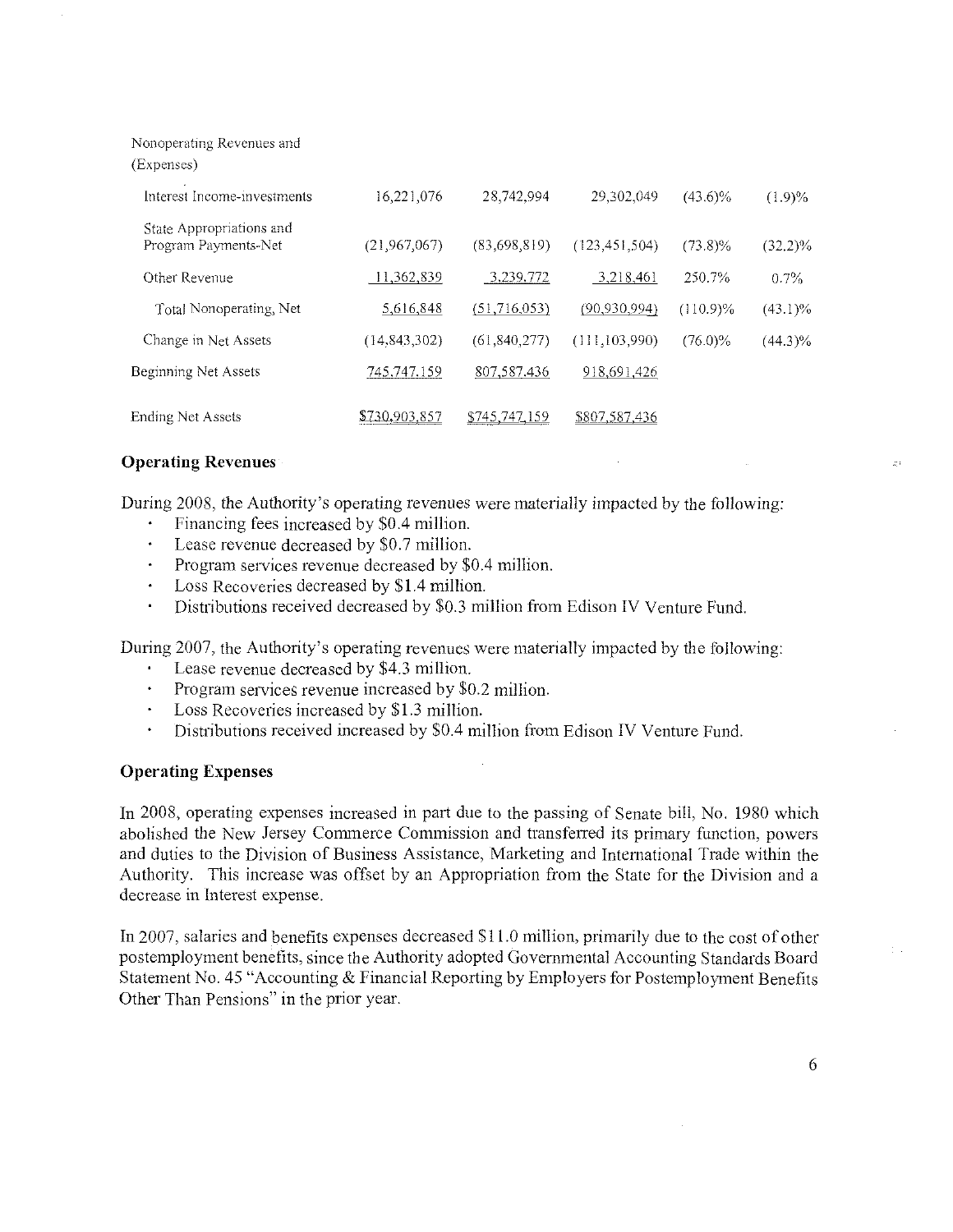## Nonoperating Revenues

In 2008, Interest Income from investments decreased \$12.5 million and the gain on sale of assets increased by \$6.4 million, primarily due to Barnes & Noble and MSNBC production equipment sold.

In 2007, sale of assets decreased by \$15.6 million, primarily due to MSNBC production equipment sold.

## Allowance for Credit Losses

The Authority, although not required to do so, has aligned its allowance policy to that practiced in the financial services industry. Allowances for doubtful notes and guarantee payments are determined in accordance with guidelines established by the Office of the Comptroller of the Currency. The Authority accounts for its potential loss exposure through the use of risk ratings. These specifically assigned risk ratings are continuously updated to account for changes in financial condition of the borrower or guarantor, delinquent payment history, loan covenant violations, and changing economic conditions.

The assigned risk rating classifications are consistent with the ratings used by the Office of the Comptroller of the Currency. Each risk rating is assigned a specific loss factor in accordance with the severity of the classification. Each month an analysis is prepared using the current loan balances, existing exposure on guarantees, and the assigned risk rating to determine the adequacy of the reserve. Any adjustments needed to adequately provide for potential credit losses are reported as a Loss Provision.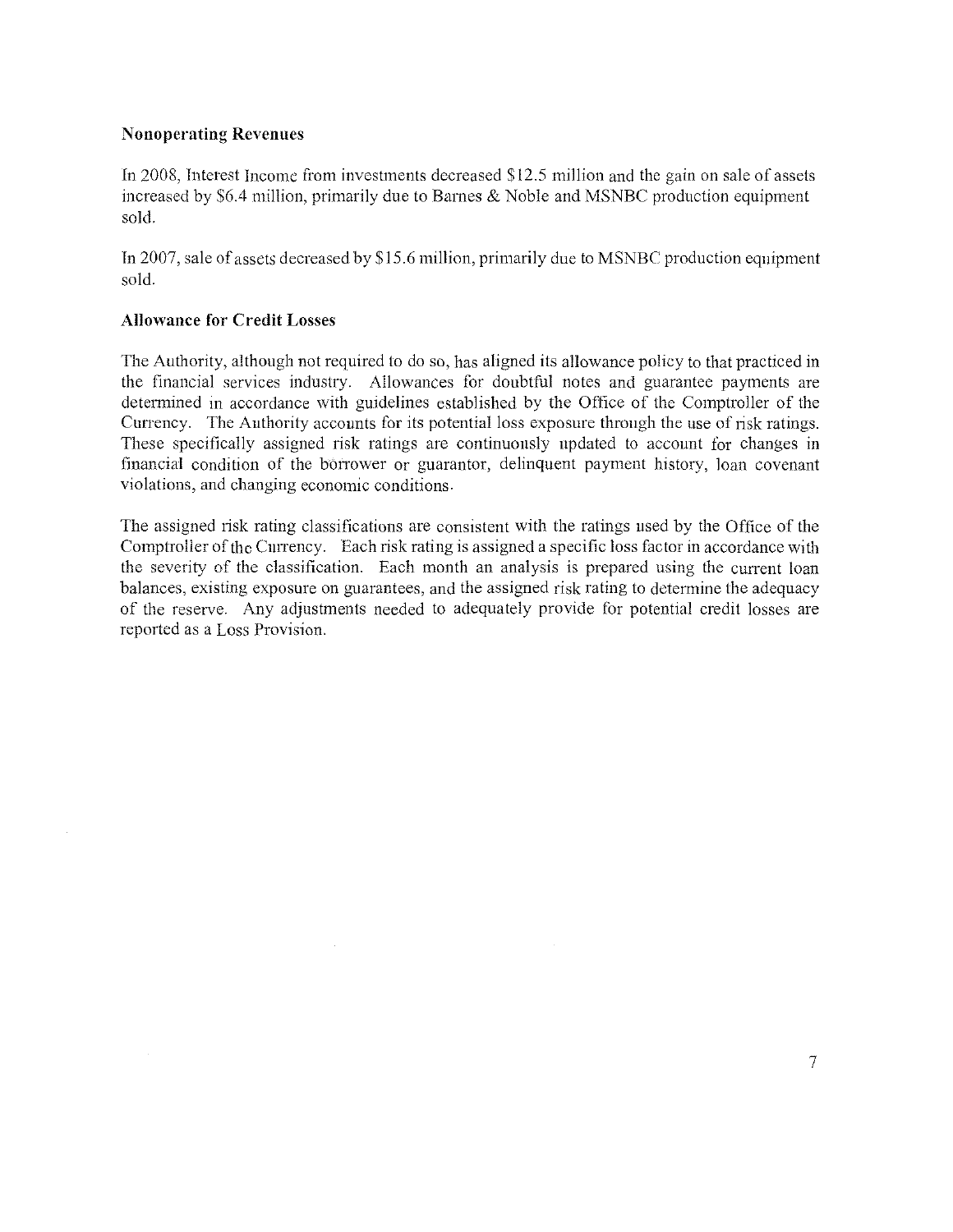The following table summarizes the Loan Allowance activity for the end of the period from January 1, 2006 through December 31, 2008:

| December 31, 2006                    |              |              |  |
|--------------------------------------|--------------|--------------|--|
| Allowance for loan losses            | \$10,875,186 |              |  |
| Accrued guarantee losses             | 4,286,240    |              |  |
| <b>Total allowance</b>               |              | 15, 161, 426 |  |
| 2007 Provision for credit losses-net | 7,749,965    |              |  |
| 2007 Write-offs                      | (1,330,554)  | 6,419,411    |  |
|                                      |              |              |  |
| 417.7<br>December 31, 2007           |              |              |  |
| Allowance for loan losses            | 16,196,326   |              |  |
| Accrued guarantee losses             | 5,384,511    |              |  |
| <b>Total allowance</b>               |              | 21,580,837   |  |
| 2008 Provision for credit losses-net | 7,283,585    |              |  |
| 2008 Write-offs                      | (2,590,167)  | 4,693,418    |  |
|                                      |              |              |  |
| December 31, 2008                    |              |              |  |
| Allowance for loan losses            | 22,876,101   |              |  |
| Accrued guarantee losses             | 3,398,154    |              |  |
| <b>Total allowance</b>               |              | \$26,274,255 |  |

The Authority's write-down and Loan Loss Reserve policies closely align with the reporting requirements of the banking industry. When management determines that the probability of collection is less than 50% of the remaining balance, it is the policy to assign a Loss rating to the account. For an account rated as Loss, a loss provision is recognized for the entire loan balance.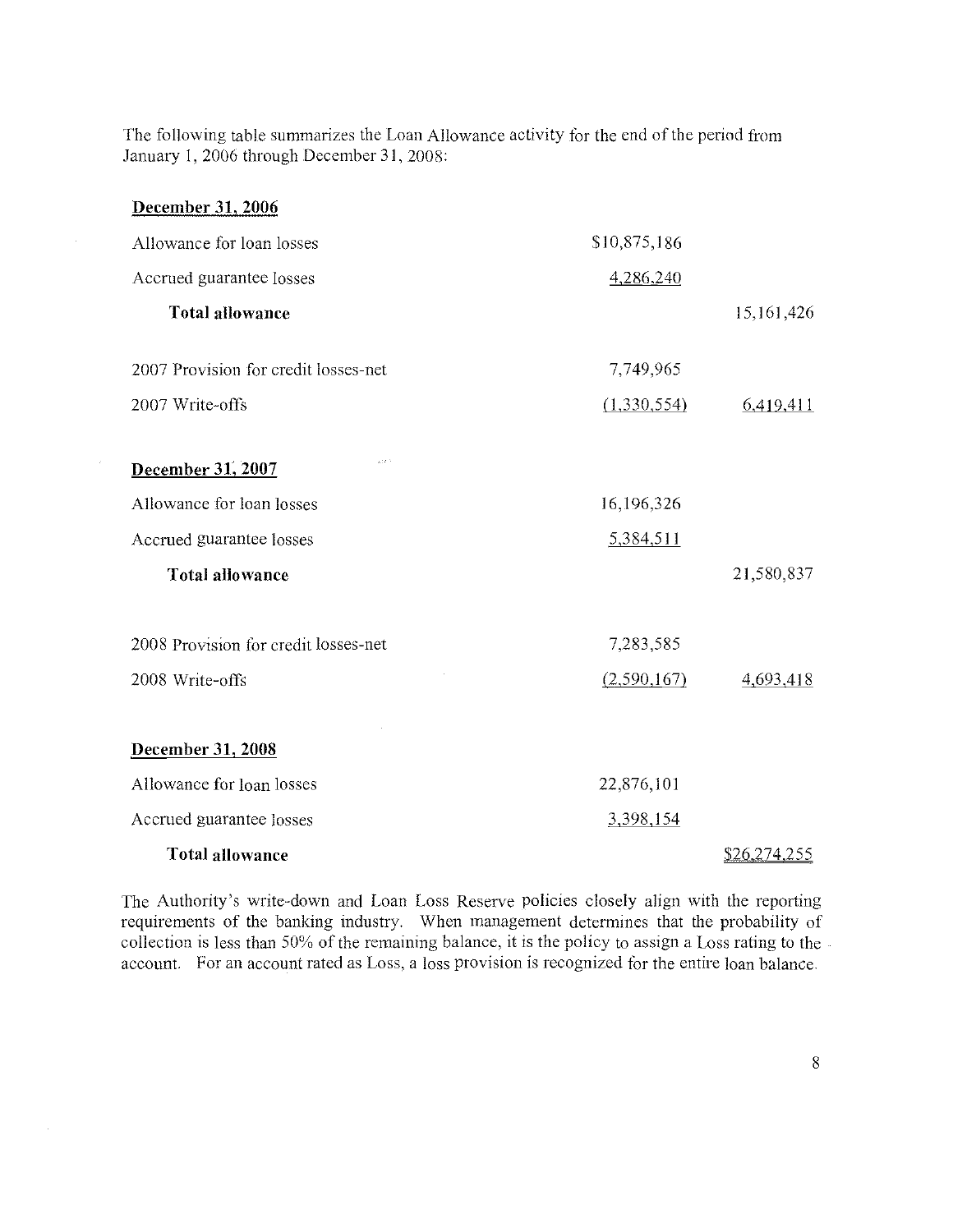Under our policy a loan will be written-off against the Loss Allowance when it is determined that the probability of collection is remote. The recognition of a loss does not automatically releasc the borrower from the obligation to pay the debt. Should the borrower, guarantors, or collateral position improve in the future, any and all steps necessary to preserve the right to collect these obligations will be taken. Debts are forgiven afier legal counsel determines there is no further legal recourse available to collect the debt.

Aggregate gross loan and guarantee exposure at December 31, 2008, was \$249,533,709, of which \$202,499,938 (or 81%) is rated Pass, \$13,504,035 (or 5%) is loans made under the Authority's technology initiative, and \$33,529,736 (or 14%) is adversely classified.

Total write-offs for the year ended December31, 2008, were \$1,090,167 or 0.52% of the total loan portfolio. At December 31, 2008, the total allowance against Notes Receivable was \$22,876,101 or 10.93% of the loan portfolio.

There was \$1,500,000 in write-offs for the year on guarantees honored. At December 31, 2008, the total allowance for guarantee exposure is \$3,398,154 or 8.46% of the total guarantee exposure of \$40,152,236.

The 2008 Loss Provisions - Net of \$11.5 million, are related to the following detailed information:

| \$7,263,000 | Loan and Guarantee Program activity                                   |
|-------------|-----------------------------------------------------------------------|
| \$17,000    | Sale of equipment to MSNBC                                            |
| \$1,235,000 | Authority's share in the New Jersey Tech Council Venture Capital Fund |
| \$128,000   | Authority's share in the Edison Venture Capital Fund                  |
| \$2,867,000 | Authority's share in the Garden State Life Sciences Venture Fund      |
|             |                                                                       |

The 2007 Loss Provisions - Net of \$4.9 million, are related to the following detailed information:

- \$7,750,000 Loan and Guarantee Program activity
- (\$1,437,000) Sale of equipment to MSNBC
	- (\$4,000) Authority's share in the New Jersey Tech Council Venture Capital Fund

 $(114,000)$  Authority's share in the Edison Venture Capital Fund

(\$1,296,000) Authority's share in the Garden State Life Sciences Venture Fund

## CAPITAL ASSET AND DEBT ADMINISTRATION

Capital Assets. The Authority independently, or in cooperation with a private or governmental entity, acquires, invests in and/or develops vacant industrial sites, existing facilities, unimproved land, equipment and other real estate for private or governmental use. Sites developed and equipment purchased for private use are marketed or leased to businesses that will create new job opportunities and tax ratables for the municipalities. Sites are developed for governmental use for a fee and also may be leased to the State or..State entities. For the majority of these leases, future minimum lease rental payments are equal to the debt service payments related to the bonds or notes issued for the applicable property.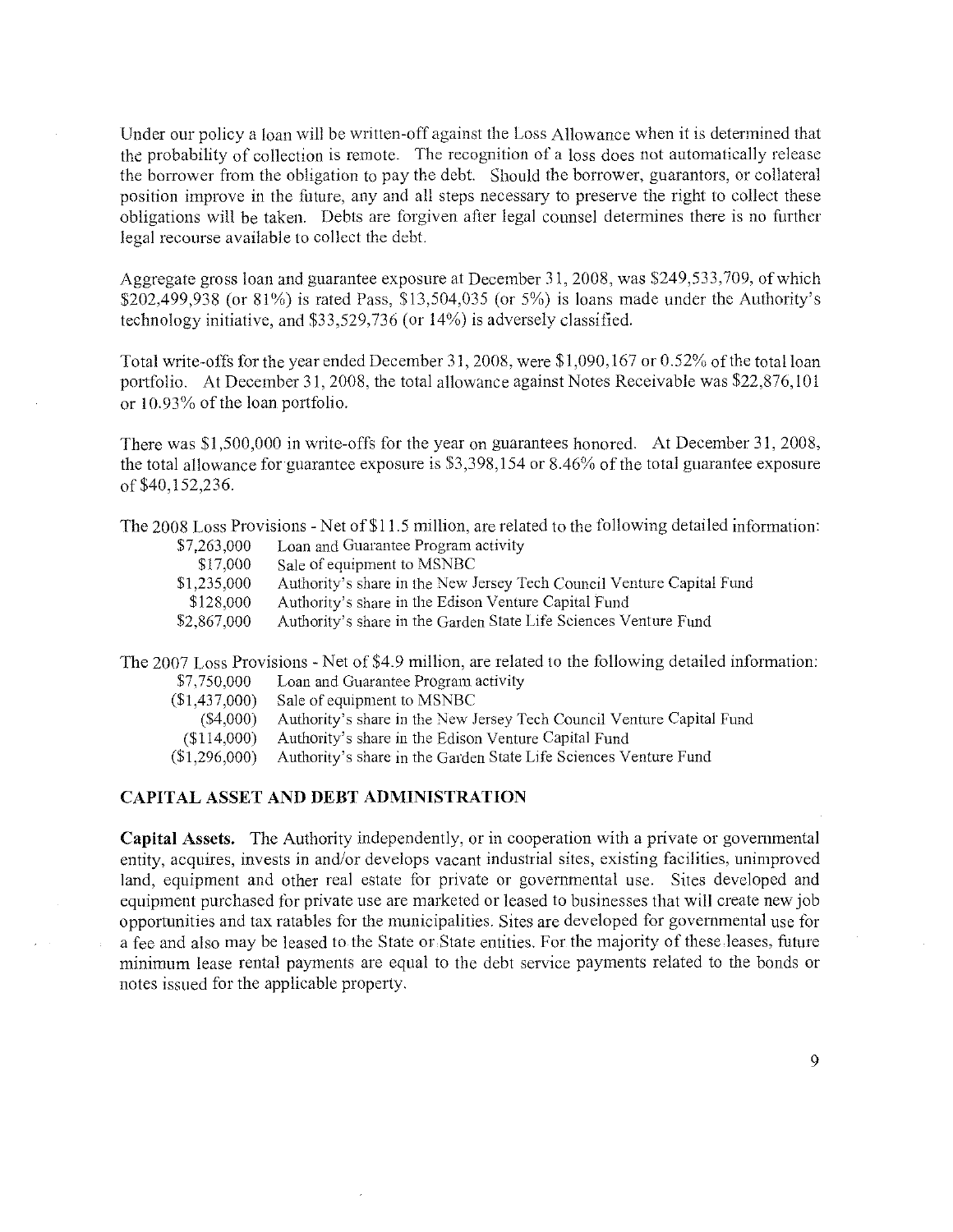The following table summarizes the change in other Capital Assets-Net between fiscal year 2008 and 2007:

|                                        |                |                      |               | Current<br>Year %<br>mcrease/ | Prior Year<br>$\frac{0}{2}$<br>increase/ |  |
|----------------------------------------|----------------|----------------------|---------------|-------------------------------|------------------------------------------|--|
|                                        | 2008           | 2007                 | 2006          | (decrease)                    | (decrease)                               |  |
| Land                                   | \$21,248,262   | \$23,873,206         | \$23,873,206  | $(11.0)\%$                    |                                          |  |
| Construction in Progress               | 5.412,464      | 450                  | -0-           |                               |                                          |  |
| Total Nondepreciable Capital<br>Assets | 26,660,726     | 23,873,656           | 23,873,206    |                               |                                          |  |
| <b>Building</b>                        | 97,364,839     | 121,007,001          | 121,007,001   | $(19.5)\%$                    |                                          |  |
| Leasehold Improvements                 | 21,918,368     | 22,223,883           | 18,657,010    | $(1.4)\%$                     | 19.1%                                    |  |
| Equipment                              | 25,042,893     | 38,166,827           | 37,151,625    | $(34.4)\%$                    | 2.7%                                     |  |
| Total Depreciable Capital<br>Assets    | 144,326,100    | 181,397,711          | 176,815,636   |                               |                                          |  |
| Less Accumulated Depreciation          | (53, 577, 502) | (67,050,760)         | (56,691,186)  | $(20.1)\%$                    | 18.3%                                    |  |
| Capital Assets-Net                     | \$117,409,324  | <u>\$138.220.607</u> | \$143,997,656 | $(15.1)\%$                    | $(4.0)\%$                                |  |

The change in Land and Building in the current year resulted from the sale of Barnes & Noble, offset by the increase in Construction in Progress for ongoing work on Tech IV at the Technology Centre of New Jersey. in the prior year, the change represents the completion of leasehold improvements at the WTCC location.

The change in Equipment in the current year is due to the sale of Barnes & Noble equipment, as well as the purchase and sale of production equipment to MSNBC which fluctuates each year.

More detailed information about the Authority's capital assets is presented in the Notes to the financial statements.

Capital Debt. At year end, the Authority had \$101,390,000 of gross bond and note principal outstanding; a net decrease of 24.6%, due to the paydown of scheduled debt. More detailed information about the Authority's capital debt is presented in the Notes to the financial statements.

 $\sim 0.32$  and  $\sim 0.01$  and  $\sim 0.01$  and  $\sim 0.01$  and  $\sim 0.001$  and  $\sim 0.001$ 

 $\sim 10^{-1}$ 

 $\mathcal{A}^{\mathrm{c}}$  and  $\mathcal{A}^{\mathrm{c}}$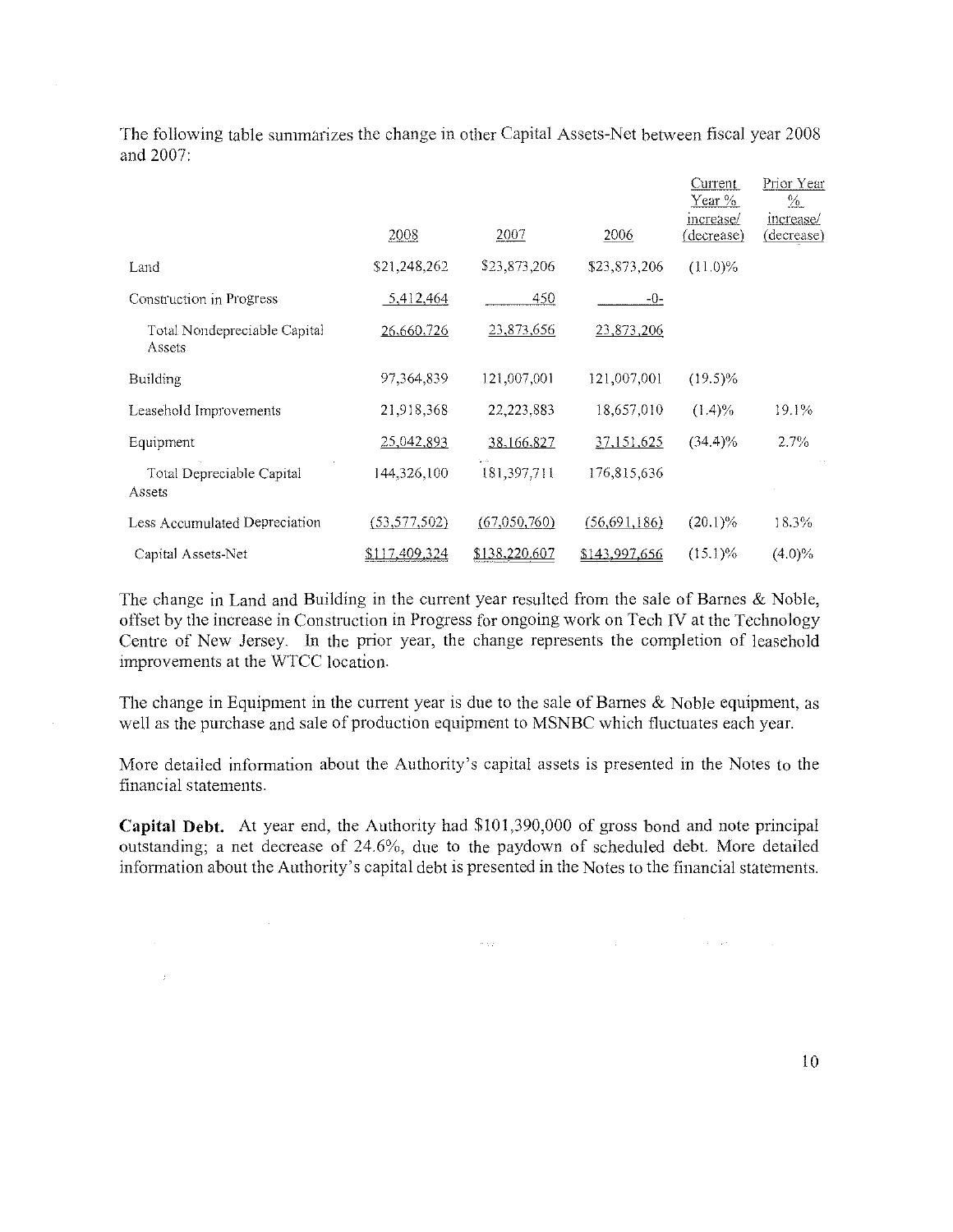The following table summarizes the changes in capital debt between fiscal year 2008 and 2007:

|                               | 2008          | 2007          | 2006            | <b>Current</b><br>Year %<br>mcrease/<br>(decrease) | Prior Year<br>$\frac{9}{6}$<br>mcrease/<br>(decrease) |  |
|-------------------------------|---------------|---------------|-----------------|----------------------------------------------------|-------------------------------------------------------|--|
| Bonds Payable - Gross         | \$81,560,000  | \$114,245,000 | \$137,390,000   | $(28.6)\%$                                         | $(16.8)\%$                                            |  |
| Notes Payable                 | 19.830.000    | 20,160,000    | 21,745.315      | $(1.6)\%$                                          | $(7.3)\%$                                             |  |
| Total Bonds and Notes Payable | \$101,390,000 | \$134,405,000 | \$159, 135, 315 | $(24.6)\%$                                         | $(15.5)\%$                                            |  |

## Other Matters

outlined in the legislation, the State appropriated up to \$120 million to the Authority for purposes of making grants to eligible businesses. As of December 31, 2008, the Authority has not received any of these funds. On December 9, 2008, the State of New Jersey enacted into law the Invest NJ Business Grant Program Act ("the Act"). Pursuant to the Act, the Authority is directed to establish a new business assistance program to stimulate capital investment and job creation in New Jersey. As

On December 16, 2008, the State of New Jersey enacted into law the Main Street Business Assistance Act ("the Act"). The Act directs the Authority to provide necessary loan and guarantee products in support of small and mid-size businesses that have the greatest potential for stimulating economic growth. As outlined in the legislation, the program is to be funded by a \$50 million State appropriation to the Authority. As of December 31, 2008, the Authority has not received any of these funds.

## CONTACTING THE AUTHORITY'S FINANCIAL MANAGEMENT

This financial report is designed to provide New Jersey citizens, and our customers, clients, investors and creditors, with a general overview of the Authority's finances and to demonstrate the Authority's accountability for the appropriations and grants that it receives. if you have questions about this report or need additional information, contact the Office of Public Affairs, NJEDA, P.O. Box 990, Trenton, NJ 08625-0990, or visit our web site at: www.njeda.com.

 $\sim 0.2$  .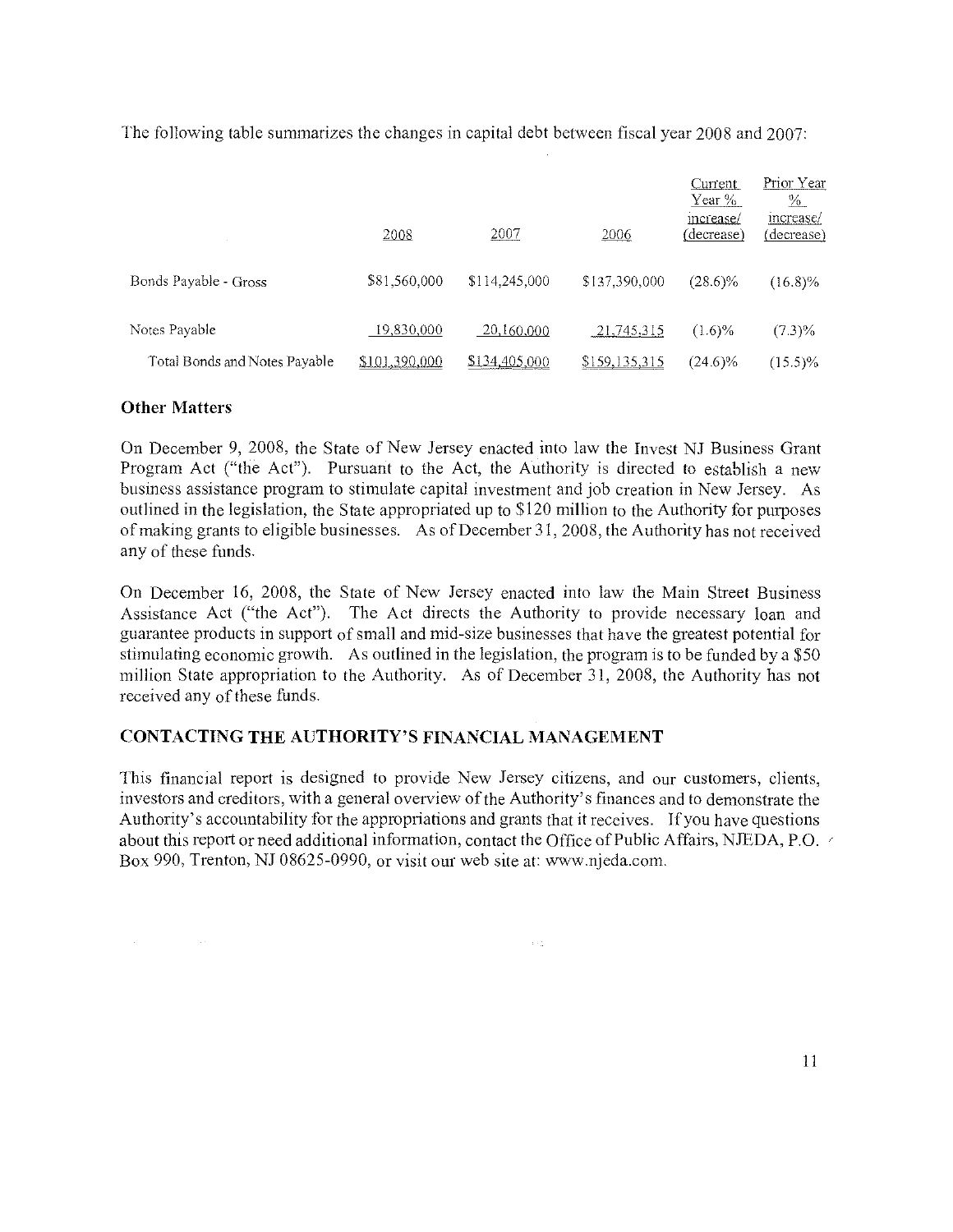### NEW JERSEY ECONOMIC DEVELOPMENT AUTHORITY CONSOLIDATED BALANCE SHEETS

|                                      | December 31,   |                |
|--------------------------------------|----------------|----------------|
|                                      | 2008           | 2007           |
| Assets                               |                |                |
| <b>Current Assets</b>                |                |                |
| Cash and cash equivalents            | \$218,633,450  | \$234,692,621  |
| Investments                          | 77,861,100     | 272,801,375    |
| Receivables                          |                |                |
| Notes                                | 16,880,109     | 13,895,731     |
| Accrued interest on notes            | 787,540        | 918,825        |
| Accrued interest on investments      | 2,981,524      | 2,230,572      |
| Intergovernmental                    | 2,137,500      | 2,088,889      |
| Leases                               | 100,000        | 50,000         |
| Other receivables                    | 1,330,499      | 9,189,100      |
|                                      | 24, 217, 172   | 28,373,117     |
| Prepaids and deferred costs          | 551,109        | 989,088        |
| <b>Total Current Assets</b>          | 321,262,831    | 536,856,201    |
| <b>Noncurrent Assets</b>             |                |                |
| Investments                          | 249,126,408    | 74, 394, 036   |
| Receivables                          |                |                |
| Notes                                | 142,190,454    | 128,238,976    |
| Notes-restricted                     | 50,310,910     | 62,115,966     |
| Accrued interest on notes            | 2,864,195      | 117,720        |
| Accrued interest on notes-restricted | 162,299        | 200,039        |
|                                      | 195,527,858    | 190,672,701    |
| Allowance for doubtful notes and     |                |                |
| guarantees                           | (22, 876, 101) | (16, 196, 325) |
| Net notes receivable                 | 172,651,757    | 174,476,376    |
|                                      |                |                |
| Intergovernmental restricted         | 4,741,664      | 6,951,386      |
| Unamortized discount                 | (944, 123)     | (1,467,123)    |
| Net intergovernmental receivables    | 3,797,541      | 5,484,263      |
| Leases-restricted                    | 7,906,869      | 8,006,869      |
| Unamortized discount                 | (1, 244, 630)  | (1, 347, 188)  |
| Net leases receivable                | 6,662,239      | 6,659,681      |
| Total receivables                    | 183,111,537    | 186,620,320    |
| Prepaids and deferred costs          | 192,612        | 320,632        |
|                                      |                |                |
| Nondepreciable capital assets        | 21,248,262     | 23,873,656     |
| Depreciable capital assets, net      | 96,161,062     | 114,346,951    |
| Total capital assets, net            | 117,409,324    | 138,220,607    |
| <b>Total Noncurrent Assets</b>       | 549,839,881    | 399,555,595    |
| <b>Total Assets</b>                  | \$871,102,712  | \$936,411,796  |

 $\bar{\mathcal{A}}$ 

 $\sim$ 

 $\alpha$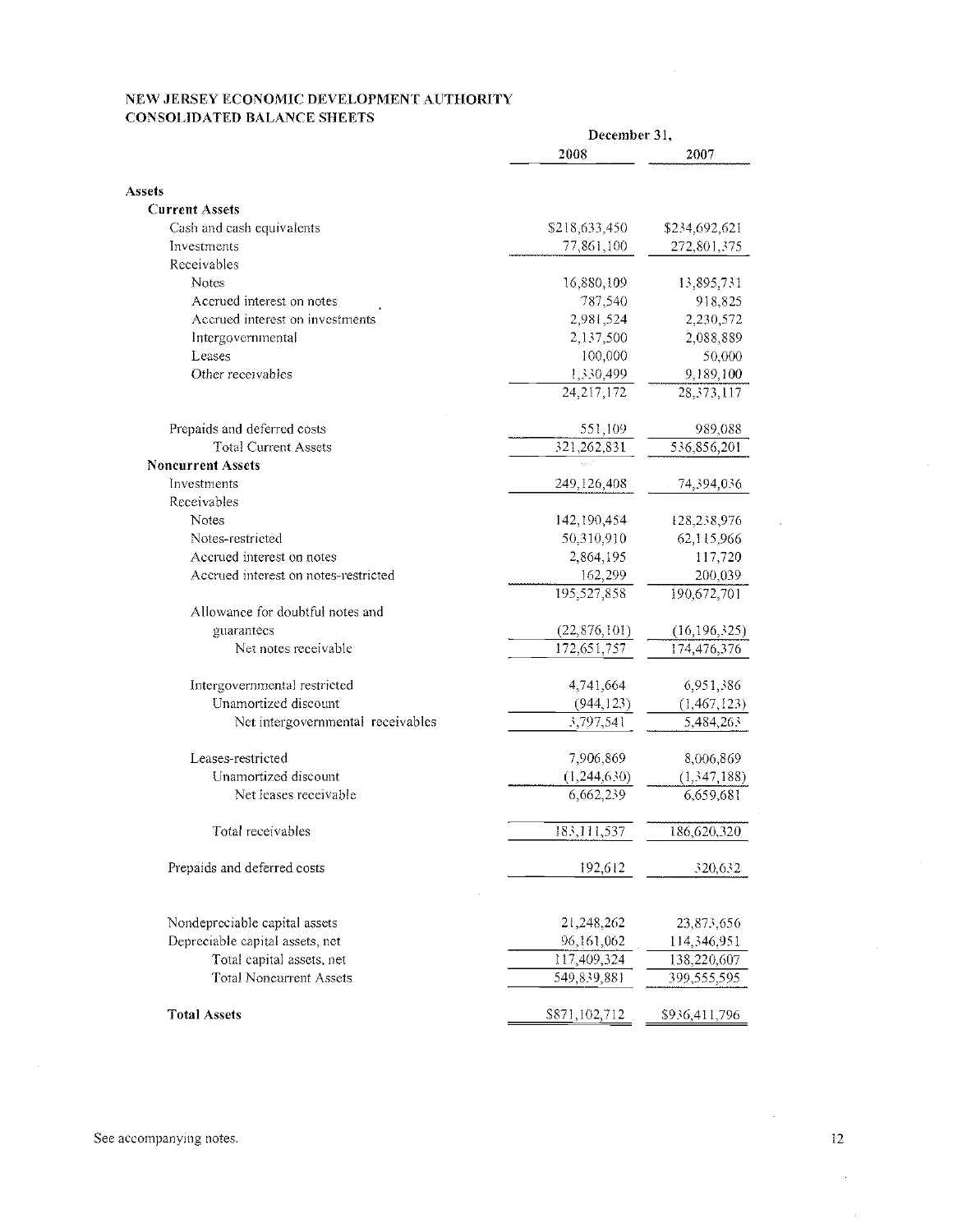### NEW JERSEY ECONOMIC DEVELOPMENT AUTHORITY CONSOLIDATED BALANCE SHEETS

|                                                 | December 31,  |               |  |
|-------------------------------------------------|---------------|---------------|--|
|                                                 | 2008          | 2007          |  |
| <b>Liabilities and Net Assets</b>               |               |               |  |
| <b>Current Liabilities</b>                      |               |               |  |
| Accrued liabilities                             | \$3,028,397   | \$14,562,797  |  |
| Deferred lease revenues                         | 1,527,679     | 1,130,105     |  |
| Deposits                                        | 9,408,736     | 7,688,155     |  |
| <b>OPEB</b> Obligation                          | 324,201       | 360,794       |  |
| Bonds payable                                   | 9,815,000     | 14,165,000    |  |
| Notes payable                                   | 420,000       | 732,723       |  |
| Accrued interest payable                        | 1,493,865     | 1,833,794     |  |
| <b>Total Current Liabilities</b>                | 26,017,878    | 40,473,368    |  |
| <b>Noncurrent Liabilities</b>                   |               |               |  |
| Bonds payable-net                               | 72,596,687    | 101.344,609   |  |
| Notes payable                                   | 19,410,000    | 19.427,277    |  |
| <b>OPEB</b> Obligation                          |               | 3,857,978     |  |
| Deferred lease revenues                         | 17,388,490    | 18,442,338    |  |
| Accrued guarantee losses                        | 3,398,154     | 5,384,511     |  |
| Other                                           | 1,387,646     | 1,734,556     |  |
| <b>Total Noncurrent Liabilities</b>             | 114.180.977   | 150, 191, 269 |  |
| <b>Total Liabilities</b>                        | 140,198,855   | 190,664,637   |  |
| <b>Net Assets</b>                               |               |               |  |
| Invested in capital assets, net of related debt | 58,654,324    | 54,010,607    |  |
| Restricted for School Loan Program              | 31,239,841    | 38,459,932    |  |
| Unrestricted                                    | 641,009,692   | 653,276,620   |  |
| <b>Total Net Assets</b>                         | 730,903,857   | 745,747,159   |  |
| <b>Total Liabilities and Net Assets</b>         | \$871,102,712 | \$936.411,796 |  |

 $\sim 10^{11}$ 

 $\sim$ 

 $\label{eq:2.1} \begin{split} \mathcal{L}_{\text{max}}(\mathbf{r}) = \mathcal{L}_{\text{max}}(\mathbf{r}) \mathcal{L}_{\text{max}}(\mathbf{r}) \,, \end{split}$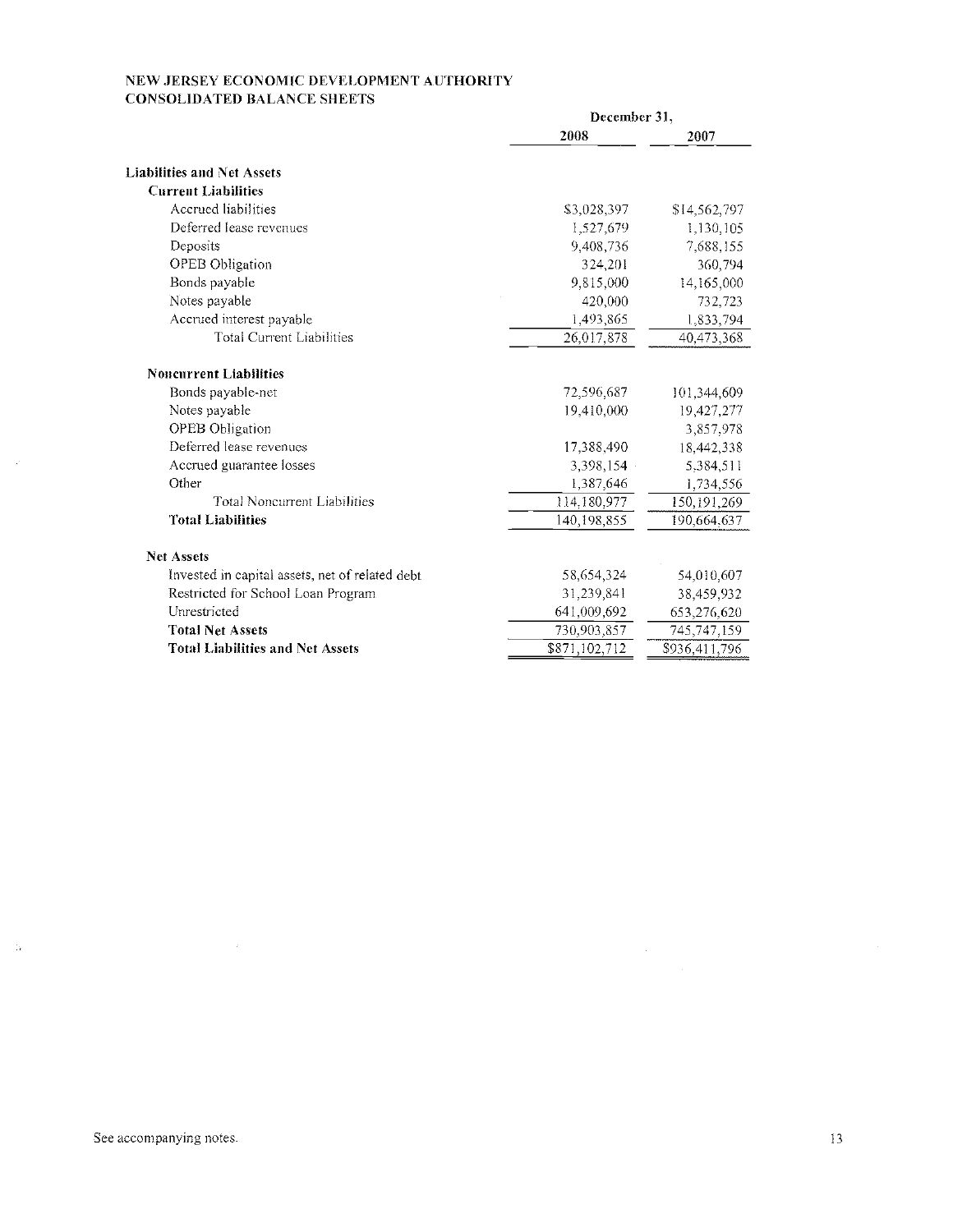### NEW JERSEY ECONOMIC DEVELOPMENT AUTHORITY

#### CONSOLIDAFE!) STATEMENTS OF REVENUES. EXPENSES, AN!) CHANGES IN NET ASSETS

|                                               | Years ended December 31, |                 |
|-----------------------------------------------|--------------------------|-----------------|
|                                               | 2008                     | 2007            |
| <b>Operating Revenues</b>                     |                          |                 |
| Financing fees                                | \$3,504,883              | \$3,080,786     |
| Interest income-intergovernmental obligations | 522,998                  | 618,345         |
| Interest income-notes                         | 7,222,905                | 6,936,927       |
| Total Interest Income                         | 7,745,903                | 7,555,272       |
| Financing lease revenue                       | 102,558                  | 164,298         |
| Operating lease revenue                       | 18,496,867               | 17,725,654      |
| Agency fees                                   | 1,069,383                | 1,210,541       |
| Program services                              | 2,996,288                | 3,375,777       |
| Real estate development                       | 1,167,470                | 1,947,839       |
| Grant revenue                                 |                          | 325,937         |
| Other                                         | 318,930                  | 1,984,234       |
| <b>Total Other Revenues</b>                   | 24,151,496               | 26,734,280      |
| <b>Total Operating Revenue</b>                | 35,402,282               | 37,370,338      |
| <b>Operating Expenses</b>                     |                          |                 |
| Salaries and benefits                         | 17,908,389               | 13,386,196      |
| General and administrative                    | 3,800,401                | 3,441,416       |
| Interest                                      | 4,467,024                | 6,850,482       |
| Program costs                                 | 8,123,759                | 7,428,524       |
| Depreciation                                  | 10,062,085               | 11,489,306      |
| Loss provisions-net                           | 11,500,774               | 4,898,638       |
| <b>Total Operating Expenses</b>               | 55,862,432               | 47,494,562      |
| <b>Operating Loss</b>                         | (20, 460, 150)           | (10, 124, 224)  |
| Nonoperating Revenues and Expenses            |                          |                 |
| Interest income-investments                   | 16,221,076               | 28,742,994      |
| Unrealized gain in investment securities      | 4,905,607                | 3,137,560       |
| Gain on sale of assets-net                    | 6,457,232                | 102,212         |
| State Appropriations-net                      | 207,939,119              | 128,438,344     |
| Program payments                              | (229, 906, 186)          | (212, 137, 163) |
| Nonoperating Expenses, net                    | 5,616,848                | (51, 716, 053)  |
| <b>Change in Net Assets</b>                   | (14, 843, 302)           | (61, 840, 277)  |
| Net Assets - Beginning of year                | 745,747,159              | 807,587,436     |
| <b>Net Assets - End of Year</b>               | \$730,903,857            | \$745,747,159   |

 $\langle \cdot \rangle_{\rm{M}_2}$ 

 $\mathcal{A}^{\prime}$ 

 $\bar{\mathbf{v}}$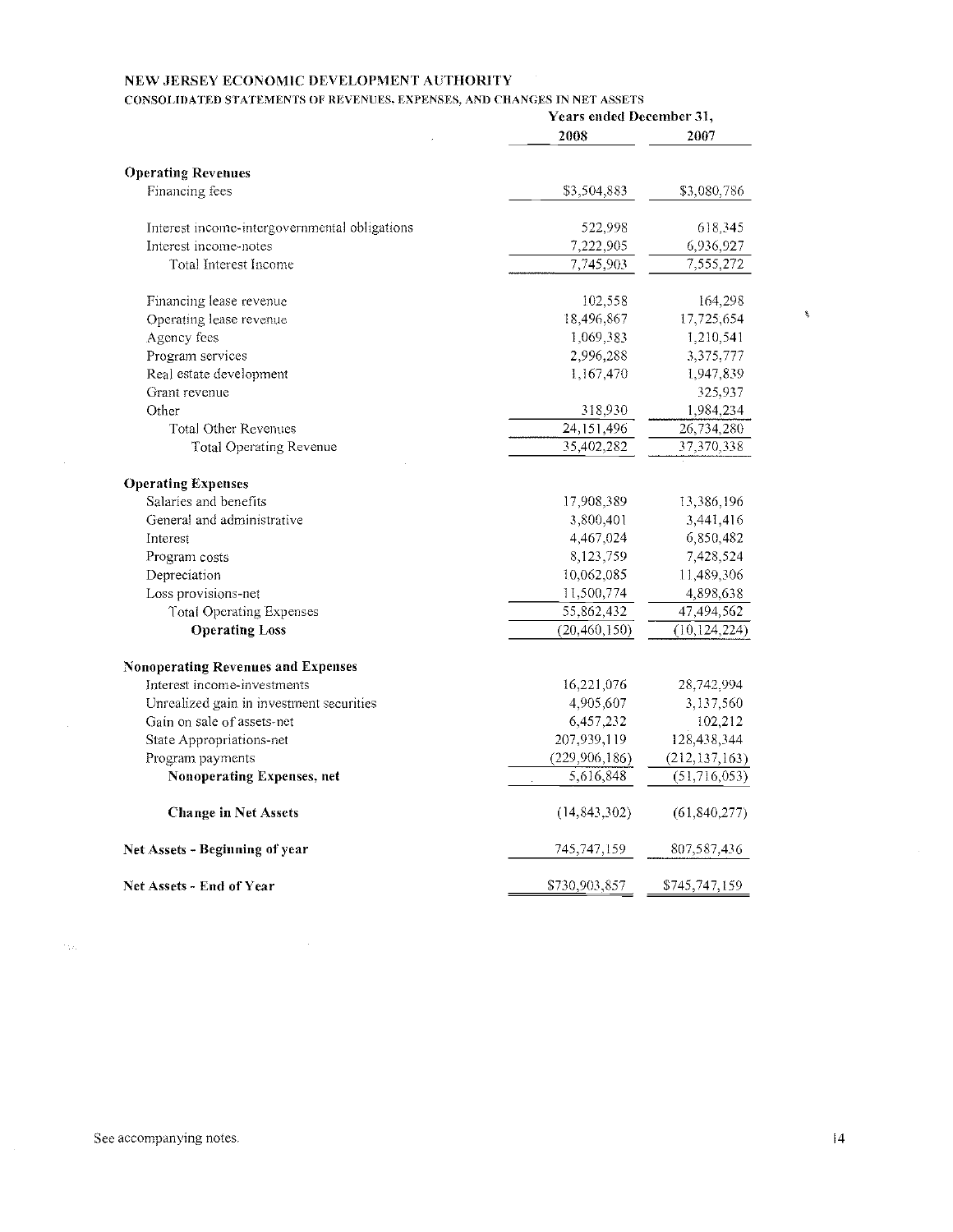### NEW JERSEY ECONOMIC DEVELOPMENT AUTHORITY CONSOLIDATED STATEMENTS OF CASH FLOWS

 $\sim$   $\sim$ 

|                                                           | Years ended December 31, |                 |
|-----------------------------------------------------------|--------------------------|-----------------|
|                                                           | 2008                     | 2007            |
| Cash flows from operating activities                      |                          |                 |
| Financing fees                                            | \$3,576,873              | \$3,224,104     |
| Interest from notes                                       | 8,936,803                | 8,989,407       |
| Lease rents                                               | 18,143,038               | 17,537,650      |
| Grant income                                              |                          | 1,458,292       |
| Agency fees                                               | 1,070,683                | 1,209,341       |
| Program services                                          | 3,324,352                | 5,030,326       |
| Real estate development                                   | 1,135,102                | 2,174,947       |
| General and administrative expenses paid                  | (25, 581, 741)           | (25,069,380)    |
| Program costs paid                                        | (8,760,079)              | (6,456,033)     |
| Collection of notes receivable                            | 29,644,027               | 27,446,385      |
| Guarantee payments recovered                              | (2,905,350)              |                 |
| Loan disbursements                                        | (33, 262, 806)           | (42,750,518)    |
| Deposits received                                         | 8,675,925                | 7,363,187       |
| Deposits released                                         | (6,809,085)              | (5,711,269)     |
| Net cash used in operating activities                     | (2,812,258)              | (5,553,561)     |
| Cash flows from capital and related financing activities  |                          |                 |
| Payment of bonds and notes payable                        | (27,040,000)             | (18, 565, 315)  |
| Interest paid on bonds and notes payable                  | (3,622,049)              | (5, 147, 289)   |
| Purchase of capital assets                                | (6,369,157)              | (4,614,393)     |
| Sale of assets                                            | 22,870,871               | 331,369         |
| Net cash used in capital and related financing activities | (14, 160, 335)           | (27,995,628)    |
| Cash flows from noncapital financing activities           |                          |                 |
| Program funding received                                  | 2,161,112                | 2,843,048       |
| Deposits received                                         | 1,295                    | 2,140           |
| Redemption and refunding of bonds payable                 | (7, 230, 000)            | (6,940,000)     |
| Interest paid on revenue bonds                            | (3,616,368)              | (4,060,916)     |
| Obligations paid                                          | (1,229,862)              | (1, 144, 631)   |
| Issuance and servicing costs paid                         | (561, 334)               | (594,312)       |
| Appropriations received                                   | 205,259,021              | 120,083,079     |
| Payments to State of New Jersey                           | (6, 867, 844)            | (7,202,452)     |
| Program payments                                          | (224, 014, 911)          | (200, 026, 771) |
| Net cash used in noncapital financing activities          | (36,098,891)             | (97,040,815)    |
|                                                           |                          |                 |
| Cash flows from investing activities                      |                          |                 |
| Interest from investments                                 | 15,475,101               | 28, 823, 251    |
| Capital investments                                       | (2,724,922)              | (2,929,773)     |
| - Purchases<br>Investments                                | (44, 668, 621)           | (40, 151, 593)  |
| - Redemptions                                             | 68,930,755               | 62,584,258      |
| Net cash provided by investing activities                 | 37,012,313               | 48,326,143      |
| Net Decrease in Cash and Cash Equivalents                 | (16,059,171)             | (82, 263, 861)  |
| Cash and Cash Equivalents - Beginning of Year             | 234,692,621              | 316,956,482     |
| Casli and Cash Equivalents - End of Year                  | \$218,633,450            | \$234,692,621   |

 $\label{eq:2.1} \frac{1}{\sqrt{2}}\sum_{i=1}^n\frac{1}{\sqrt{2\pi}}\sum_{i=1}^n\frac{1}{\sqrt{2\pi}}\sum_{i=1}^n\frac{1}{\sqrt{2\pi}}\sum_{i=1}^n\frac{1}{\sqrt{2\pi}}\sum_{i=1}^n\frac{1}{\sqrt{2\pi}}\sum_{i=1}^n\frac{1}{\sqrt{2\pi}}\sum_{i=1}^n\frac{1}{\sqrt{2\pi}}\sum_{i=1}^n\frac{1}{\sqrt{2\pi}}\sum_{i=1}^n\frac{1}{\sqrt{2\pi}}\sum_{i=1}^n\frac{$ 

 $\mathcal{A}$ 

 $\langle x \rangle$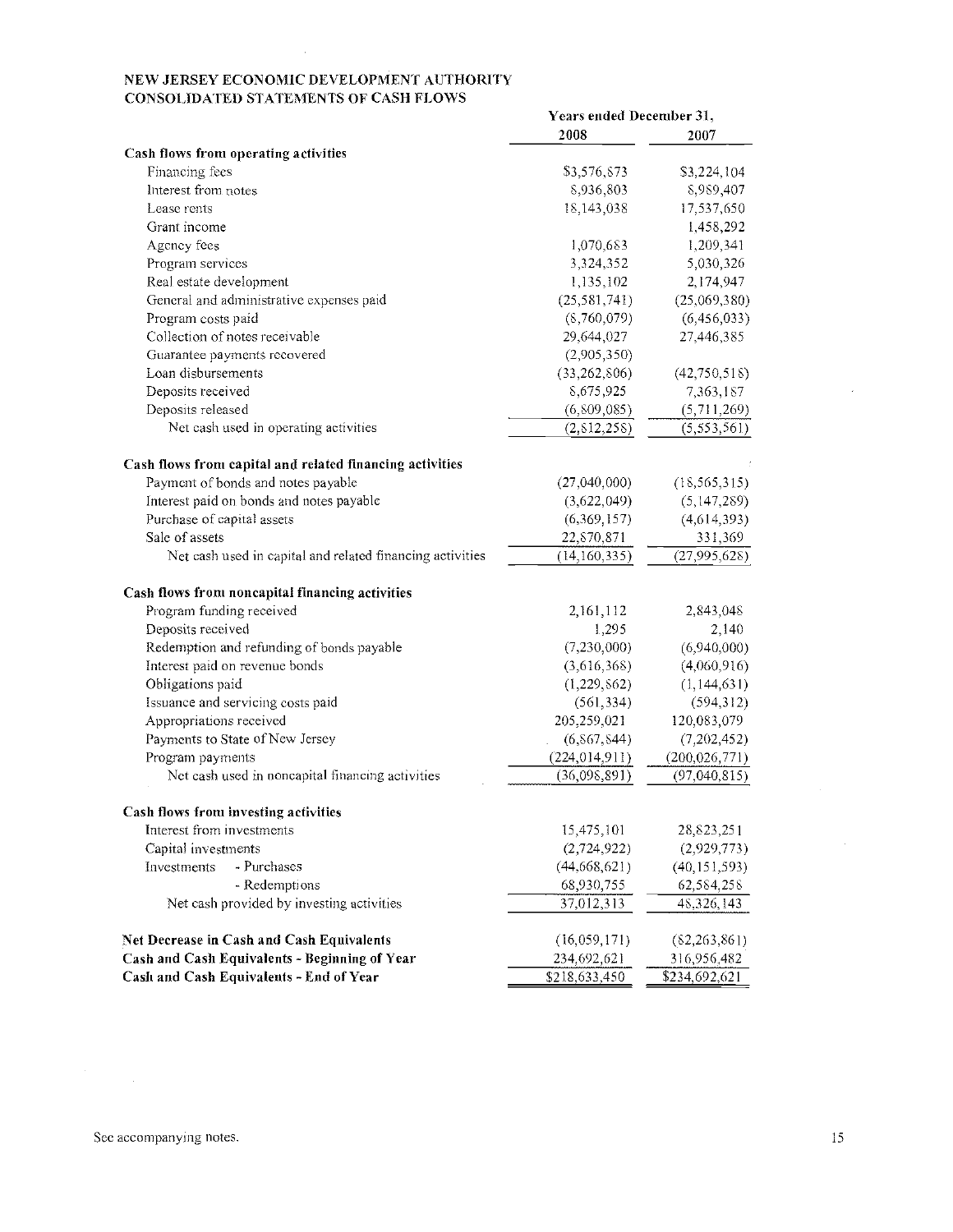## NEW JERSEY ECONOMIC DEVELOPMENT AUTHORITY CONSOLIDATED STATEMENTS OF CASH FLOWS (continued)

 $\mathcal{L}^{\text{max}}_{\text{max}}$  and  $\mathcal{L}^{\text{max}}_{\text{max}}$ 

|                                                                                     | Years ended December 31, |                 |
|-------------------------------------------------------------------------------------|--------------------------|-----------------|
|                                                                                     | 2008                     | 2007            |
| Reconciliation of Operating Loss to Net Cash<br><b>Used in Operating Activities</b> |                          |                 |
| Operating loss                                                                      | $(\$20,460,150)$         | (S10, 124, 224) |
| Adjustments to reconcile operating loss to net cash                                 |                          |                 |
| provided by operating activities                                                    |                          |                 |
| Loss provisions                                                                     | 11,500,774               | 4,898,638       |
| Depreciation                                                                        | 10,062,085               | 11,489,306      |
| Amortization of discounts, premiums, deferred loss                                  | (625, 556)               | (720, 864)      |
| Cash provided by nonoperating activities                                            | 8,999,750                | 10,577,517      |
| Change in assets and liabilities                                                    |                          |                 |
| Notes receivable                                                                    | (3,619,856)              | (15,304,242)    |
| Guarantee payments receivable                                                       | (2,905,350)              |                 |
| Accrued interest receivable-notes                                                   | (333,040)                | (82,508)        |
| Lease payments receivable                                                           | 40,682                   | 1,495,315       |
| Other receivables                                                                   | 810,578                  | 1,673,896       |
| Prepaids and deferred costs                                                         | 430,600                  | 286,757         |
| Capital investments                                                                 | (154, 975)               | (102, 764)      |
| Notes payable                                                                       | (1,255,000)              | (775,000)       |
| Accrued liabilities                                                                 | (5,527,735)              | (9, 276, 254)   |
| Deferred lease revenues                                                             | (749, 857)               | (1,018,425)     |
| Accrued interest payable                                                            | (723, 378)               | (222, 627)      |
| Deposits                                                                            | 1,698,170                | 1,651,918       |
| Net cash used in operating activities                                               | (\$2,812,258)            | (S5, 553, 561)  |
| Noncash investing activities                                                        |                          |                 |
| Unrealized gain in investment securities                                            | \$4,905,607              | \$3,137,560     |

 $\mathcal{L}^{\text{max}}_{\text{max}}$  and  $\mathcal{L}^{\text{max}}_{\text{max}}$ 

 $\sim 10^{-10}$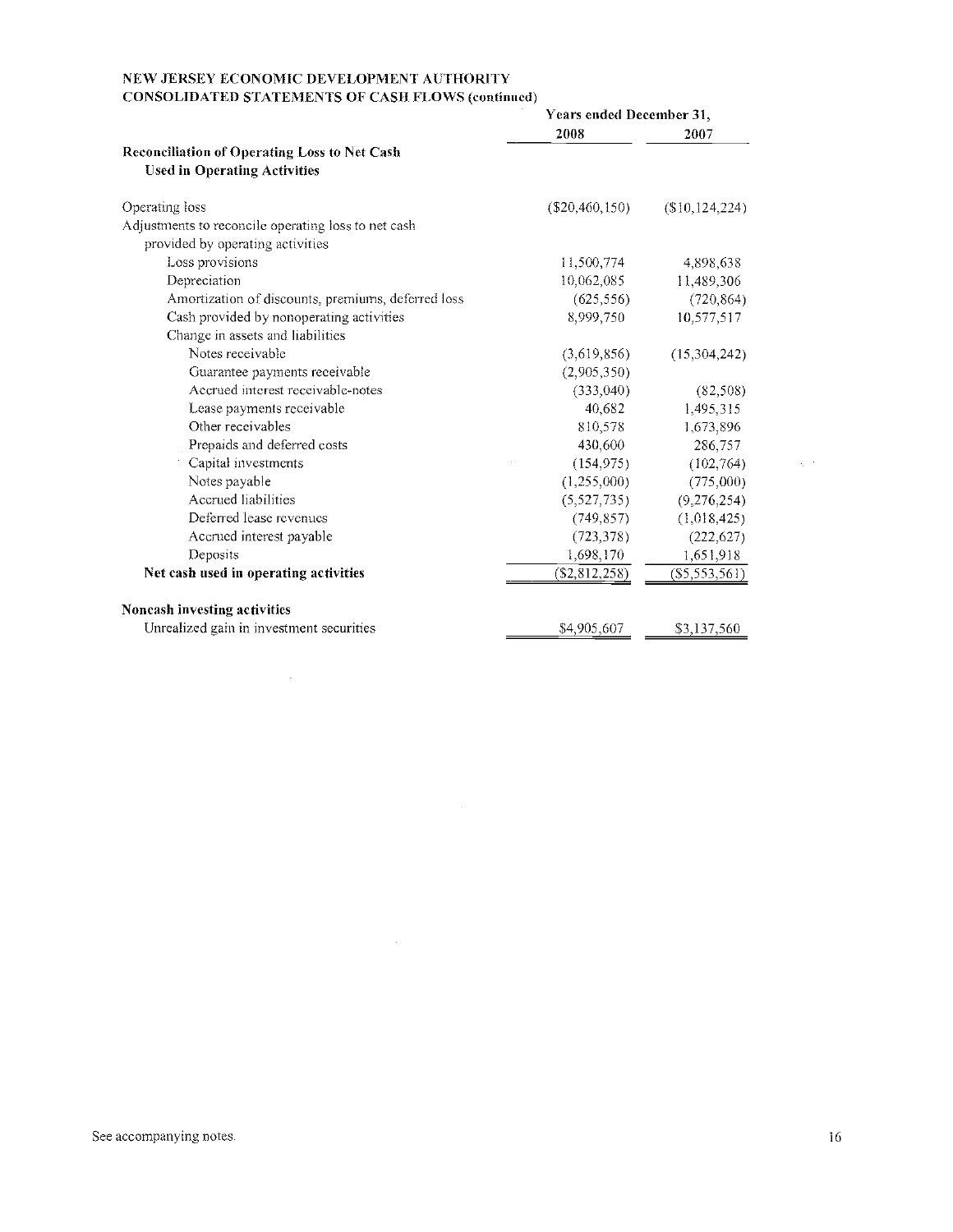# New Jersey Economic Development Authority Notes to Financial Statements December 31, 2008 and 2007

## Note 1: Nature of the Authority

The New Jersey Economic Development Authority ("Authority") is a public body corporate and politic, constituting an instrumentality and component unit of the State of New Jersey ("State"). The Authority was established by Chapter 80, PL. 1974 ("Act") on August 7, 1974, as amended and supplemented, primarily to provide financial assistance to companies for the purpose of maintaining and expanding employment opportunities in the State and increasing tax ratables in underserved communities. The Act prohibits the Authority from obligating the credit of the State in any manner.

The Authority primarily offers the following products and services:

## (a) Bond Financing

The Authority issues tax-exempt private activity bonds and taxable bonds. The proceeds from these single issue or composite series bonds are used to provide long-term, below-market interest loans to eligible entities, which include certain  $501(c)(3)$  nonprofit organizations, manufacturers, exempt public facilities, solid waste facilities, and local, county and State governmental agencies for real estate acquisition, equipment, machinery, building construction and renovations. All such bonds are special conduit debt obligations of the Authority, are payable solely from the revenues pledged with respect to the issue, and do not constitute an obligation against the general credit of the Authority.

## (b) Loans/Guarantees/Investments and Tax Incentives

The Authority directly provides loans and loan guarantees to commercial enterprises and other nonprofits for various purposes to include: the acquisition of fixed assets; building construction and renovation; financing for working capital; technological development; and infrastructure improvements. The Authority also may provide financial assistance in the form of convertible debt, and take an equity position in technology and life sciences companies through warrant options. In addition to lending and investing its own financial resources, the Authority also administers several business growth programs supported through State appropriation/allocation, including tax credits for film industry and digital media projects, the technology business tax certificate transfer program, and job growth incentive grants. Other state mandated programs include loans/grants to support hazardous discharge site rernediation and petroleum underground storage tank remediation.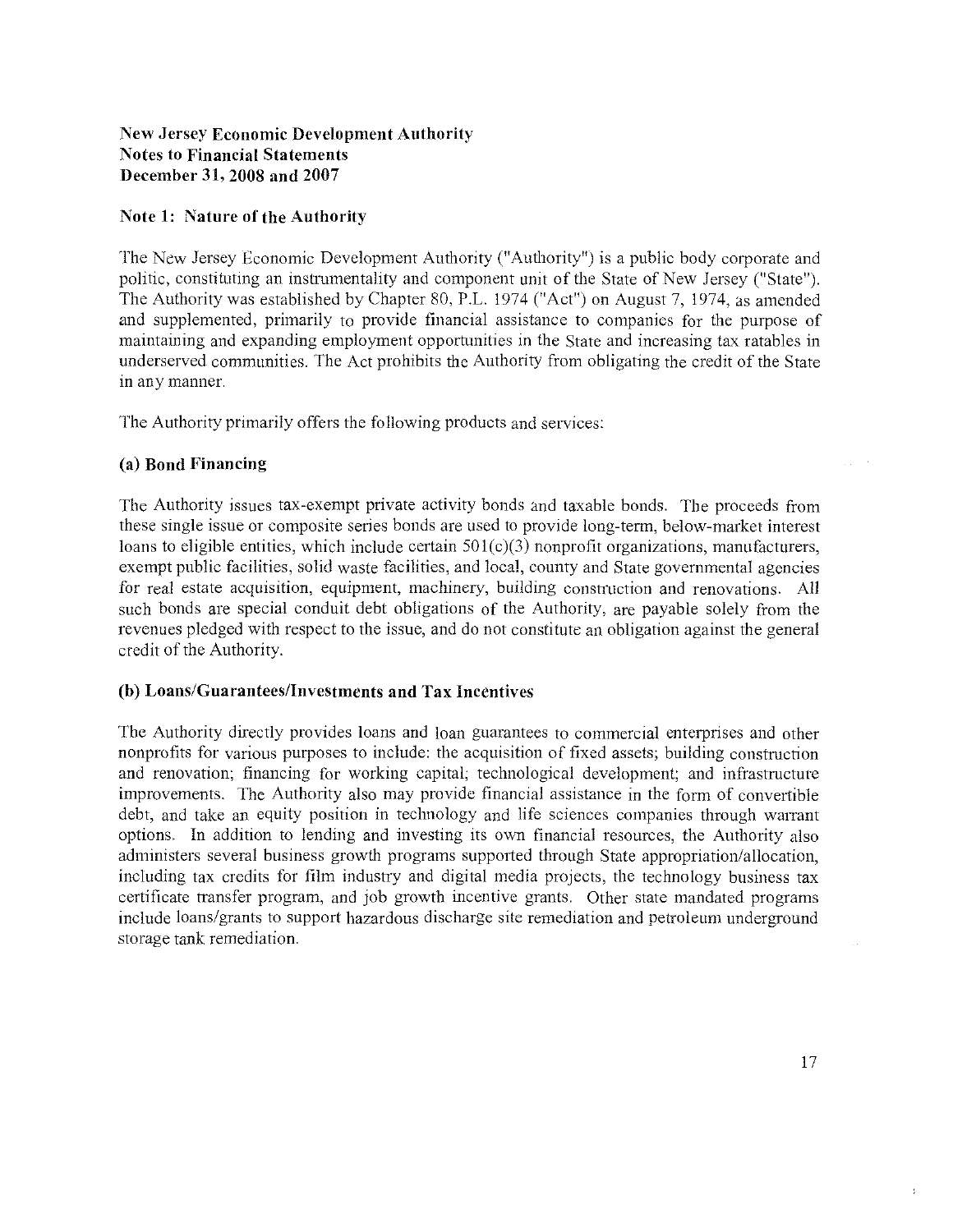### (c) Real Estate Development

The Authority independently, or in cooperation with a private or another governmental entity, acquires, invests in and/or develops vacant industrial sites, existing facilities, unimproved land, equiprncnt and other real estate for private or governmental use. Sites developed and equipment purchased for private use are marketed or leased to businesses that will create new job opportunities and tax ratables for municipalities. Sites are developed for governmental use for a fee and also may he leased to the State or State entities.

### (d) Component Units

Pursuant to Governmental Accounting Standards Board Statement No. 14, The Financial Reporting Entity, the financial statements include the accounts of the Authority and the Camden County Urban Renewal Limited Partnership ("CCURLP"), a blended component unit. CCURLP is a real estate joint venture which provides services for the exclusive benefit of the Authority, All intercompany transactions and balances are eliminated.

The Authority's financial statements do not include the accounts of the New Jersey Community Development Entity ("NJCDE"), a component unit. NJCDE is a legal entity whose primary mission is to provide investment capital for low-income communities, on behalf of the Authority, through the allocation of federal New Markets Tax Credits. The Authority does not deem the operations of the NJCDE to be significant to the operations of the Authority,. As of December 31,2008 and 2007, total assets were \$3,332,213 and \$942,815.

#### Related Party Transactions

The Authority has contracted with several other state entities to administer certain loan programs on their behalf for a fee, In order for the Authority to effectively administer the programs, the Authority has custody of the cash accounts for each program. The cash in these accounts, however, is not an asset of the Authority and, accordingly, the balances in these accounts have not been included in the Authority's consolidated balance sheets, The cash balances total  $$32,992,024$  and  $$40,514,489$  at December 31, 2008 and 2007, respectively. The following is a summary of the programs that the Authority manages on behalf of other state entities:

| Entity                            | Program                          | 2008         | <u>2007</u> |
|-----------------------------------|----------------------------------|--------------|-------------|
| New Jersey Commerce Commission    | Sustainable Business Loan Fund   |              | \$2,864,625 |
| Dept. of Treasury                 | Local Development Financing Fund | \$16,264,127 | 20,682,341  |
| Board of Public Utilities         | <b>BPU Clean Energy Program</b>  | 16,177,826   | 16,927,383  |
| Dept. of Environmental Protection | DEP Recycling Loan Fund          | 10.861       | 40.140      |
| Dept. of Human Services           | DHS Child Care Facilities Fund   | 539,210      |             |

18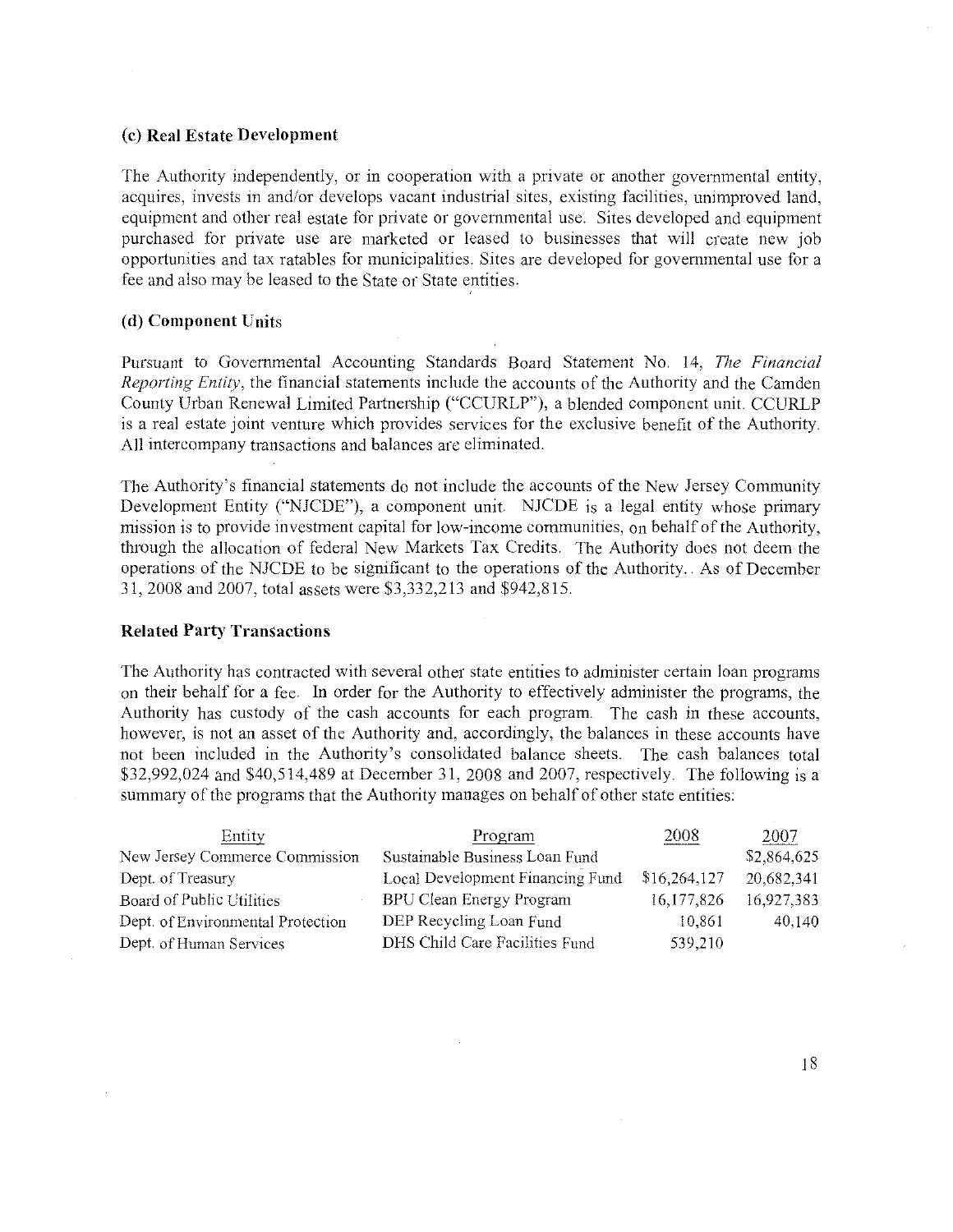### Note 2: Summary of Significant Accounting Policies

#### (a) Basis of Accounting and Presentation

The Authority is a self-supporting entity and follows enterprise fund reporting; accordingly, the accompanying financial statements are presented using the economic resources measurement focus and the accrual basis of accounting. While detailed sub-fund information is not presented, separate accounts are maintained for each program and include certain funds that are legally designated as to use, Administrative expenses are allocated to the various programs.

In its accounting and financial reporting, the Authority follows the pronouncements of the Governmental Accounting Standards Board ("GASB"). In addition, the Authority follows only the pronouncements of all applicable Financial Accounting Standards Board ("FASB") Statements and Interpretations, Accounting Principles Board Opinions and Accounting Research Bulletins of the Committee on Accounting Procedure issued on or before November 30, 1989, un'ess they conflict with or contradict GASB pronouncements, in which case, GASB standards will be used as the Authority's governing pronouncement. The Authority has elected to follow only the pronouncements of the FASB issued alter November 30, 1989, that do not conflict with GASB statements.

#### (b) Revenue Recognition

The Authority charges various program financing fees that may include an application fee, commitment fee, closing fee and a document execution fee, The Authority also charges a fee for the administration of financial programs for various government agencies and for certain real estate development and management activities. Fees are recognized when earned. Grant revenue is recognized when the Authority has complied with the terms and conditions of the grant agreements. The Authority recognizes interest income by amortizing the discount on intergovernmental obligations and lease revenue by amortizing the discount on capital lease financings. Operating lease revenue is recognized pursuant to the terms of the lease. The Authority considers all activity, except for the sale of capital assets and interest earned from investments, to be operating activities.

When available, it is the Authority's policy to first use restricted resources for completion of specific projects.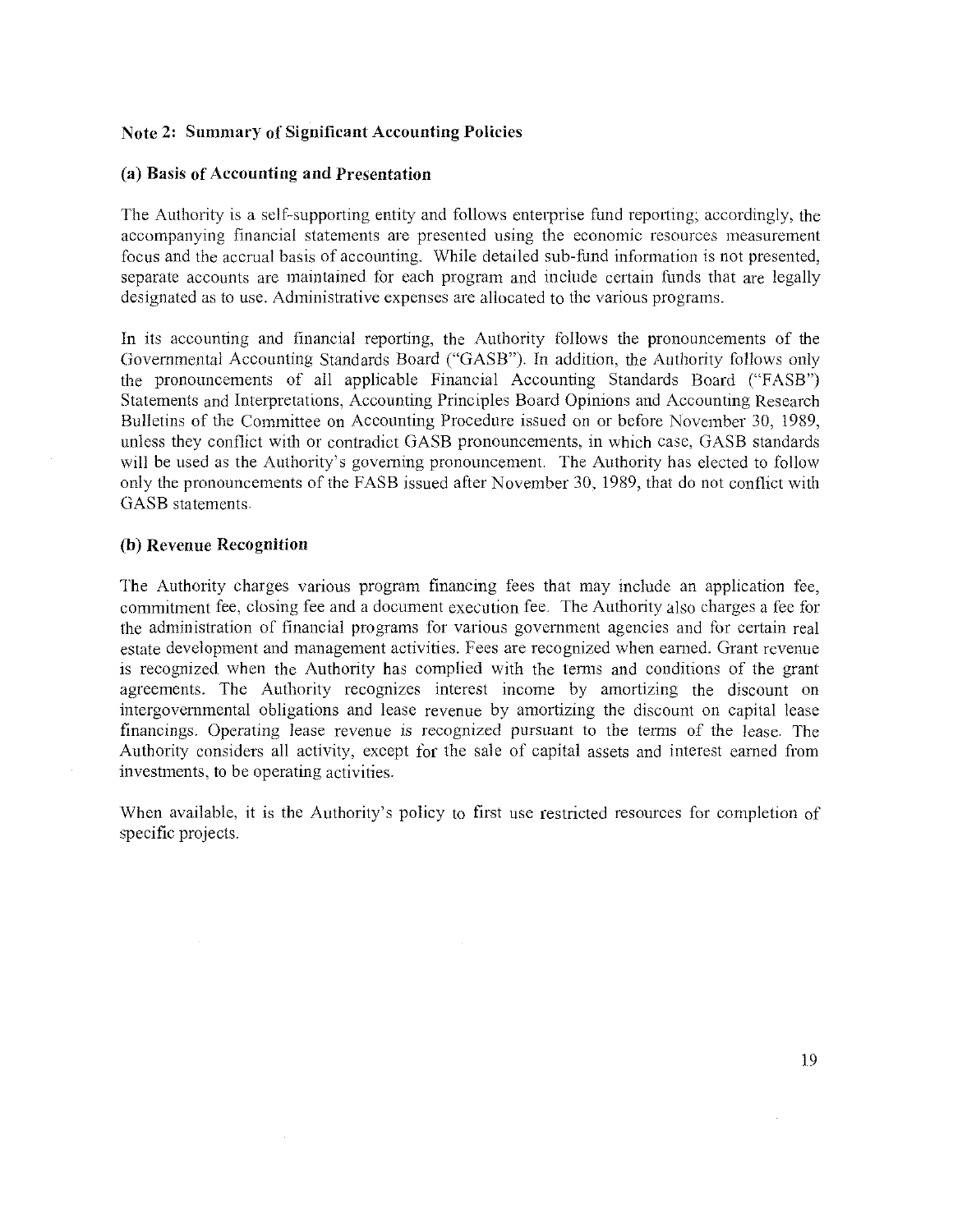## (c) Cash Equivalents

Cash equivalents are highly liquid debt instruments with original maturities of three months or less and participations in the State of New Jersey Cash Management Fund ("NJCMF"). The NJCMF is managed by the State's Division of Investment under the Department of the Treasury. All investments must fall within the guidelines set forth by the Regulations of the State Investment Council. The Division of Investment is permitted to invest in a variety of securities to include obligations of the U.S. Government and certain of its agencies, certificates of deposit, commercial paper, repurchase agreements, bankers' acceptances and loan participation notes. Investment guidelines provide that all investments in the NJCMF should mature or are to be redeemed within one year, except that up to 25% of the NJCMF may be invested in eligible securities which mature within 25 months; provided, however, that the average maturity of all investments in the NJCMF shall not exceed one year. Cash equivalents are stated at fair value.

## (d) Investments

All investments; except for investment agreements, are stated at fair value. The Authority also invests in various types of joint ventures and uses the equity method to account for its investment when it exercises significant control or influence in the venture. Under the equity method, the investment is shown as a single amount on the balance sheet and the Authority's proportionate share of income or loss is recognized currently, rather than through dividends or disposal.

### (e) Amortization of Discounts and Premiums

Interest on capital appreciation bonds is accreted using the interest method over the term of the bonds; for other discounts, the bonds outstanding method is used.

## (1) Guarantees Receivable

Payments made by the Authority under its various guarantee programs are reported as Guarantees Receivable. These receivables are expected to be recovered either from the lender, as the lender continues to service the loan, or from the liquidation of the underlying collateral. Recoveries increase Worth [see Note 12J.

## (g) Allowance for Doubtful Notes and Accrued Guarantee Losses

Allowances for doubtful notes and accrued guarantee losses are detennined in accordance with guidelines established by the Office of Comptroller of Currency. These guidelines include classifications based on routine portfolio reviews of various factors that impact collectability.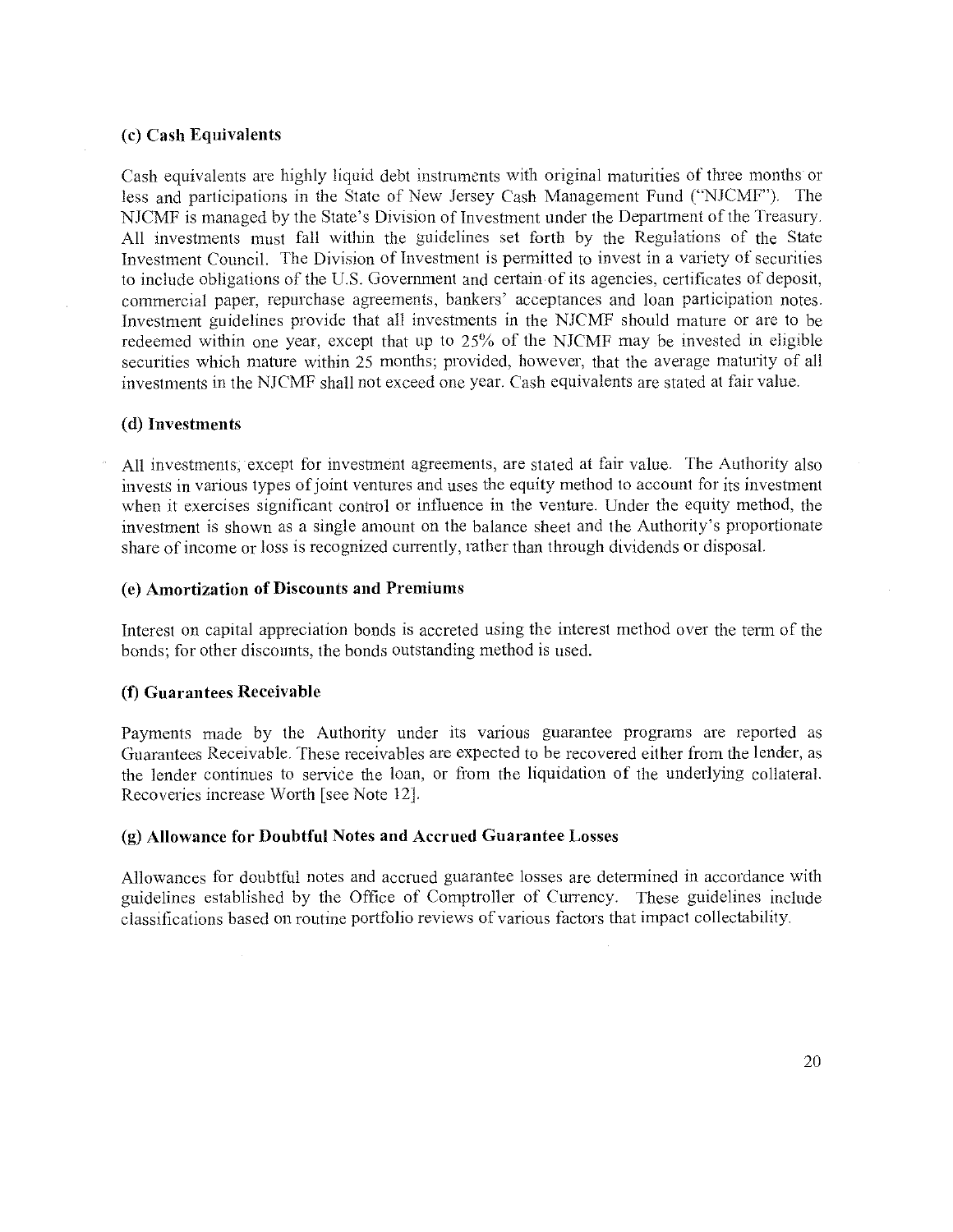## (h) Operating and Non-Operating Revenues and Expenses

The Authority defines operating revenues and expenses as relating to activities resulting from providing bond financing, direct lending and real estate development to commercial businesses, certain not-for-profit entities, and to local, county and State governmental entities. Nonoperating revenues and expenses include income earned on the investment of funds, proceeds from the sale of certain assets and State appropriations.

## (i) Taxes

The Authority is exempt from all Federal and State income taxes and real estate taxes.

## (j) Use of Estimates

The preparation of financial statements in conformity with accounting principles generally accepted in the United States of America requires management to make estimates and assumptions that affect the amounts reported in the financial statements and. accompanying notes. Actual results could differ from those estimates.

## (k) Capitalization Policy

Unless material, it is the Authority's policy to expense all expenditures of an administrative nature. Administrative expenditures typically include expenses directly incurred to support staff operations, such as automobiles, information technology hardware and software, office furniture, and equipment.

With the exception of immaterial tenant fit-out costs of retail space that is sublet from the State of New Jersey, the Authority capitalizes all expenditures related to the acquisition of land, construction and renovation of buildings, and procurement of certain production equipment intended for sale or lease to its clients.

## (1) Depreciation Policy

Capital assets are stated at cost. Depreciation is computed using the straight-line method over the following estimated economic useful lives of the assets:

| Building                | 20 years          |
|-------------------------|-------------------|
| Building Improvements   | 20 years          |
| Leasehold Improvements  | term of the lease |
| Tenant Fit-Out          | term of the lease |
| Production Equipment    | 4 to 15 years     |
| Vehicles                | expensed          |
| IT Hardware/Software    | expensed          |
| Furniture and Equipment | expensed          |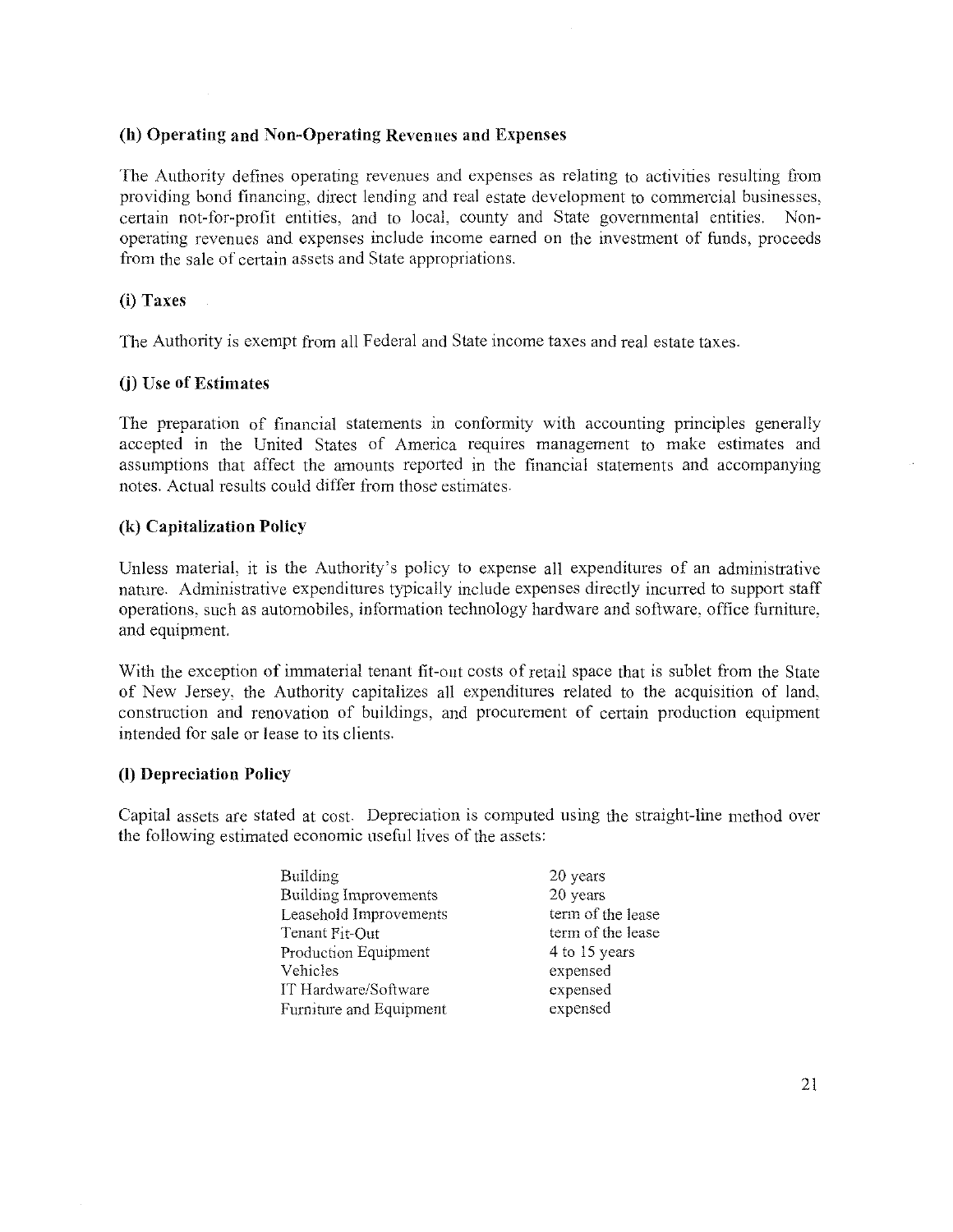## (m) Reclassification of 2007 BaLances

Certain 2007 balances have been reclassified to confonn with current year presentation.

## Note 3: Cash, Cash Equivalents and Investments

## (a) Cash and Cash Equivalents

Operating cash is held in the form of Negotiable Order of Withdrawal ("NOW") accounts, money market accounts, and certificates of deposit. At December 31, 2008, the carrying amount of the Authority's deposits was \$56,628,067 and the bank balance was \$73,806,959. Of the bank balance, \$2,582,326 was insured with Federal Deposit Insurance.

Pursuant to GASB Statement No.40 "Deposit and Investment Risk Disclosures" ("GASB 40"), the Authority's NOW accounts, as well as money market accounts and certificates of deposit, are profiled in order to determine exposure, if any, to Custodial Credit Risk (risk that in the event of failure of the counterparty the NJEDA would not be able to recover the value of its deposit or investment). Deposits are considered to be exposed to Custodial Credit Risk if they are: uncollateralized (securities are not pledged to the depositor), collateralized with securities held by the pledging financial institution, or collateralized with securities held by the pledging financial institution's trust department or agent but not in the government (NJEDA) name. At December 31, 2008, all of the Authority's deposits were collateralized by securities held in its name and, accordingly, not exposed to custodial credit risk.

Cash deposits at December 31, 2008, are as follows:

| Deposit Type            | <b>Deposits</b> |
|-------------------------|-----------------|
| NOW Accounts            | \$32,411,818    |
| Money Market Accounts   | 9,978,578       |
| Certificates of Deposit | 14,237,671      |
| <b>Total Deposits</b>   | \$56.628.067    |

#### (b) Investments

Pursuant to the Act, the fluids of the Authority may be invested in any direct obligations of, or obligations as to which the principal and interest thereof is guaranteed by, the United States of America or other obligations as the Authority may approve. Accordingly, the Authority directly purchases permitted securities and enters into interest-earning investment contracts.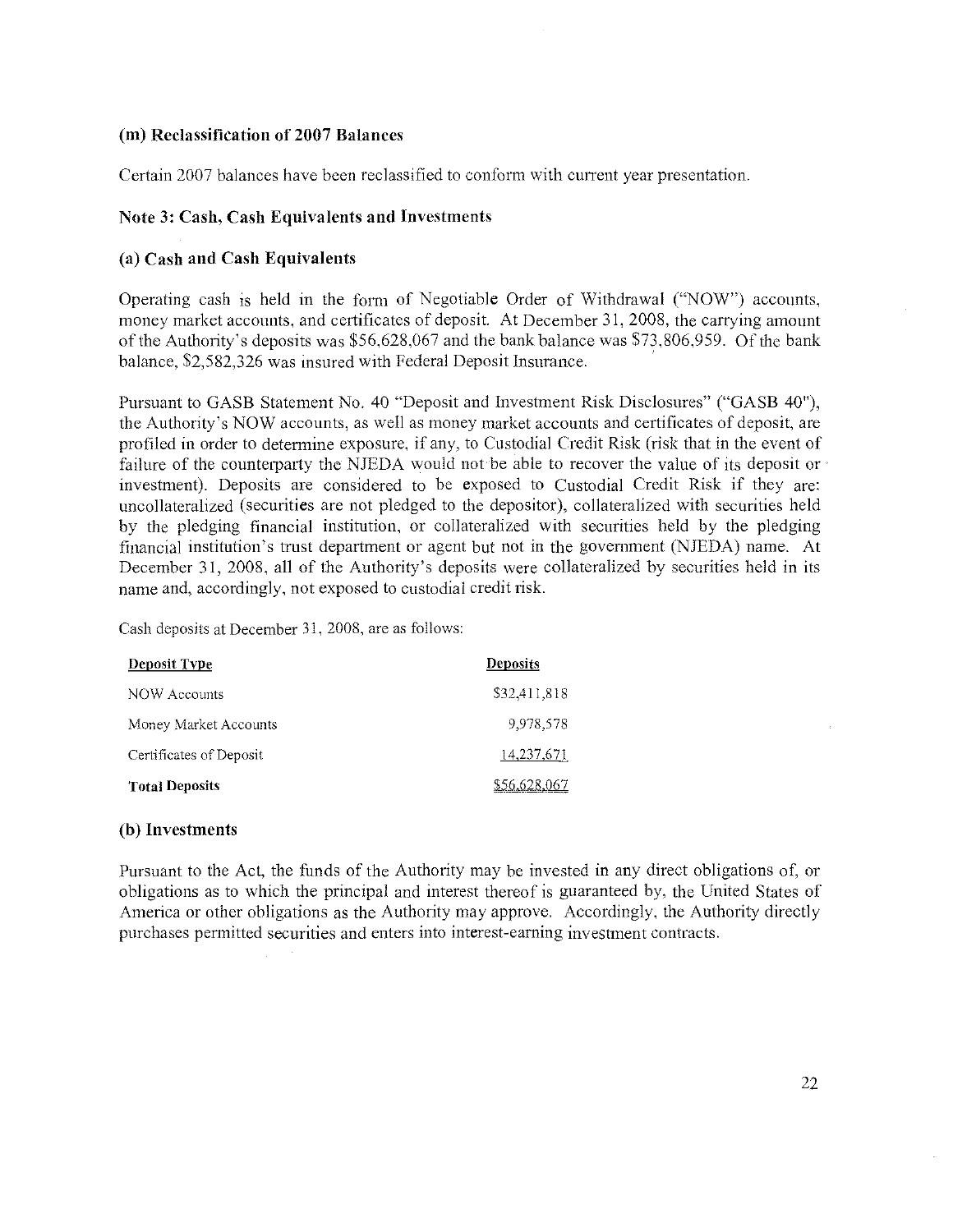As of December 31, 2008, the total investment is \$275,648,173, The Portfolio is comprised of short to medium term bonds and is managed by a financial institution, for the Authority, per a schedule of permitted investments. These investments include obligations guaranteed by the U.S. Government, Government Sponsored Enterprises, Money Market Funds, Mortgage Backed Pass-Throughs rated AAA by Standard & Poors or Moody's, and Repurchase Agreements. The Portfolio is managed with the investment objectives of: preserving capital, maintaining liquidity, achieving superior yields, and providing consistent returns over time. In order to limit interest rate risk, investments are laddered, with maturities ranging from several months to a maximum of four years.

Investment of bond proceeds are made in accordance with the Authority's various bond resolutions. The bond resolutions generally permit the investment of funds held by the trustee in the following: (a) obligations of; or guaranteed by, the State or the U.S. Government; (b) repurchase agreements secured by obligations noted in (a) above; (c) interest-bearing deposits, in any bank or trust company, insured or secured by a pledge of obligations noted in (a) above; (d) NJCMF; (e) shares of an open-end diversified investment company which invests in obligations with maturities of less than one year of, or guaranteed by; the U.S. Government or Government Agencies; and (f) non-participating guaranteed investment contracts.

The Authority is the managing member of the Technology Centre of New Jersey, L.L.C., a real estate joint venture formed in 1999 to spur the growth of high tech industries in the State. The Centre is situated on a 50 acre site and comprised of infrastructure improvements and buildings. As the managing member, the Authority earns an administrative fee based on 5% of gross rents received from the operation of the Centre. At December 31, 2008 and 2007, the value of the Authority's investment in the Centre is \$14,948,405 and \$15,299,856, respectively. On behalf of the venture, the Authority prepares an annual report, a copy of which may be obtained by contacting the Authority.

The Authority is also a limited partner in various venture funds formed with the primary purpose of providing venture capital to exceptionally talented entrepreneurs dedicated to the application of proprietary technologies or unique services in emerging markets and whose companies are in the expansion stage. At December 31, 2008 and 2007, the aggregate value of the Authority's investment in these funds is \$14,584,019 and \$15,583,944, respectively. As a limited partner, the Authority receives financial reports from the managing partner of the funds, copies of which may be obtained by contacting the Authority.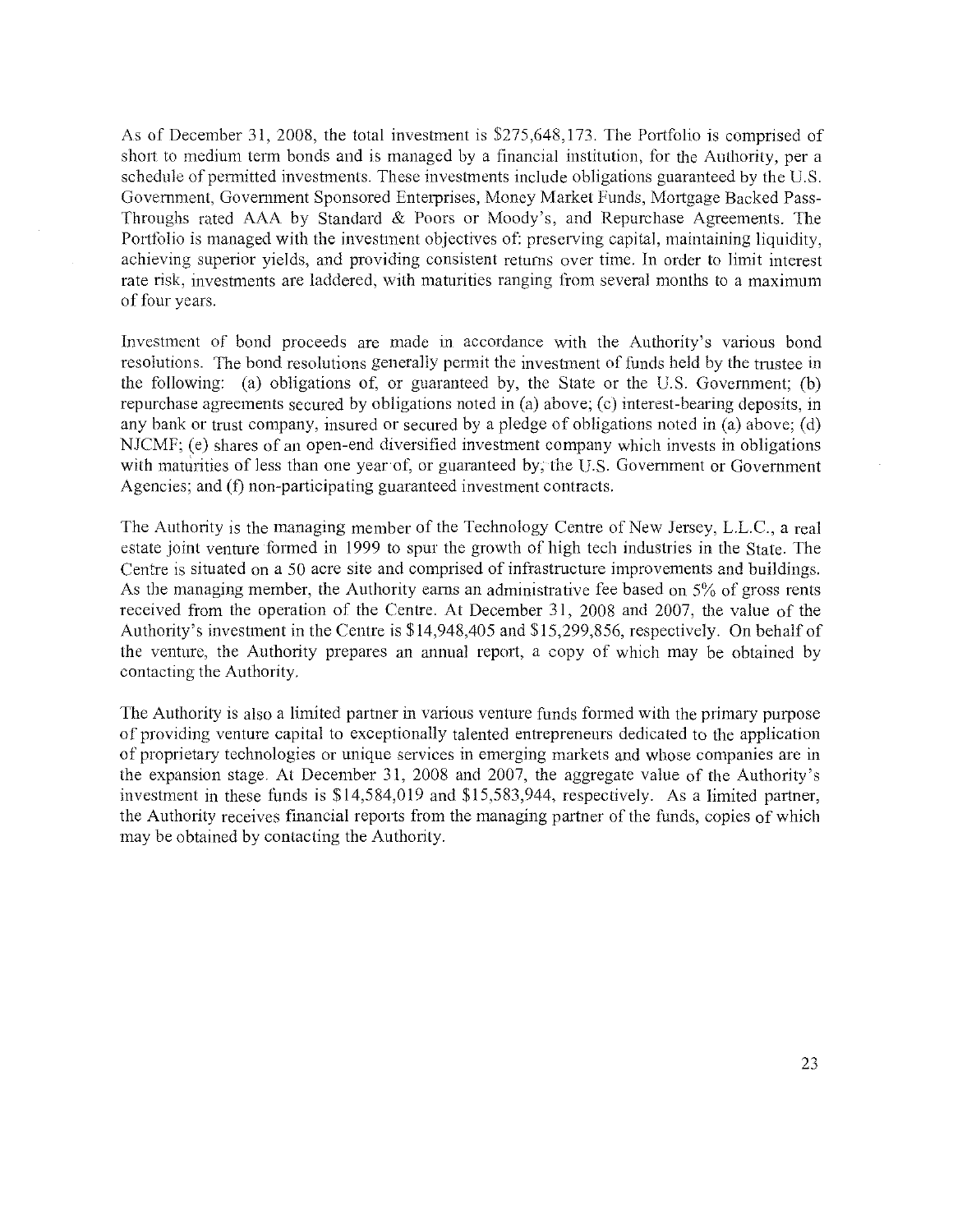In accordance with Financial Accounting Standards Board statement number 157 ("FASB 157"), the following is a reconciliation of changes in the fair value measurements of these venture capital investments using significant unobservable inputs (Level 3):

|                                                                                     | Venture Capital Investments  |                  |
|-------------------------------------------------------------------------------------|------------------------------|------------------|
|                                                                                     | Year Ended December 31,      |                  |
|                                                                                     | 2008                         | 2007             |
| Balance, beginning of year                                                          | \$<br>15,583,944             | \$<br>14,315,756 |
| Total realized and unrealized gains and losses included<br>in change in net assets* | (2,323,654)                  | 4,050,595        |
| Purchases, issuances and settlements                                                | 3,117,843                    | 3,563,348        |
| Transfers in and/or out of Level 3                                                  | (1,794,114)                  | (6,345,755)      |
| Balance, end of year                                                                | \$<br>Lista Ch<br>14,584,019 | 15,583,944       |

\*These items are included in changes in net assets as operating expenses, loss provisions-net, as follows:

| Total realized and unrealized gains and losses included<br>in changes in net assets                 | (2,323,654) | \$4,050,595        |
|-----------------------------------------------------------------------------------------------------|-------------|--------------------|
| Changes in realized and unrealized gains and losses relating<br>to assets still held at end of year | (4,231,276) | <u>\$1,414,361</u> |

At December 31, 2008 and 2007, the Authority held other equity investments of \$750,000 and \$250,000, respectively. The investments are held in the form of preferred stock. Value is based on market value at time of purchase (conversion of loan receivable).

In order to maintain adequate liquidity, significant NJEDA funds are invested in the NJCMF, which typically earns returns that mirror short term interest rates. Monies can be freely added or withdrawn from the NJCMF on a daily basis without penalty. At December 31, 2008 and 2007 the NJEDA balance is \$168,005,382 and \$181,032,823 respectively.

24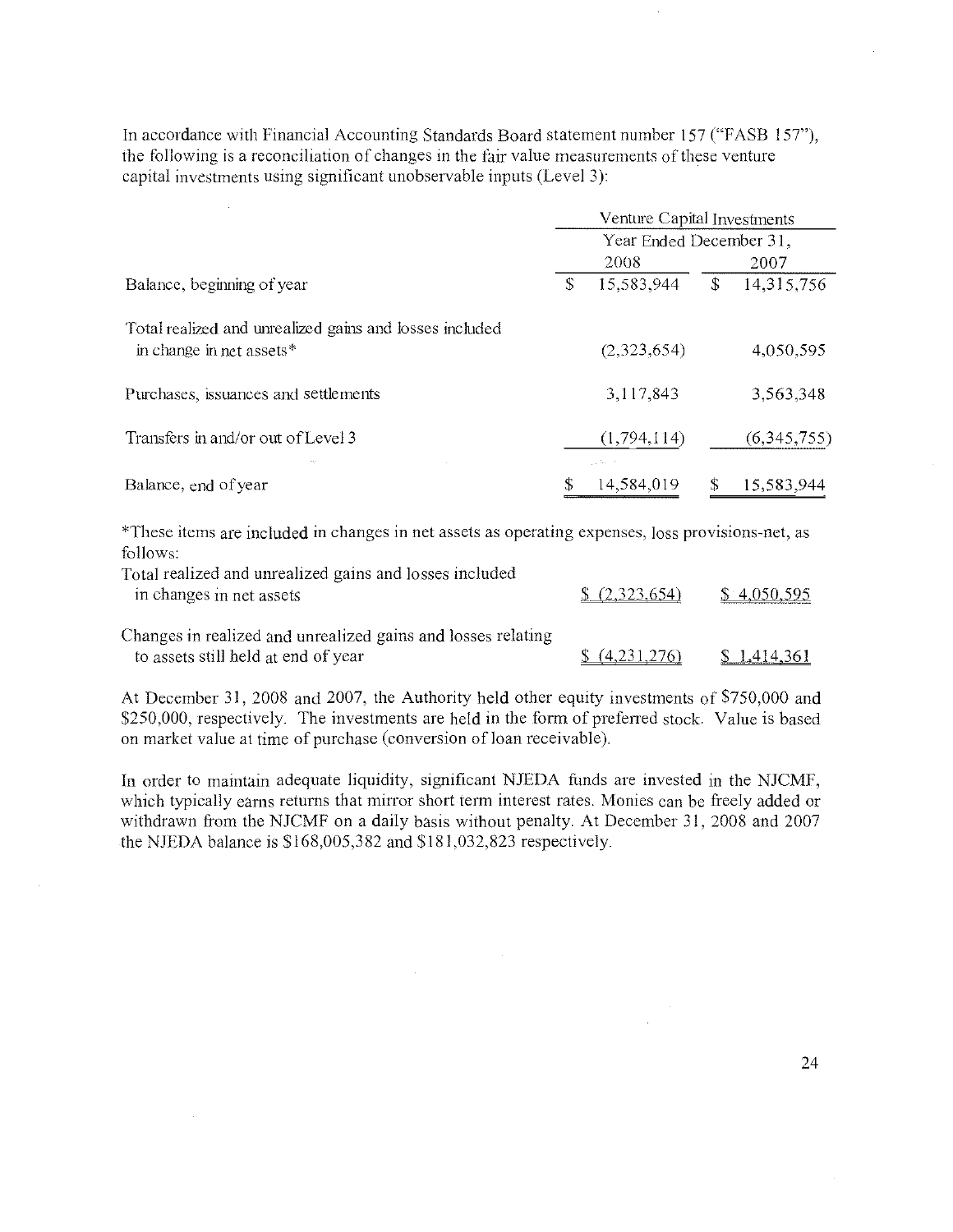## Custodial Credit Risk

Pursuant to GASB 40, the Authority's investments are profiled to determine if they are exposed to Custodial Credit Risk. Investment securities are exposed to custodial credit risk if the securities are uninsured, are not registered in the name of the government (NJEDA), and are held by either: the counterparty (institution that pledges collateral to government or that buys/sells investments for government) or counterparty's trust department or agent but not in the name of the government. Investment pools such as the NJCMF and open ended mutual funds including Mutual Bond Funds are deemed not to have custodial credit risk. As of December 31, 2008, \$274,057,214 in NJEDA investments, comprised of \$75,921,975 in U.S. Treasuries, \$185,128,901 in U.S. Agencies, and \$13,006,338 in Corporates, were not registered in the name of the NJEDA and were held by the counterparty.

## Concentration of Credit Risk

The NJEDA places no limit on the amount the Authority may invest in any one issuer. At December 31, 2008, more than 5 percent of NJEDA investments are in Federal Farm Credit Bank, Federal Home Loan Bank, Federal Home Loan Mortgage Corp (FHLMC), and Federal National Mortgage Association (FNMA). These investments are 8.53% (542,026,430); 9.12% (\$44,890,776); 6.42% (\$3 1,632,285); and 13.52% (\$66,579,410), respectively, of the Authority's total investments. These four investments are included in the U.S. Government Agency category of investments. Investments issued by or guaranteed by the U.S. Government, mutual fund investments, and pooled investments are exempt from this requirement.

## Credit Risk

 $\sqrt{2}$  ,  $\sqrt{2}$ 

The Authority has investment guidelines regarding the management of Credit Risk, as outlined above. GASB 40 requires that disclosure be made as to the credit rating of all debt security investments except for obligations of the U.S. government or investments guaranteed by the U.S. government. All investments in Mutual Bond Funds and U.S. Agencies are rated Aaa by Moody's and AAA by Standard & Poors ("S&P"). Corporates were rated AAA (\$8,105,818) and A (\$4,900,520) by S&P. The NJCMF is not rated.

## Interest Rate Risk

The Authority does not have a policy to limit interest rate risk, however, its practice is to hold investments to maturity.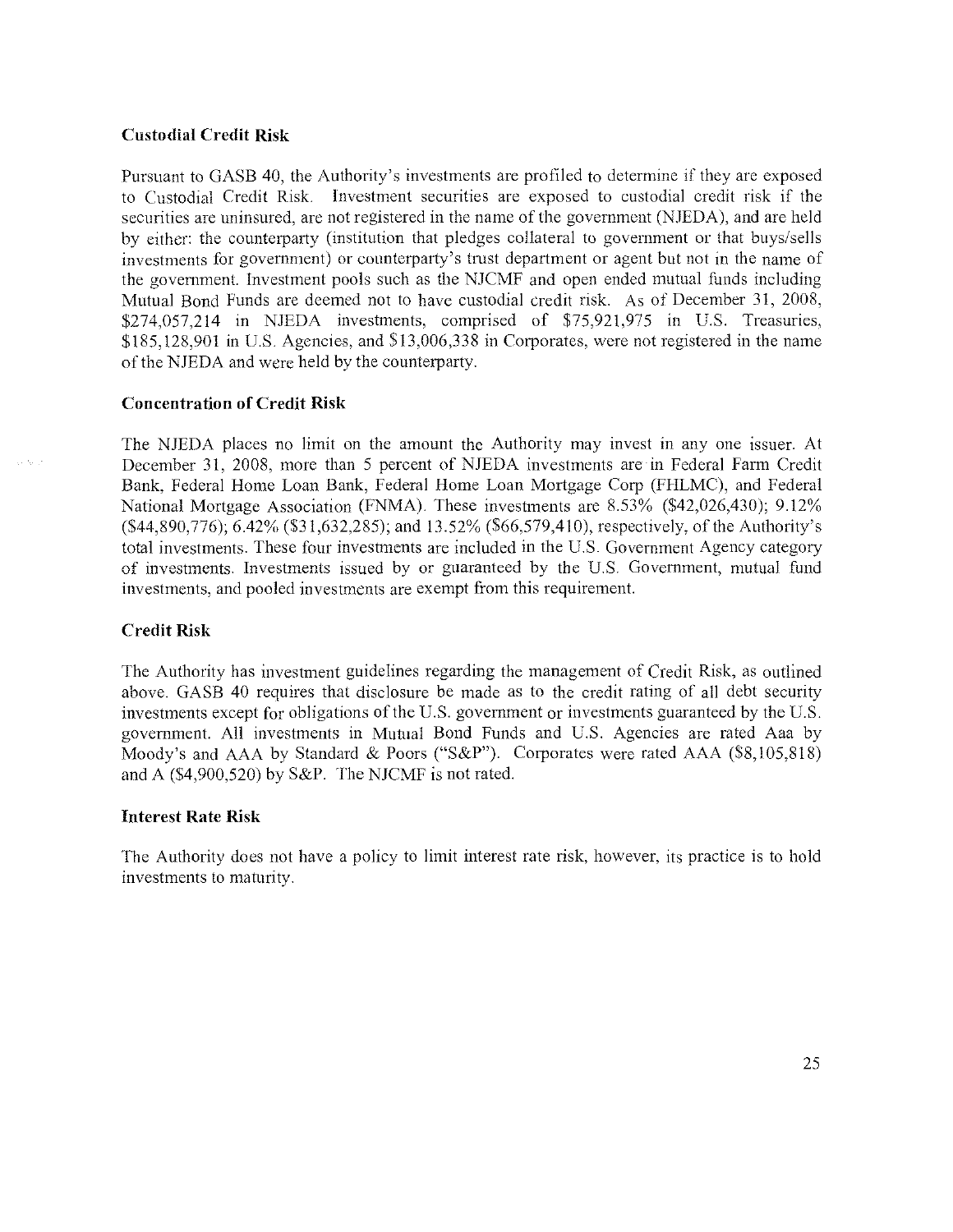As of December 31, 2008 and 2007, the NJEDA had the following investments and maturities:

 $\sim$ 

 $\langle \cdot, \cdot \rangle$ 

| <b>Investment Type</b><br><b>Debt Securities:</b>                                                                    | <b>Fair Value</b><br>as of 12/31/08 | Investments<br>Less than 1 Year | <b>Maturities</b><br>1-5 Years | Fair Value<br>as of 12/31/07 |
|----------------------------------------------------------------------------------------------------------------------|-------------------------------------|---------------------------------|--------------------------------|------------------------------|
| U.S. Treasuries                                                                                                      | \$75,921,975                        | \$40,119,045                    | \$35,802,930                   | \$2,221,394                  |
| U.S. Agencies                                                                                                        | 185,128,901                         | 10,010,000                      | 175,118,901                    | 259,596,633                  |
| Corporate                                                                                                            | 13,006,338                          | 5,084,185                       | 7,922,153                      |                              |
| Mutual Bond Funds                                                                                                    | 16,647,870                          | 16,647,870                      |                                | 56,182,176                   |
| NJ Cash Management Fund                                                                                              | 168,005,382                         | 168,005,382                     |                                | 181.032,823                  |
| Sub total, Total Debt<br><b>Securities</b>                                                                           | 458,710,466                         | \$239,866,482                   | \$218,843,984                  | 499,033.026                  |
| <b>Non Debt Securities</b><br>Investment in Technology<br>Center Joint Venture                                       | 14.948,405                          |                                 |                                | 15,299,856                   |
| Venture Fund Investments                                                                                             | 14,584,019                          |                                 |                                | 15,583,944                   |
| Other Equity Investments                                                                                             | 750,000                             |                                 |                                | 250,000                      |
| Sub total                                                                                                            | 488,992,890                         |                                 |                                | 530,166,826                  |
| Less amounts reported as Cash<br>Equivalents                                                                         | (162,005,382)                       |                                 |                                | (182, 971, 415)              |
| <b>Total Investments</b>                                                                                             | \$326,987,508                       |                                 |                                | \$347,195.411                |
| <b>Note 4: Notes Receivable</b>                                                                                      |                                     |                                 |                                |                              |
| Notes Receivable consist of the following:                                                                           |                                     |                                 | <b>2008</b>                    | 2007                         |
| Economic Development Fund ("EDF") loan and guarantee<br>programs; interest ranging up to 7.5%; maximum term 11 years |                                     |                                 | \$55,774,953                   | \$45,511,995                 |
| Economic Recovery Fund ("ERF") loan and guarantee programs;<br>interest ranging up to 8%; maximum term of 10 years   |                                     |                                 | 90,663,082                     | 81,490,844                   |
| Hazardous Discharge Site Remediation ("HDSR") loan program;<br>interest ranging up to 5.5%; maximum term of 10 years |                                     |                                 | 5,542,268                      | 5,424,615                    |
| Public School Facilities ("PSF") loan program; interest ranging<br>from $1.5\%$ to 5.288%; maximum term of 5 years   |                                     |                                 | 54,315,634                     | 67,705,241                   |
| Municipal Economic Recovery Initiative ("MERI") loan program,<br>interest ranging up to 3%; maximum term of 22 years |                                     |                                 | 3,085.536                      | 4,117,978                    |
|                                                                                                                      |                                     |                                 | \$209,381,473                  | \$204,250,673                |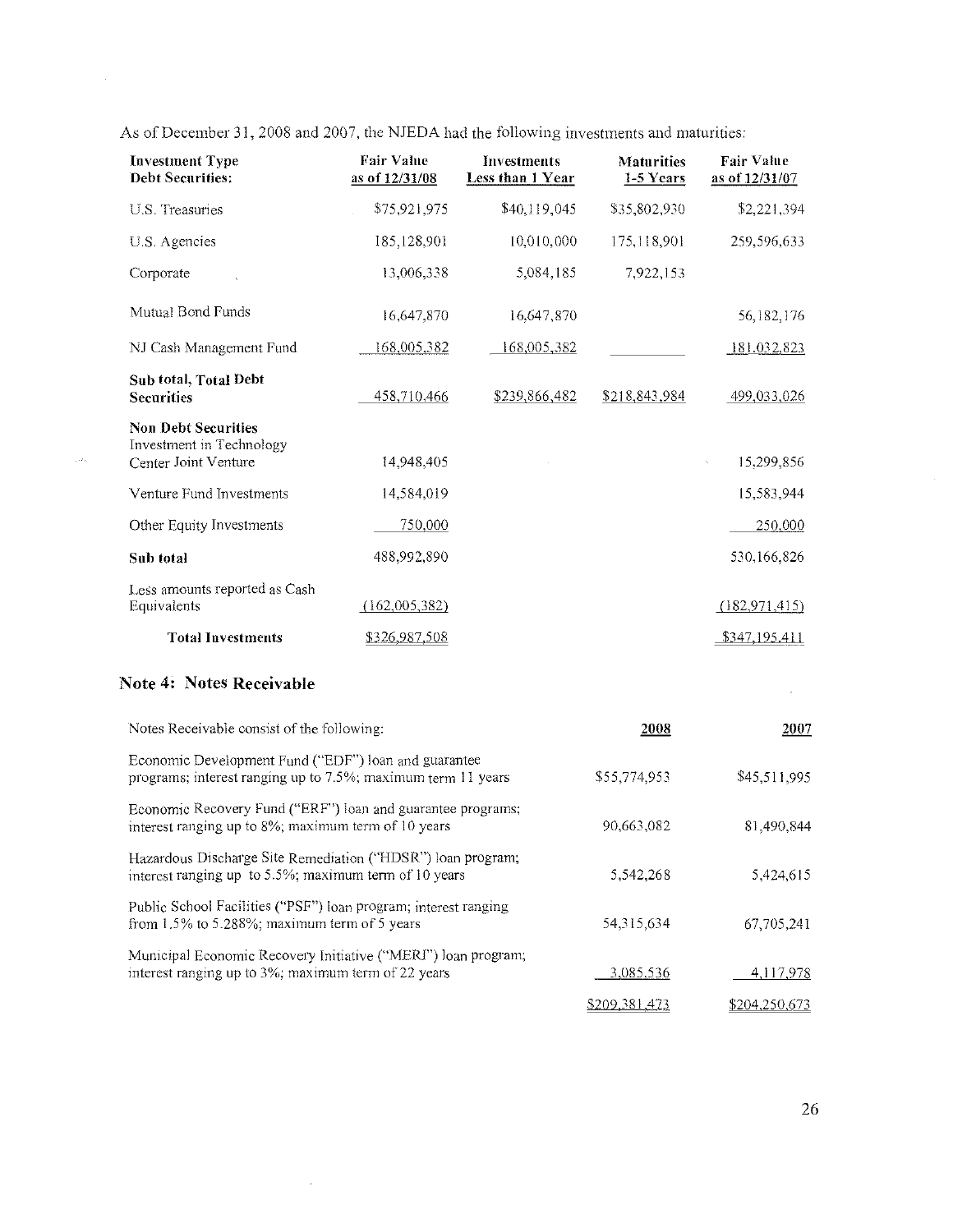|                | Beginning<br><b>Balance</b> | Loan<br><b>Disbursements</b> | Loan<br><b>Receipts</b> | Write-offs,<br>Adjustments,<br>Restructures-<br><u>Net</u> | Ending<br><b>Balance</b> | Amounts<br>Due<br>Within One<br>Year |  |
|----------------|-----------------------------|------------------------------|-------------------------|------------------------------------------------------------|--------------------------|--------------------------------------|--|
| <b>EDF/ERF</b> | \$127,002,839               | \$34,672,757                 | (S13,710,122)           | (S1.527, 439)                                              | \$146,438,035            | \$12,134,609                         |  |
| <b>HDSR</b>    | 5,424.615                   | 1.298.343                    | (1,181,766)             | 1.076                                                      | 5.542.268                | 627,902                              |  |
| <b>PSF</b>     | 67,705,241                  | $-0-$                        | (13,389,589)            | (18)                                                       | 54.315,634               | 10,496,696                           |  |
| <b>MERI</b>    | 4,117,978                   | 197,058                      | (107, 532)              | (1.121.968)                                                | 3.085,536                | 112,874                              |  |
|                | \$204,250,673               | \$36,168,158                 | (\$28,389,009)          | (S2.648.349)                                               | \$209.381.473            | \$23,372.081                         |  |

Aggregate Notes Receivable activity for the year ended December  $31, 2008$ , was as follows:

Of the amounts due within one year, as noted above, \$7,547,861 due to the Public School Facilities Program ("PSF") is categorized as restricted since it cannot be used to pay other current liabilities,

#### Note 5: Intergovernmental Receivables

The Authority has various Agreements with the State and State entities relating to the issuance of Bonds. Pursuant to the underlying legislation and resolution, the bond proceeds finance various Authority programs and projects. Pursuant to the terms of the Agreements, the debt service on these bonds is payable solely from scheduled amounts receivable.

The Series 1996 Port bonds are secured solely by loan payments originally scheduled to be made to the Port Authority by various utilities authorities. The Port Authority has assigned the right to receive such loan payments to the Authority.

At December 31, 2008, Intergovernmental Receivables are comprised of the following:

|                                                 | 2008        | 2007                        |  |
|-------------------------------------------------|-------------|-----------------------------|--|
| NJ Port District Utilities Authorities Contract | \$6,879,164 | \$9,040,275                 |  |
| Unamortized Discount                            |             | $(944, 124)$ $(1.467, 123)$ |  |
| Total Net Intergovernmental Receivable          | \$5,935,040 | \$7,573,152                 |  |

Aggregate gross receipts from intergovernmental receivables due through 2013 and thereafter are as follows:

| 2009      | \$2,137,500        |
|-----------|--------------------|
| 2010      | 2,209,715          |
| 2011      | 904,167            |
| 2012      | 693.056            |
| 2013      | 693,057            |
| 2014-2015 | 241,669            |
|           | <u>\$6,879,164</u> |

 $\hat{\mathbf{r}}$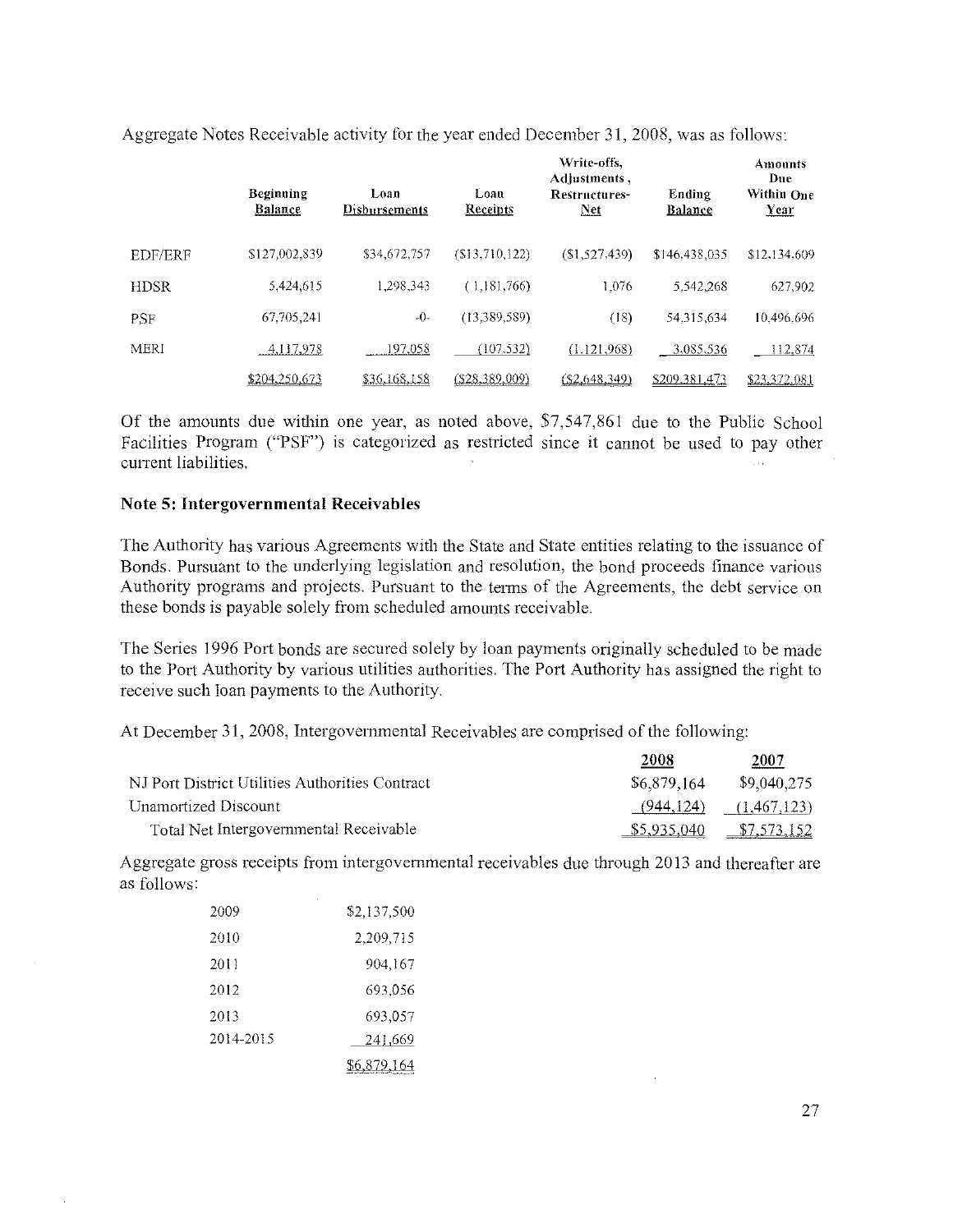Intergovernmental Receivable activity for the year ended December 31, 2008 was as follows:

|                  | Beginning<br><b>Balance</b> | <b>Reductions</b> | Ending<br><b>Balance</b> | Amount<br>Receivable<br><b>Within One</b><br>Year |
|------------------|-----------------------------|-------------------|--------------------------|---------------------------------------------------|
| Gross Receivable | \$9,040,275                 | $(\$2,161,111)$   | \$6,879,164              | \$2,137,500                                       |
| Discount         | (1,467,123)                 | 522.999           | (944, 124)               |                                                   |
| Net Receivable   | .573,152                    | (.638,112)        | <u>\$5,935,040</u>       |                                                   |

### Note 6: Leases

### (a) Leases Receivable

The Authority has various financing leases relating to the issuance of Bonds and Notes Payable., Bond and Note proceeds finance specific projects. The financing leases provide for basic rental payments, by the tenant to the Authority, in an amount at least equal to the amount of debt service on the Bonds and Notes. In the event of default by the tenant to make rental payments, the Authority generally has recourse, including, but not limited to, taking possession and selling or subletting the leased premises and property.

The outstanding leases are as follows:

| <b>Lease Description</b>                | 2008        | <u> 2007</u> |
|-----------------------------------------|-------------|--------------|
| NY Daily News, through 7/30/21          | \$8,006,869 | \$8,056,869  |
| Unamortized Discount                    | (1,244,630) | (1,347,188)  |
| Aggregate Lease Payments Receivable-Net | \$6,762,239 | \$6.709.681  |

Aggregate gross lease receipts due through 2013 and thereafter are as follows:

| 2009      | \$100,000          |
|-----------|--------------------|
| 2010      | 100,000            |
| 2011      | 100,000            |
| 2012      | 100,000            |
| 2013      | 100,000            |
| 2014-2018 | s<br>500,000       |
| 2019-2021 | 7,006,869          |
|           | <u>\$8,006,869</u> |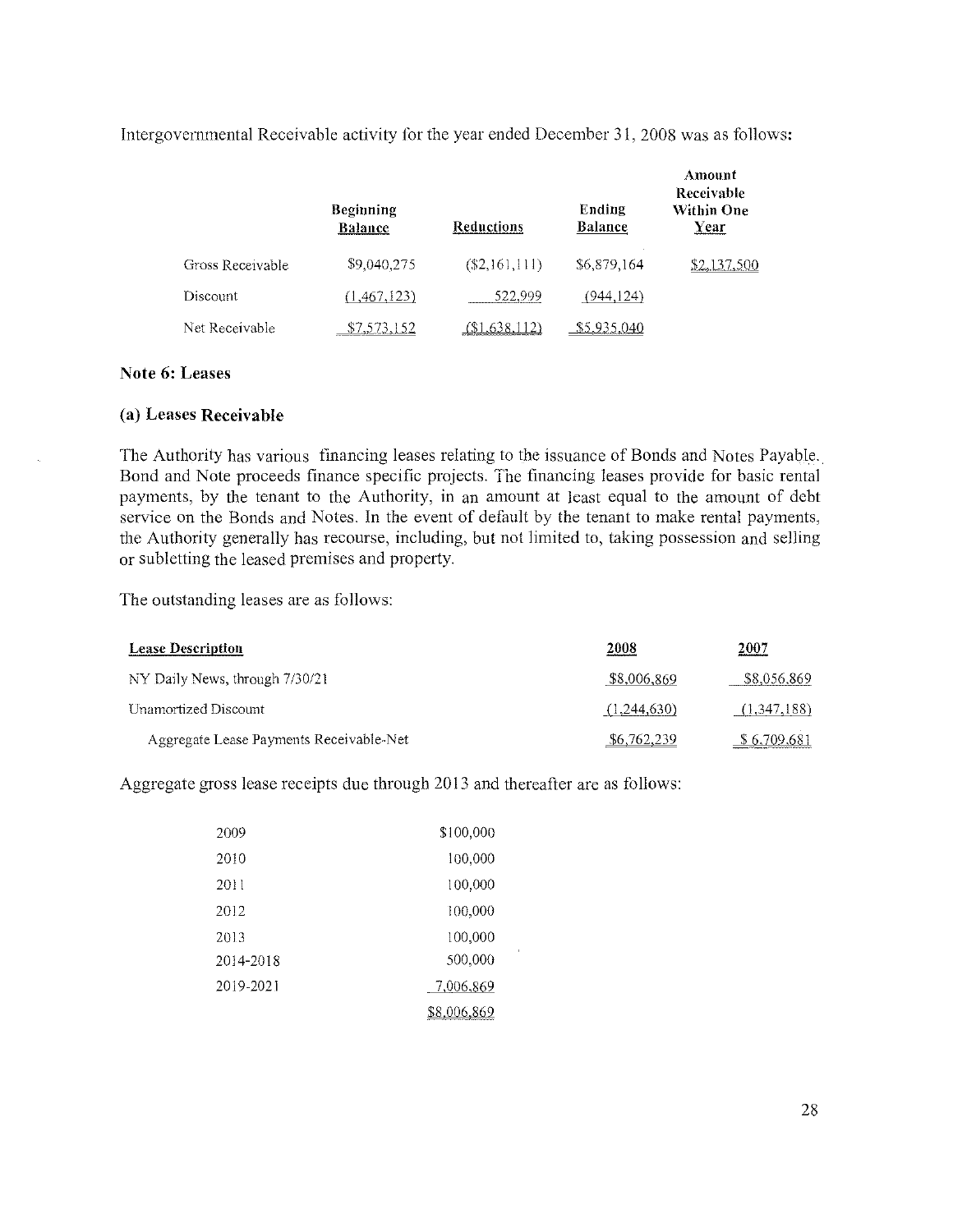Lease payments receivable activity for the year ended December 31, 2008 was as follows:

|                  | <b>Beginning</b><br><b>Balance</b> | Reductions    | Ending<br><b>Balance</b> | Amount<br>Receivable<br>Within One<br>Year |
|------------------|------------------------------------|---------------|--------------------------|--------------------------------------------|
| Gross Receivable | \$8,056,869                        | $(\$50,000)$  | \$8,006,869              | \$100,000                                  |
| Discount         | (1,347,188)                        | 102,558       | (1,244,630)              |                                            |
| Net Receivable   | \$6,709,681                        | $($ \$52,558) | \$6,762,239              |                                            |

 $\ddot{\phantom{a}}$ 

### (b) Operating Leases

 $\hat{\boldsymbol{\beta}}$ 

 $\sim$ 

## (i) Authority as Lessor

At December 31, 2008, capital assets with a gross carrying value of \$149,642,481 and accumulated depreciation of \$49,161,308 are leased to commercial enterprises. These leases generally provide the tenant with renewal and purchase options. Aggregate minimum lease receipts are expected as follows:

| 2009      | \$10,092,873        |
|-----------|---------------------|
| 2010      | 8,810,960           |
| 2011      | 8.187,324           |
| 2012      | 7,752,918           |
| 2013      | 6.294,714           |
| 2014-2018 | 23,159,266          |
| 2019-2023 | 5,868,240           |
| 2024-2028 | 3,295,619           |
| 2029-2033 | 730,000             |
| 2034-2036 | 465,000             |
|           | <u>\$74,656,914</u> |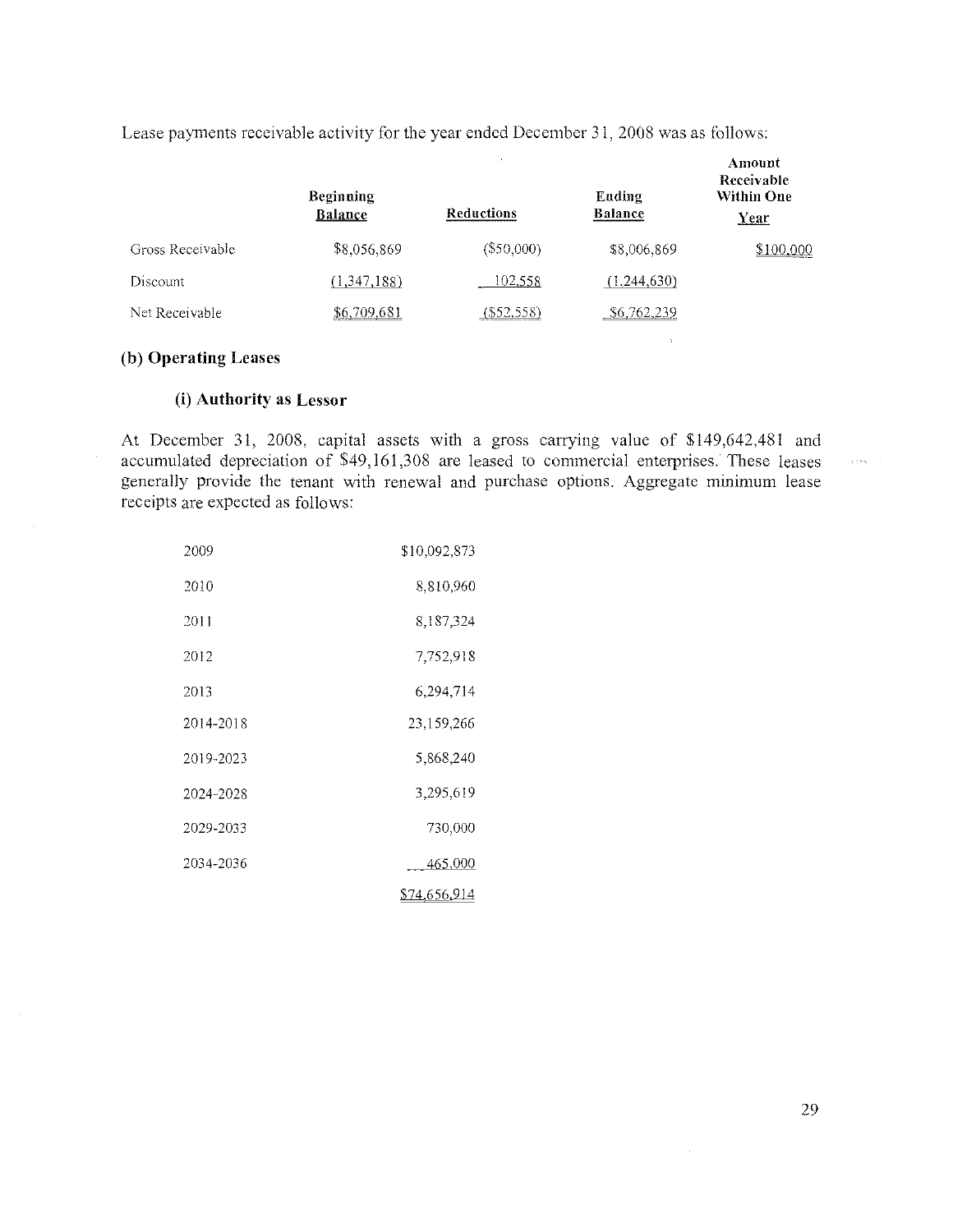# (ii) Authority as Lessee

The Authority leases commercial property, buildings, office space and parking. The leased premises are either sublet to commercial enterprises or utilized by Authority staff Aggregate rental expense for the current year on commercial property amounted to \$607,691; and for property used by the Authority, rental expense amounted to \$277,382. Aggregate future lease obligations are as follows:

| 2009                      | \$769,595           |
|---------------------------|---------------------|
| 2010                      | 776,978             |
| 2011                      | 761,456             |
| 2012                      | 708,023             |
| 2013                      | 563,152             |
| 2014-2018                 | 2,573,304           |
| 2019-2023<br>$\sqrt{2}$ . | 1,283,350           |
| 2024-2028                 | 1,208,750           |
| 2029-2033                 | 1,292,800           |
| 2034-2038                 | 1,243,440           |
| 2039-2043                 | 646,300             |
| 2044-2048                 | 723,860             |
| 2049-2053                 | 743,250             |
| 2054                      | <u>148,650</u>      |
|                           | <u>\$13,442,908</u> |

 $\sim 10^6$ 

 $\frac{1}{2}$ 

30

 $\bar{z}$ 

 $\hat{\rho}$  , we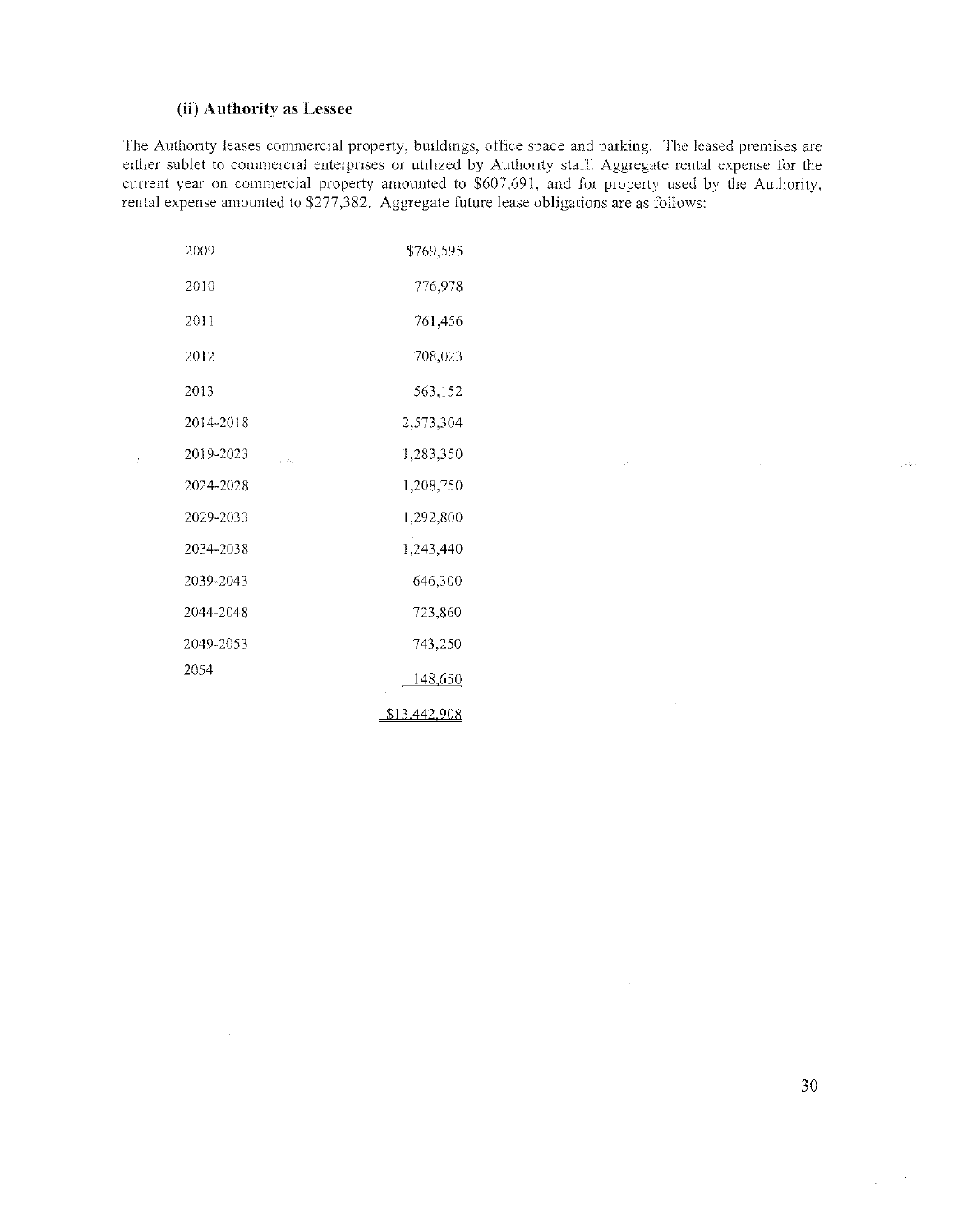# Note 7: Capital Assets

 $\sim$ 

Capital asset activity for the years ended December31, 2008 and 2007, was as follows:

|                                          | December 31,<br>2006                    | <b>Additions</b> | <b>Reductions</b> | Adjustments<br>to Reserve | December 31,<br>2007 |  |
|------------------------------------------|-----------------------------------------|------------------|-------------------|---------------------------|----------------------|--|
| Capital assets not<br>being depreciated: |                                         |                  |                   |                           |                      |  |
| Land                                     | \$23,873,206                            | $-0-$            | $-()$ -           | $-0-$                     | \$23,873,206         |  |
| Construction in<br>progress              | $-0-$                                   | \$50             | $-()$ -           | $-()$ -                   | 450                  |  |
| Capital assets being<br>depreciated:     |                                         |                  |                   |                           |                      |  |
| <b>Building</b>                          | 121,007,001                             | $-0-$            | $-0-$             | $-0-$                     | 121,007,001          |  |
| Leasehold<br>improvements                | 18,657,010                              | 3,804,383        | $(\$37,510)$      | $-0-$                     | 22,223,883           |  |
| Production<br>equipment                  | $\alpha\in\mathbb{R}^n$ .<br>37,151,625 | 937,127          | (1,506,310)       | \$,584,385                | 38,166,827           |  |
| Capital assets-gross                     | 200,688,842                             | 4,741,960        | (1,743,820)       | 1,584,385                 | 205,271,367          |  |
| Less: accumulated<br>depreciation        | 56,691,186                              | 11,489,306       | (1,129,732)       | $-0-$                     | 67,050,760           |  |
| Capital assets-net                       | \$143,997,656                           | $($ \$6,747,346) | $($ \$614,088)    | \$1,584,385               | \$138,220,607        |  |
|                                          |                                         |                  |                   |                           |                      |  |
|                                          | December 31,<br>2007                    |                  |                   | <b>Adjustments</b>        | December 31,<br>2008 |  |
| Capital assets not<br>being depreciated: |                                         | <b>Additions</b> | <b>Reductions</b> | to Reserve                |                      |  |
| Land                                     | 23,873,206                              | $-0-$            | $(\$2,624,944)$   | $-0-$                     | \$21,248,262         |  |
| Construction in<br>progress              | 450                                     | \$5,412,014      | $-()$ -           | $-()$ -                   | 5,412,464            |  |
| Capital assets being<br>depreciated:     |                                         |                  |                   |                           |                      |  |
| Building                                 | 121,007,001                             | $-0-$            | (23, 642, 162)    | $-0-$                     | 97,364,839           |  |
| Leasehold<br>improvements                | 22,223,883                              |                  | (305,515)         | $-0-$                     | 21,918,368           |  |
| Production<br>equipment                  | 38,166,827                              | 575,197          | (13,936,995)      | \$237,864                 | 25,042,893           |  |
| Capital assets-gross                     | 205,271,367                             | 5,987,211        | (40,509,616)      | 237,864                   | 170,986,826          |  |
| Less: accumulated<br>depreciation        | 67,050,760                              | 10,072,269       | (23.545, 527)     | $-0-$                     | 53,577,502           |  |

 $\sim$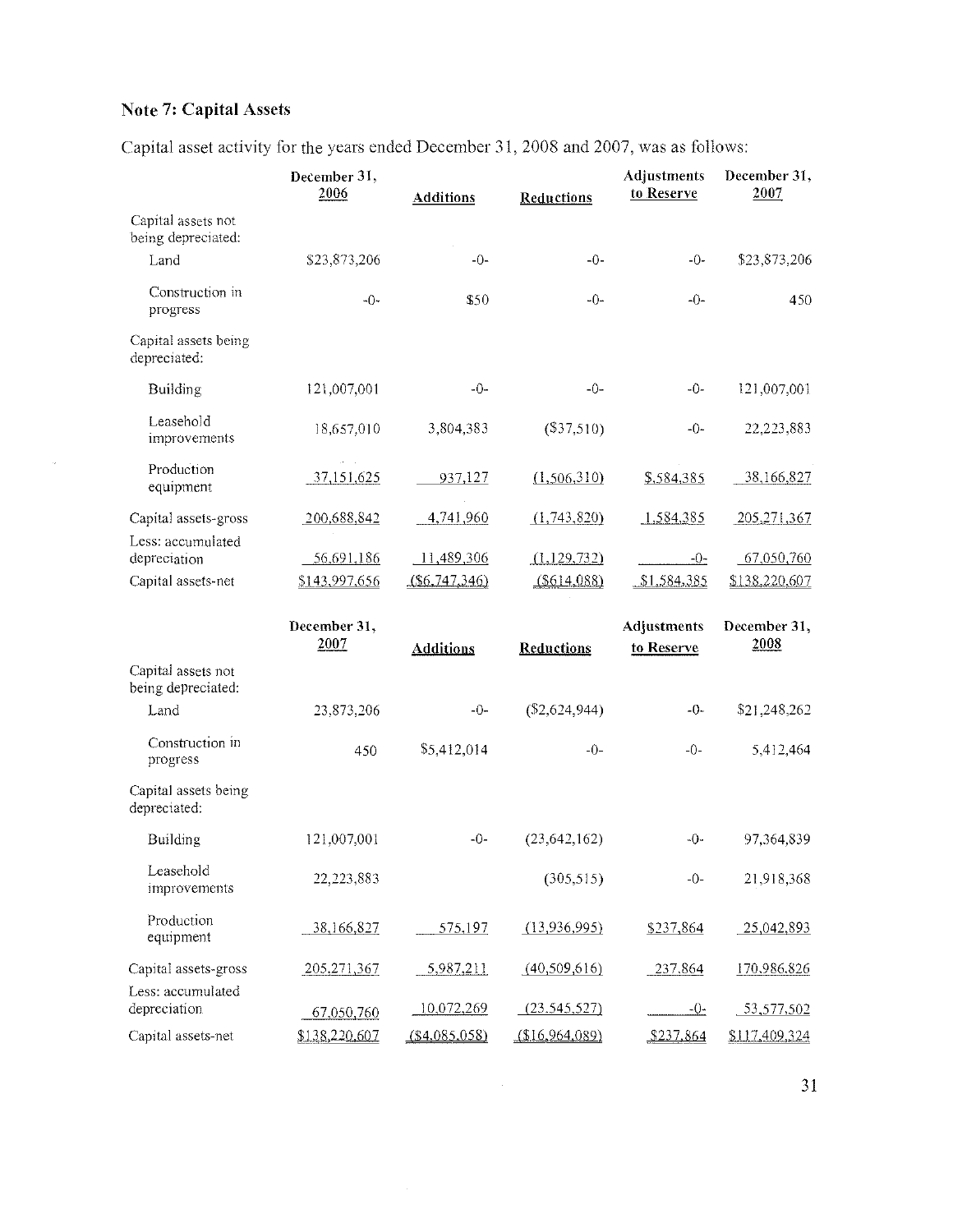In June 2008, Barnes & Noble exercised its option to purchase leased property, including building and land, for the sale price of \$21 million, which resulted in net cash to the Authority of \$2.5 million.

During 2008, the Authority continued tenant fit-out of its Tech IV building, located in North Brunswick. This work was necessary to provide suitable space for new tenants, and will enable the Authority to assist more businesses in the State.

### Note 8: Bonds Payable

The bonds reported in the following table have been issued in order to fund commercial loans, loans to school districts, commercial real estate development and capital construction. The Bonds are secured by lease rental payments, loan repayments and the underlying assets pledged pursuant to the Bond resolutions. In the event of default by the tenant to make rental payments, the Authority generally has recourse, including, hut not limited to, taking possession and selling or subletting the leased premises and property.

The Series 1996 Port bonds are secured solely by loan payments originally scheduled to be made to the Port Authority by various utilities authorities, The Port Authority has assigned the right to receive such loan payments to the Authority.

The outstanding issues are as follows:

|                                                                                                                                                                                                                  | ∠∪∪o     |              | 2007                 |
|------------------------------------------------------------------------------------------------------------------------------------------------------------------------------------------------------------------|----------|--------------|----------------------|
| \$46,815,000 NJEDA Revenue Bonds (Public Schools Small Project Loan<br>Program), 2004 Series, interest ranging from 3% to 5%; due 8/15/09<br>through $8/15/13$ . Series 1993 was refunded on $3/15/04$ .         |          | \$21,715,000 | \$27,595,000         |
| \$43,000,000 Variable Rate Lease Revenue Bonds, 2003 Series A and B,<br>(Camden Center Urban Renewal Limited Partnership Project); interest<br>ranging from $3.89\%$ to $5.909\%$ due annually through $3/15/18$ |          | 38,155,000   | 39,410,000           |
| \$167,500,000 NJEDA Taxable Economic Development Bonds<br><b>MSNBC/CNBC Project, 1997 Series A and B, adjustable rate, due</b><br>through $10/1/21$                                                              |          | 14,600,000   | 20,300,000           |
| \$31,700,000 NJEDA Adjustable Rate Lease Revenue (taxable) Bonds,<br>1995 Series A and B (Barnes & Noble, Inc. Distribution and Freight<br>Consolidation Center Project), paid in full 6/08                      |          |              | 18,500,000           |
| \$18,355,000 NJEDA Taxable Revenne Bonds, North Jersey Port<br>District Utilities Authorities Loan Securitization Program ("Port"),<br>Series 1996, interest ranging from 7.05% to 7.25%; due 2/15/09 through    |          |              |                      |
| 2/15/12                                                                                                                                                                                                          |          | 7,090.000    | 8,440,000            |
|                                                                                                                                                                                                                  | Subtotal | 81,560,000   | 114,245,000          |
| Unamortized premium                                                                                                                                                                                              |          | 851,687      | 1,264,609            |
|                                                                                                                                                                                                                  |          | \$82,411.687 | <u>\$115,509,609</u> |

2007

2009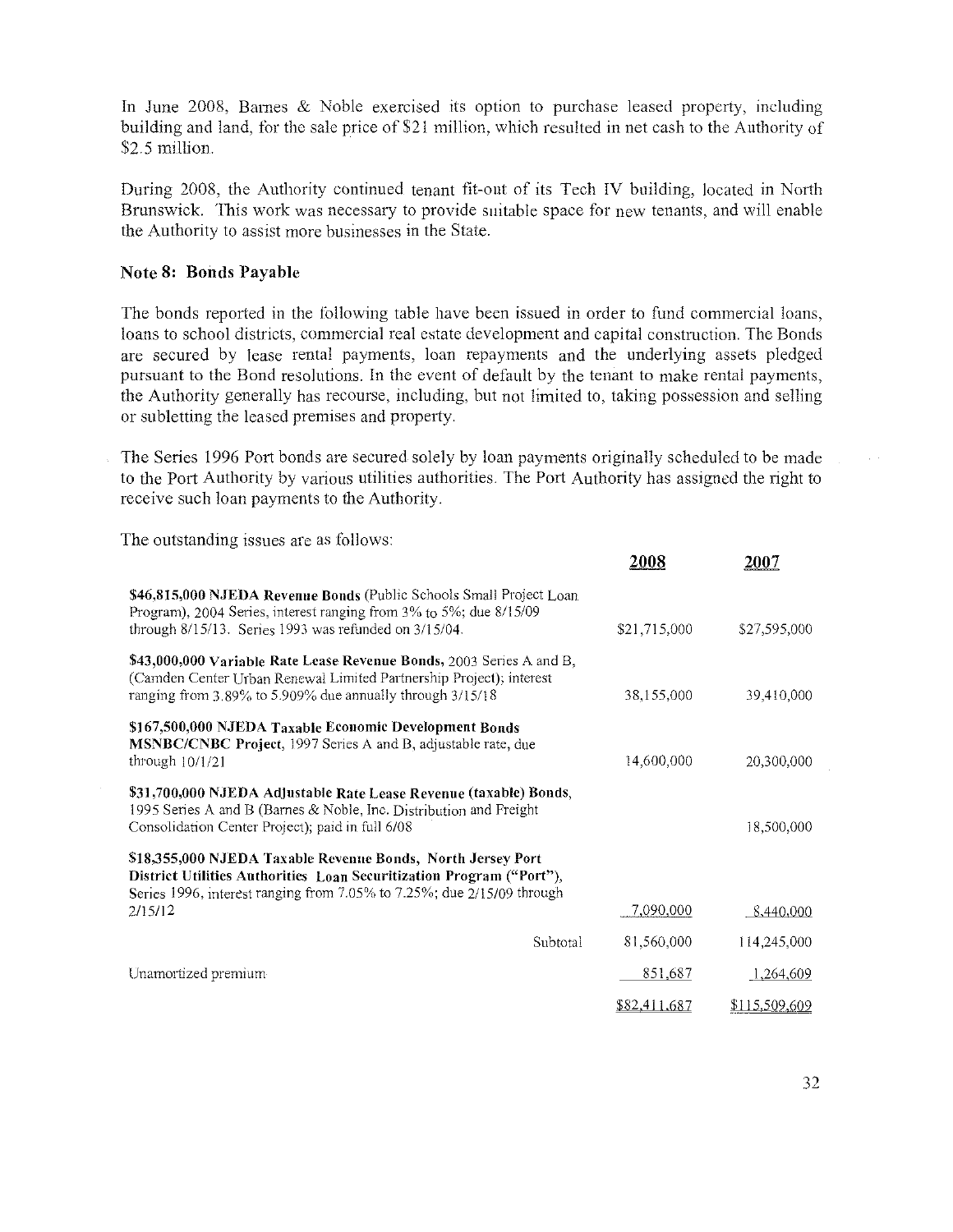At December 31, 2008,the carrying value of all aggregate bonds payable approximates fair market value. Aggregate debt service requirements of bonds payable through 2013 and thereafter are as follows:

|                             | Principal    | <b>Interest</b> | Total         |  |
|-----------------------------|--------------|-----------------|---------------|--|
| 2009                        | \$9,815,000  | \$3,384,447     | \$13,199,447  |  |
| 2010                        | 7,855,000    | 3,492,882       | 11,347,882    |  |
| 2011                        | 6,890,000    | 3,249,190       | 10,139,190    |  |
| 2012                        | 7,910,000    | 2,831,788       | 10,741,788    |  |
| 2013                        | 6,025,000    | 2,460,964       | 8,485,964     |  |
| 2014-2018                   | 32,765,000   | 8,701,910       | 41,466,910    |  |
| 2019-2021                   | 10,300,000   | 532,793         | 10,832,793    |  |
| $\mathcal{A}_{\mathcal{A}}$ | \$81,560,000 | \$24,653,974    | \$106,213,974 |  |

Bonds payable activity for the years ended December 31, 2008 and 2007,was as follows:

|                            | December 31.<br>2006 | <b>Additions</b> | <b>Reductions</b>     | December 31.<br>2007 | <b>Amounts</b><br>Due<br><b>Within One</b><br><u>Year</u> |
|----------------------------|----------------------|------------------|-----------------------|----------------------|-----------------------------------------------------------|
| Bonds Payable-<br>gross    | \$137.390,000        | $-0-$            | $(\$23,145,000)$      | \$114.245,000        | \$14,165,000                                              |
| Unamortized premium        | 1.787,529            | $-0-$            | (522, 920)            | 1.264.609            |                                                           |
| Total Bonds<br>Payable-net | \$139,177,529        | $-0-$            | $($ \$23,667,920)     | \$115,509,609        |                                                           |
|                            | December 31.<br>2007 | <b>Additions</b> | Reductions            | December 31.<br>2008 | <b>Amounts</b><br>Due<br>Within One<br><u>Year</u>        |
| Bonds Payable-gross        | \$114,245,000        | $-0-$            | (532, 685, 000)       | \$81,560,000         | \$9,815,000                                               |
| Unamortized premium        | 1.264.609            | $-0-$            | (412,922)             | 851.687              |                                                           |
| Total Bonds<br>Payable-net | \$115,509,609        | -0-              | <u>(\$33,097,922)</u> | <u>\$82,411.687</u>  |                                                           |

Pursuant to GASH issued statement, "Disclosure of Conduit Debt Obligations" (GASBI-2), there is no requirement to record conduit debt that is simultaneously recorded by the entity that is responsible for its payment. The State of New Jersey records this debt on its financial statements. It is the Authority's opinion that by not reporting the State backed conduit debt and Agency type transactions on its financial statements a more accurate assessment of its financial position and operations exists.

33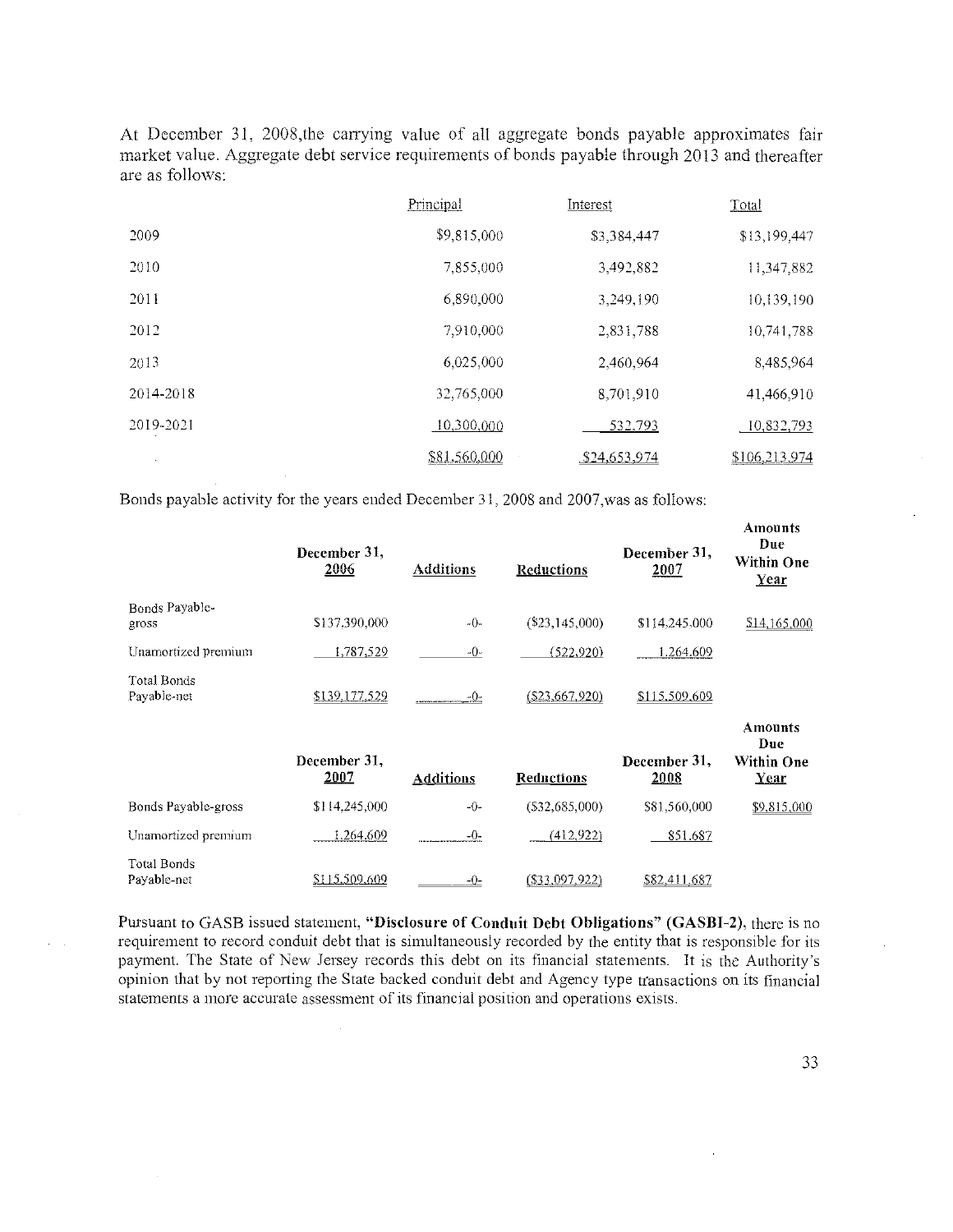#### Note 9: Financial Instruments

#### Variable Rate Lease Revenue Refunding Bonds 2002 Series A and B

In connection with its issuance of \$43,000,000 Variable Rate Revenue Bonds, 2002 Series A and B issues, on December 30, 2002, the Authority has entered into a swap agreement with Bank of America, formerly Fleet Bank ("BoA"). The nature and purpose of this transaction is described below:

#### (a) Jnterest Rate Swap Agreements

Under the terms of this agreement, which was executed on January 7, 2003, the Authority pays a fixed rate of 3,89% to BoA on a notional amount equal to the principal amount of the 2002 bonds being hedged pursuant to such swap. In return, the swap provider will pay the Authority a floating amount based on 100% of one month LIBOR on the same notional amount. As the bonds are redeemed, the notional amount of the swap shall decrease proportionately. The purpose of this agreement is to achieve a synthetic fixed rate. The swap remains in effect until December 30, 2009. The fair value of the swap was  $(1,222,541)$  and  $(135,884)$  as of December 31, 2008 and 2007, respectively.

#### (b) Credit Risk

As of December 31, 2008, the Authority was not exposed to credit risk, because the swap had a negative fair value. However, should interest rates change and the fair value of the swap become positive, the Authority would be exposed to credit risk in the amount of the swap's fair value.

#### (c) Termination Risk

The swap contract uses the International Swap Dealers Association Master Agreement, which includes provision for standard termination events, such as failure to pay and bankruptcy. The Authority or the counterparty may terminate the swap if the other party fails to perform under the tenns of the contract. If the swap were terminated, the variable-rate bond would no longer catty a synthetic fixed interest rate. Also, if the swap were to have a negative fair value at the time of termination, the Authority would be liable to the counterparty for a payment equal to the swap's lair value.

In connection with the agreement, no amounts are recorded in the financial statements other than the net interest expense resulting from the agreement.

#### Note 10: Notes Payable

 $\hat{x}=\hat{x}=\hat{x}$ 

Generally, Notes Payable are special obligations of the Authority payable solely from loan payments, lease rental payments and other revenues, funds and other assets pledged under the notes and do not constitute obligations against the general credit of the Authority. Note proceeds are used to fund specific programs and projects and are not co-mingled with other Authority funds.

 $\omega \neq \infty$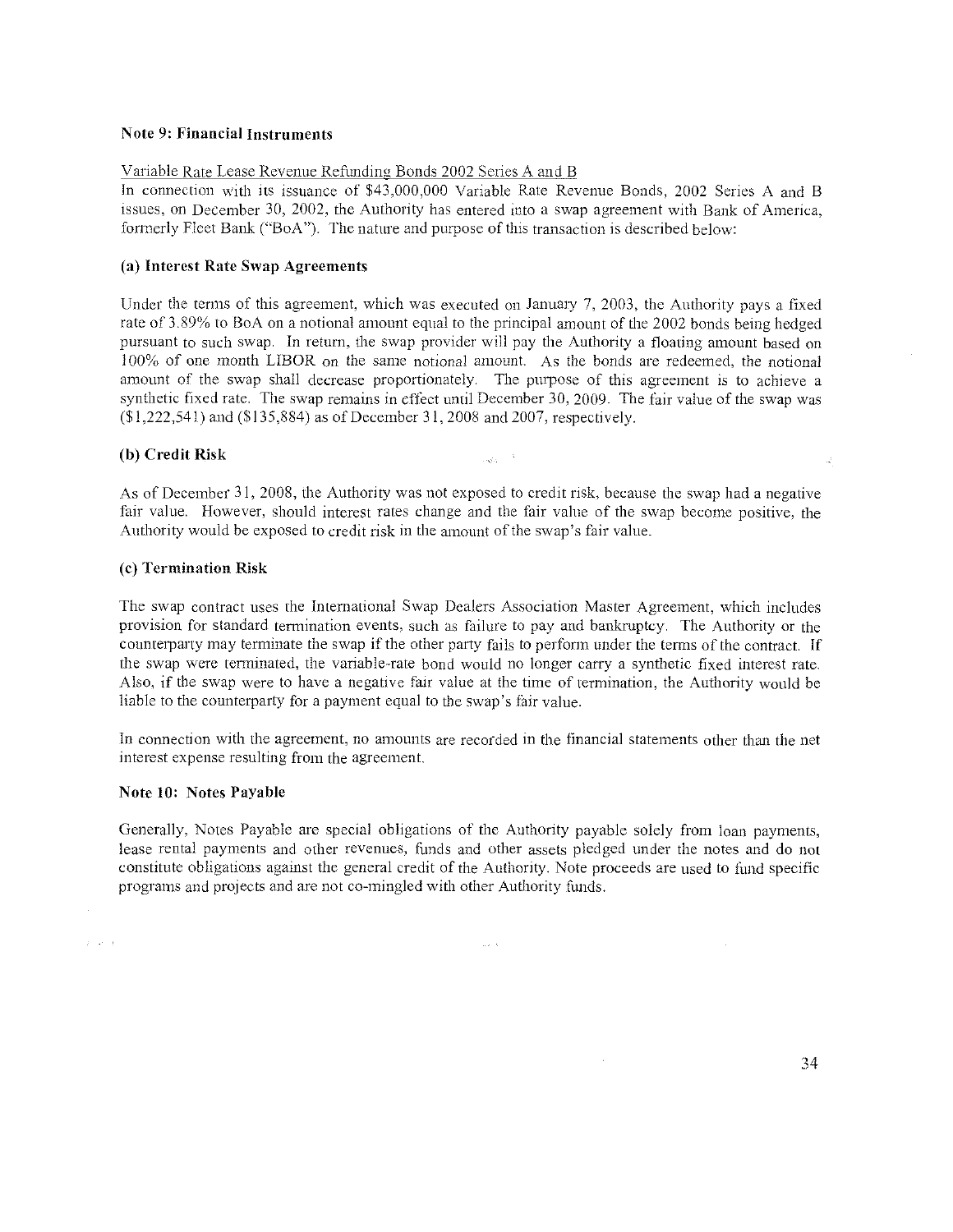| The outstanding notes are as follows:                                                                                                                               | 2008         | 2007         |  |
|---------------------------------------------------------------------------------------------------------------------------------------------------------------------|--------------|--------------|--|
| Community Development Investments, LLC; interest at 5%; principal &<br>interest due monthly through 4/12/14 with final payment due at maturity on<br>5/12/14        | \$2,000,000  | \$2,000,000  |  |
| City of Camden, NJ; interest at 6%; principal & interest due monthly through<br>maturity on 2/5/16                                                                  | 4,000,000    | 4,000,000    |  |
| Jersey Central Power & Light; interest at $4\%$ ; interest only due monthly<br>through $11/12/10$ ; principal due at maturity on $11/12/10$                         | 1,000,000    | 1,000,000    |  |
| Public Service New Millennium Economic Development Fund, LLC; interest at<br>4%; interest only due monthly through 11/7/10; principal due at maturity on<br>11/7/10 | 5,000,000    | 5,000,000    |  |
| Waterfront Technology Center Construction Loan; variable interest; principal<br>and interest due monthly over 60 month period, through maturity on $1/31/12$        | 7.830,000    | 8,160,000    |  |
| and the con-                                                                                                                                                        | \$19,830,000 | \$20,160,000 |  |

At December 31, 2008, the carrying value of all notes payable approximates fair market value. Aggregate debt service requirements of notes payable through 2013 and thereafter are as follows:

|           | <u>Principal</u> | Interest    | <b>Total</b> |  |
|-----------|------------------|-------------|--------------|--|
| 2009      | \$420,000        | \$1,421,520 | \$1,841,520  |  |
| 2010      | 7,307,876        | 740,053     | 8.047.929    |  |
| 2011      | 1,563,125        | 514,457     | 2,077,582    |  |
| 2012      | 7,624,852        | 223,330     | 7,848,182    |  |
| 2013      | 1,210,126        | 138,076     | 1.348,202    |  |
| 2014-2016 | 1,704,021        | 111,676     | 1,815,697    |  |
| Total     | \$19,830,000     | \$3,149,112 | \$22,979,112 |  |

Notes payable activity for the years ended December 31, 2008 and 2007 was as follows:

| December 31,<br>2006 | <b>Additions</b> | <b>Reductions</b> | December 31.<br><u> 2007 </u>         | <b>Amounts Due</b><br><b>Within One Year</b> |
|----------------------|------------------|-------------------|---------------------------------------|----------------------------------------------|
| \$21,745,315         | $S - Q -$        | (\$1,585,315)     | \$20,160,000                          | \$732,723                                    |
| December 31,<br>2007 | Additions        | Reductions        | 100000<br>December 31,<br><u>2008</u> | <b>Amounts Due</b><br>Within One Year        |
| \$20.160.000         | \$-0-            | (\$330,000)       | \$19,830,000                          | \$420,000                                    |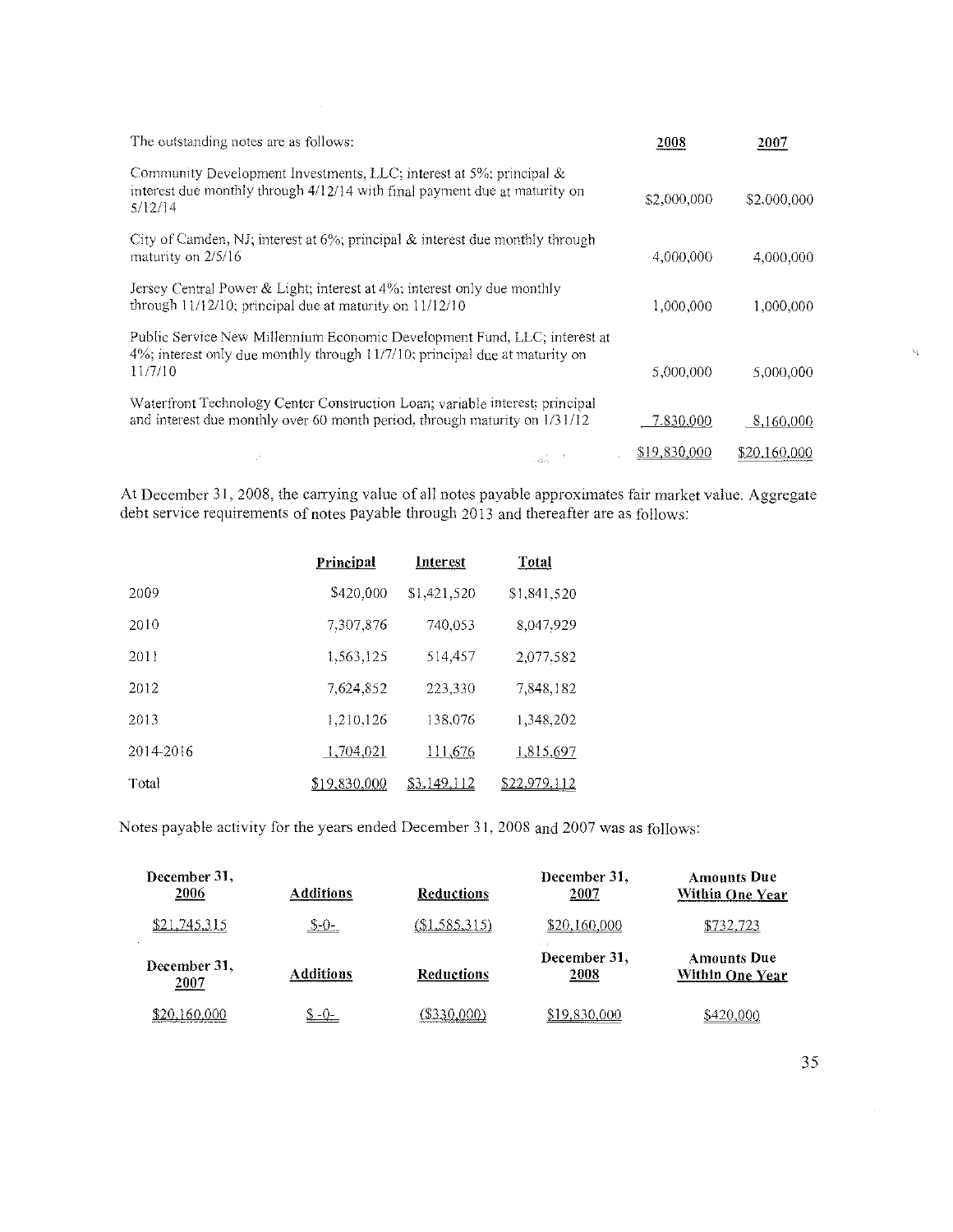#### Note 11: Net Assets

The Authority's Net Assets are categorized as follows:

- Invested in capital assets, net of related debt
- Restricted
- Unrestricted

Invested in Capital Assets, Net of Related Debt includes capital assets net of accumulated depreciation used in the Authority's operations as well as capital assets that result from the Authority's real estate development and operating lease activities. Restricted assets include net assets that have been restricted in use in accordance with State law, such as the Public School Facilities loan program, noted in Note 4. Unrestricted assets include all net assets not included above. The changes in Net Assets during 2008 and 2007 are as follows:

|                              | Invested in<br><b>Capital Assets</b><br>Net of Debt | <b>Restricted</b> | Unrestricted  | <b>Totals</b>  |  |
|------------------------------|-----------------------------------------------------|-------------------|---------------|----------------|--|
| Net Assets December 31, 2006 | \$43,582,656                                        | \$45,688,363      | \$718.316.417 | \$807,587,436  |  |
| Change in net assets         | 10,427,951                                          | (7,228,431)       | (65,039,797)  | (61, 840, 277) |  |
| Net Assets December 31, 2007 | 54,010,607                                          | 38,459,932        | 653,276,620   | 745,747,159    |  |
| Change in net assets         | 4,643,717                                           | (7.220.091)       | (12.266.928)  | (14, 843, 302) |  |
| Net Assets December 31, 2008 | \$58,654,324                                        | \$31,239,841      | \$641,009,692 | \$730,903,857  |  |

## Note 12: Commitments and Contingencies

## (a) Loan and Bond Guarantee Programs

The Authority has a special binding obligation regarding all guarantees to the extent that funds are available in the guarantee accounts as specified in the guarantee agreements. Guarantees are not, in any way, a debt or liability of the State.

## (1) Economic Development Fund

The guarantee agreements restrict the Authority from approving any loan or bond guarantee if, at the time of approval, the Debt (exposure and commitments) to Worth (the amount on deposit and available for payment) ratio is greater than 3 to 1. At any time, payment of the guarantee is limited to the amount of Worth within the specific guarantee program account.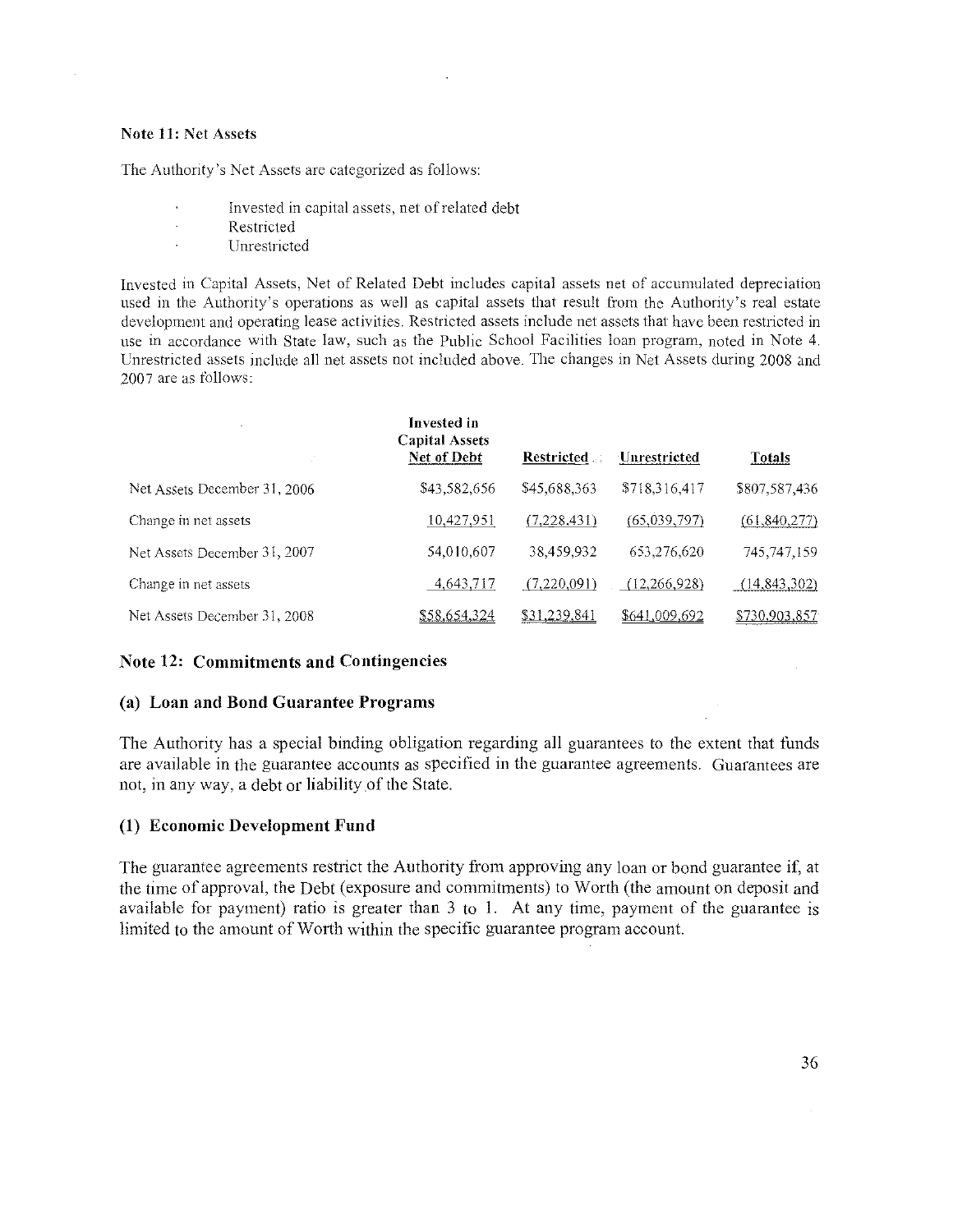Principal payments on guaranteed loans and bonds reduce the Authoritys exposure. At December 31, 2008, the Authority's Debt and Worth was composed of the following:

|             | <b>Port District</b><br>Program | Community<br>Economic<br>Development<br>Program |  |
|-------------|---------------------------------|-------------------------------------------------|--|
| Total Debt  | \$2,261,499                     | \$29,756                                        |  |
| Total Worth | \$18,639,894                    | \$9,219,133                                     |  |

### (2) Economic Recovery Fund

The guarantee agreements restrict the Authority from approving any loan or bond guarantee if; at the time of approval, the Debt to Worth ratio is greater than 5 to 1. At any time, payment of the guarantee is limited to the amount of Worth within the guarantee program account. Principal payments on guaranteed loans and bonds reduce the Authority's exposure. At December 31, 2008, Debt was \$18,739,791 and Worth was \$65,419,671, with a ratio of 0.29 to 1.

### (3) Economic Growth Composite Bond Program

The Guarantee Agreement relating to Economic Growth Composite Bonds requires the Authority to establish, in trust, a Cash Collateral Account. This obligation to deliver funds to the trustee is a general obligation of the Authority.

To the extent guarantee payments of principal on the bonds cannot be recovered through collateral liquidation, loan restructure, etc., the Authority's aggregate composite exposure is permanently reduced. At December 31, 2008, aggregate exposure and the cash collateral balance are both S596,619.

#### (4) New Jersey Business Growth Fund

The Authority guarantees between 25% and 50% of specific, low-interest loans to New Jersey companies, made by one of it's preferred lenders, with a maximum aggregate exposure to the Authority not to exceed \$10 million and, at no time will the Authority pay more than \$10 million, net, of guarantee demands. At December 31, 2008, aggregate exposure and related worth within the Business Growth Fund account are both \$10,000,000.

#### (h) Loan Program Commitments and Project Financings

At December 31, 2008, the Authority has \$25,372,991 of loan commitments not yet closed or disbursed and \$90,932,508 of project financing commitments,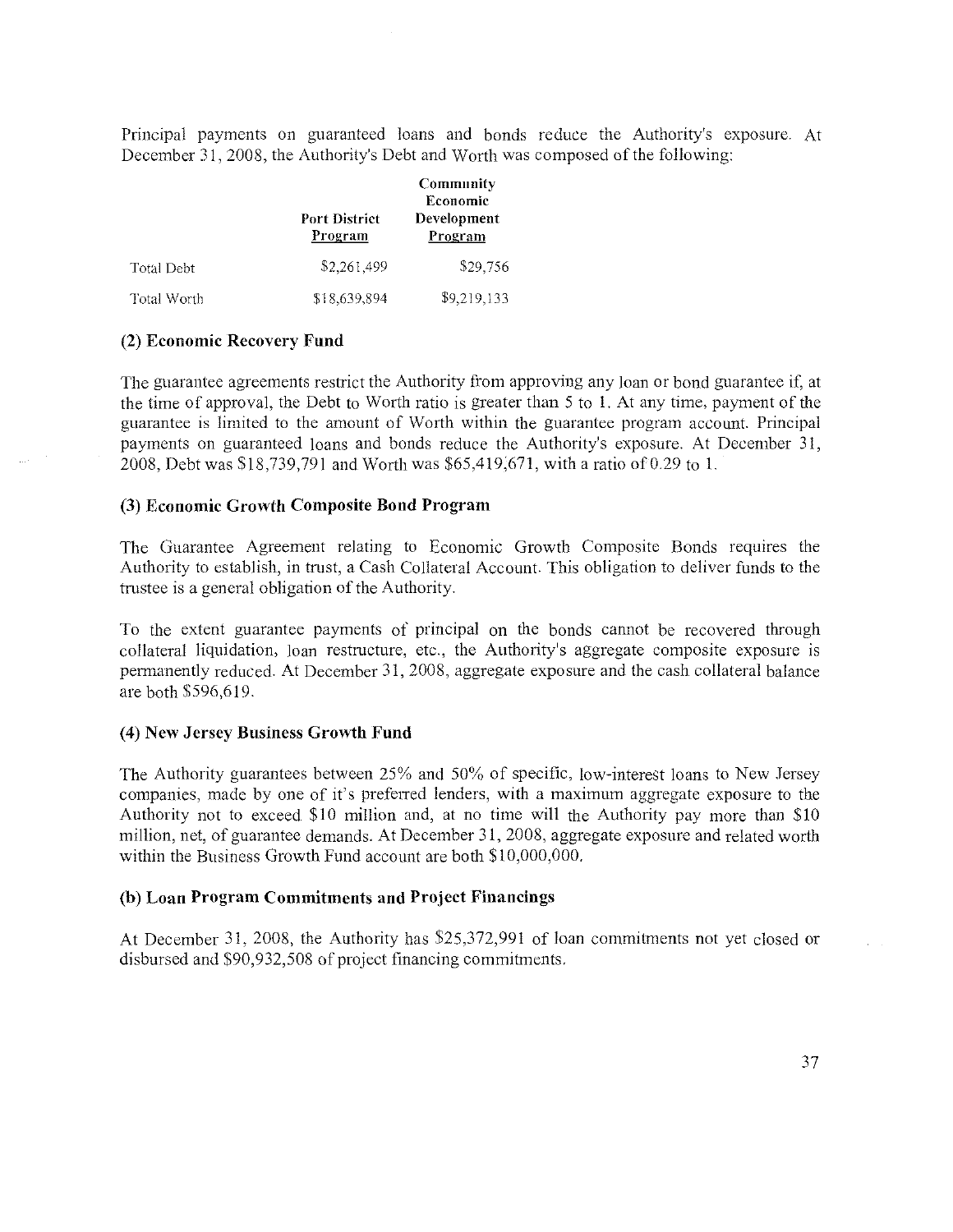### (c) New Markets Tax Credit Program

On December 28, 2005, the Authority loaned \$31,000,000 to a limited liability company ("company"), to facilitate their investment in a certified community development entity ("entity") whose primary mission is to provide loan capital for commercial projects in lowincome areas throughout New Jersey. The company also received an equity investment from a private corporation ("corporation"). The company then invested the combined proceeds in the entity, which was awarded an allocation in Federal tax credits under the New Markets Tax Credit Program.

During 2007, the Authority made two additional New Markets commitments. On September 24, 2007 the Authority facilitated a transaction in which \$3,500,000 in credits were allocated (no Authority funds were utilized). On September 26, 2007, the Authority loaned \$20,296,000 to another company with terms similar to the first transaction.

During 2008, the Authority closed three additional New Markets commitments. A total of \$37,000,000 in credits were allocated (no Authority funds were utilized).

As part of the six agreements, the corporation will claim the Federal tax credits in exchange for their investment. Claiming these credits carries the risk of recapture, whereby an event occurs that would negate the credit taken, causing it to be returned with interest. Based on the agreements between the Authority and the respective companies, the Authority will provide a gnaranty to the corporation against adverse consequences caused by a recapture event. As of December 31, 2008, the aggregate exposure to the Authority for all six transactions described above is \$43,418,485. The Authority has determined the likelihood of paying on the guaranty, at this time, is remote.

#### Note 13: Litigation

 $\hat{b}$  ,  $\hat{b}$ 

The Authority is involved in several lawsuits that, in the opinion of the management of the Authority, will not have a material effect on the accompanying financial statements.

#### Note 14: Employee Benefits

#### (a) Public Employees Retirement System of New Jersey ("PERS")

The Authority's employees participate in the PERS, a cost sharing multiple-employer defined benefit plan administered by the State. The Authority's contribution is based upon an actuarial computation performed by the PFRS. Pursuant to the Pension Security Legislation Act of 1997, the issuance of bonds permitted the pension benefit obligation to be fully flinded from 1998 to 2004. Beginning in 2005, the Authority was assessed a portion of its normal contribution, which will increase each year until 2009, when 100% of the normal contribution will be assessed, and for each year thereafter. For the years ending December 31, 2008 and 2007, the Authority was assessed \$549,444 and \$303,700, or 80% and 60% of it's normal contribution, respectively. No

38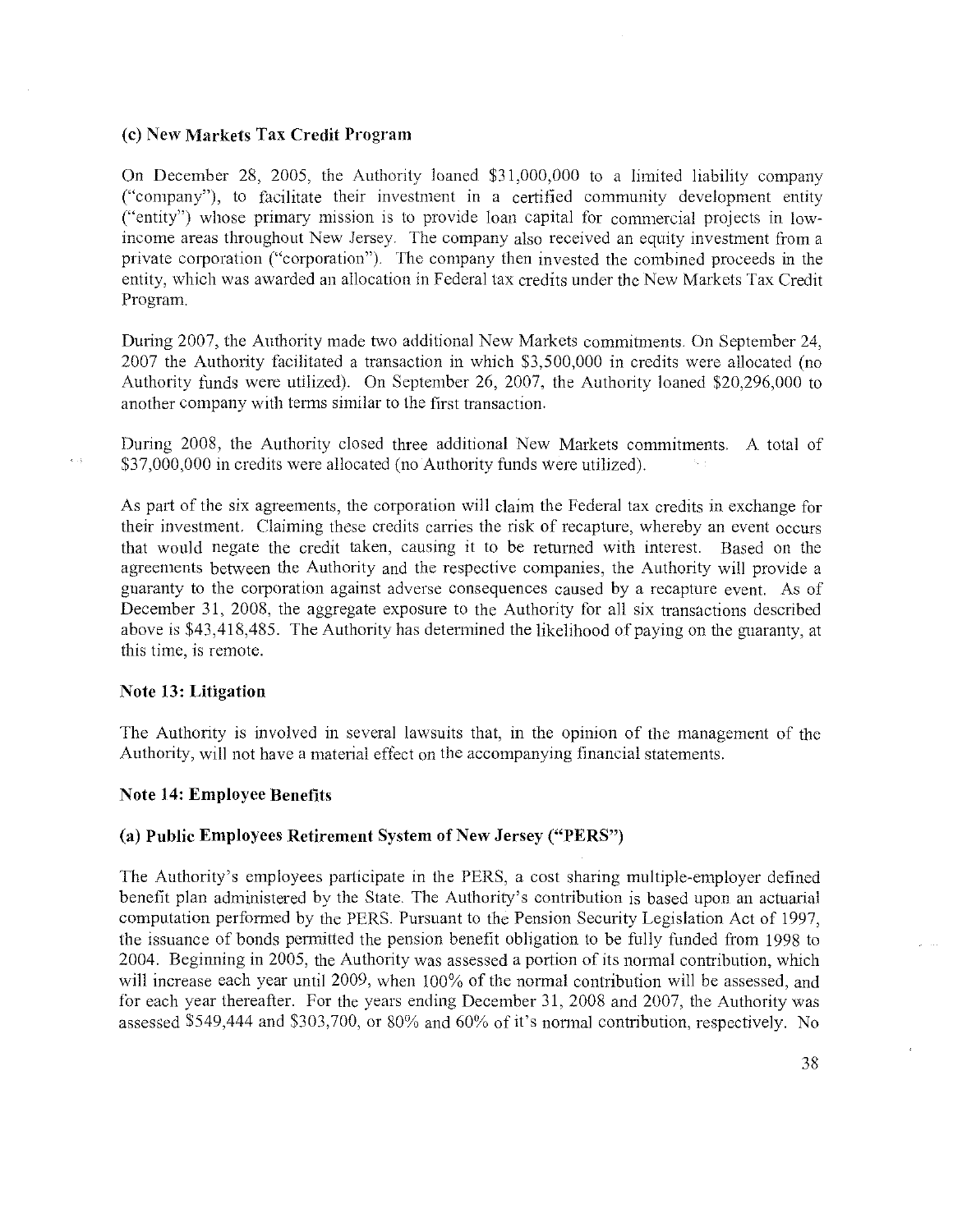contribution was required in 2004. Employees of the Authority are required to participate in the PERS and contribute 5% of their annual compensation. The payroll for employees covered by PERS for the years ending December 31, 2008 and 2007 was \$11,114,716 and \$9,333,073, respectively.

The general formula for annual retirement benefits is the final average salary divided by 55, times the employee's years of service. Pension benefits fully vest upon reaching 10 years of credited service. Members are eligible for retirement at age 60 with no minimum years of service required. Members who have 25 years or more of credited service may select early retirement without penalty at or after age 55 and receive full retirement benefits. The PERS also provides death and disability benefits. All benefits are established by State statute.

The State of New Jersey, Department of the Treasury, Division of Pension and Benefits, issues publicly available financial reports that include the financial statements and required supplementary information for the PERS. The financial reports may be obtained by writing to the State of New Jersey, Department of the Treasury, Division of Pension and Benefits, P.O. Box 295, Trenton, New Jersey, 08625-0295.

### (b) Postemployment Health Care and Insurance Benefits

The Authority sponsors a single employer postemployment benefits plan that provides benefits in accordance with State statute, through the State Health Benefits Bureau, to it's retirees having 25 years or more of service in the PERS and are at least 47 years of age or to employees approved for disability retirement. Health benefits and prescription benefits provided by the plan are at no cost to the retiree. Upon turning 65 years of age, a retiree must utilize Medicare as their primary coverage, with State Health Benefits providing supplemental coverage. In addition, fife insurance is provided at no cost to the Authority and the retiree in an amount equal to 3/16 of their average salary during the final 12 months of active employment.

Pursuant to GASB Statement No. 45 ("GASB 45"), Accounting & Financial Reporting by Employers for Postemployment Benefits Other Than Pensions, the Authority obtained an actuarially determined calculation for this obligation, and has established and funded a trustee administered account to meet it.

The Authority's annual other postemployment benefits ("OPEB") cost for the plan is calculated based on the annual required contribution of the employer (ARC), an amount actuarially determined in accordance with the parameters of GASB 45. This represents a level of funding that, if paid on an ongoing basis, is projected to cover normal cost each year, and to amortize any unfunded actuarial liability (UAAL) or excess over a period not to exceed 30 years. The Authority elected to amortize the UAAL over one year in 2006. The Authority's annual OPEB cost for the years ended December 31, 2008 and 2007, and the related information for the Plan are as follows (dollar amounts in thousands):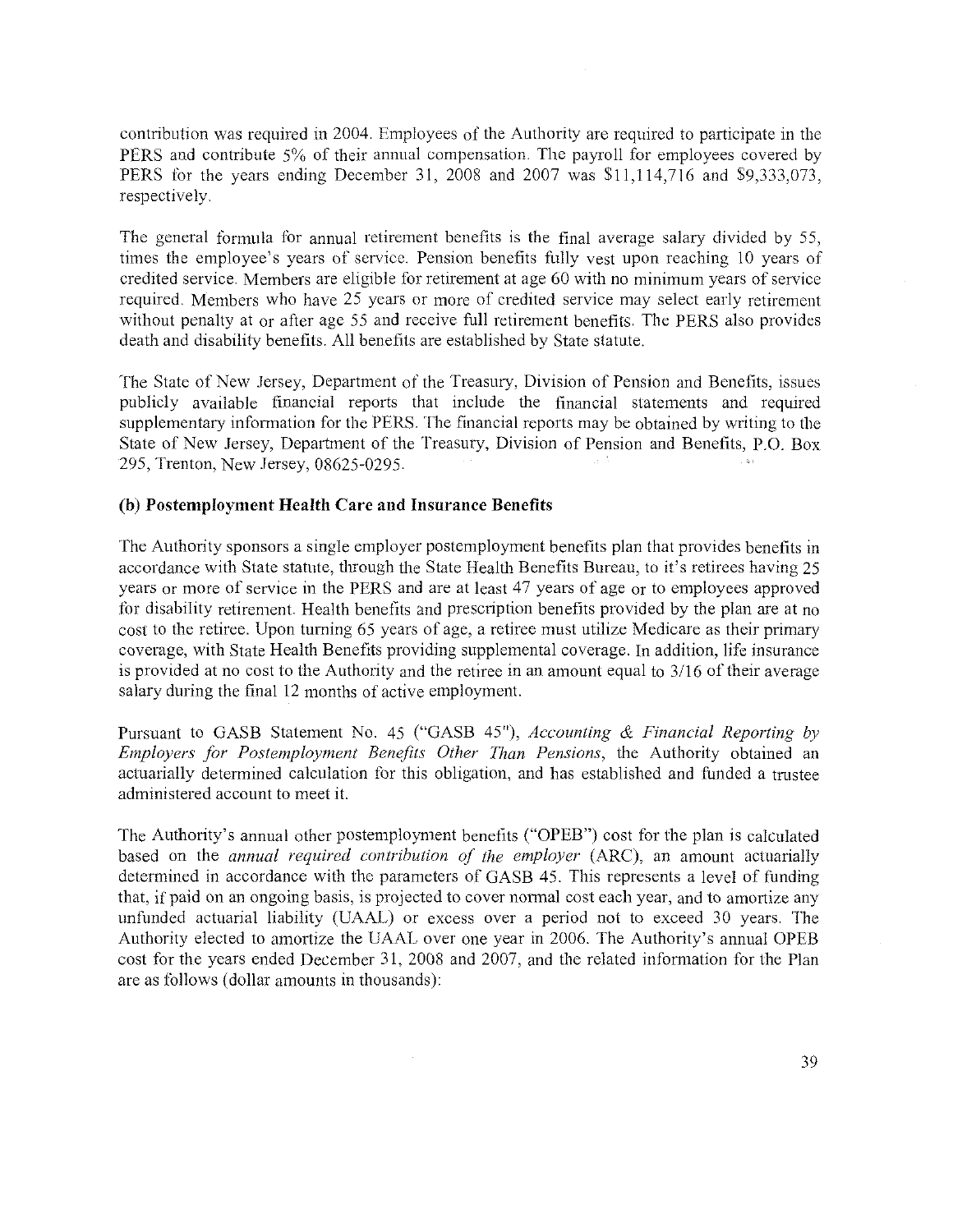|                                         | 2008    | 2007     |  |
|-----------------------------------------|---------|----------|--|
| Annual required contribution (ARC)      | \$633   | \$634    |  |
| Contributions made                      | 4,528   | 9,071    |  |
| Decrease in net OPEB obligation         | (3,895) | (8, 437) |  |
| Net OPEB Obligation - beginning of year | 4,219   | 12,656   |  |
| Net OPEB Obligation - end of year       | \$324   | \$4.219  |  |

The Authority's annual OPEB cost, the percentage of. annual OPEB cost contributed to the Plan and the net OPEB obligation for fiscal years 2008, 2007 and 2006 were as follows (dollar amounts in thousands):

| Fiscal Year | Annual OPEB | Percentage of Annual         | Net OPEB   |  |
|-------------|-------------|------------------------------|------------|--|
| Ended       | Cost        | <b>OPEB</b> Cost Contributed | Obligation |  |
| 12/31/08    | \$633       | $100.0\%$                    | \$324      |  |
| 12/31/07    | \$634       | $100.0\%$                    | \$4,219    |  |
| 12/31/06    | \$12,851    | $1.5\%$                      | \$12,656   |  |

As of December 31, 2008, the actuarial accrued liability for benefits was \$13,317,213, of which none was unfunded. The covered payroll (annual payroll of active employees covered by the plan) was \$11,114,716, and the ratio of unfunded actuarial accrued liability to the covered payroll was 0%.

To fund its OPEB obligation, the Authority has set aside monies (plan assets) in a bank account administered by a Trustee. As of December 31, 2008, the balance was \$13,363,945 and interest earnings on the account were \$370,933 in 2008. The plan assets are valued at fair value.

Actuarial valuations of an ongoing plan involve estimates and assumptions about the probability of occurrence of future events, such as employment, mortality, and healthcare costs. Amounts determined regarding the funded status of the plan and the annual required contributions of the Authority are subject to continual revision as actual results are compared with past expectations and new estimates are made regarding the future. The required schedule of finding progress presented as required supplementary information provides muitiyear trend information that shows whether the actuarial value of plan assets is increasing or decreasing over time relative to the actuarial accrued liabilities for benefits.

Actuarial Methods and Assumptions. Projections of benefits for financial reporting purposes are based on the substantive plan (the plan as understood by the employer and plan members) and include the types of benefits provided at the time of each valuation and the historical pattern of benefit cost sharing between the employer and plan members to that point. The actuarial methods and assumptions used include techniques that are designed to reduce short-term volatility in actuarial accrued liabilities and the actuarial value of assets, consistent with the long-term perspective of the calculations.

40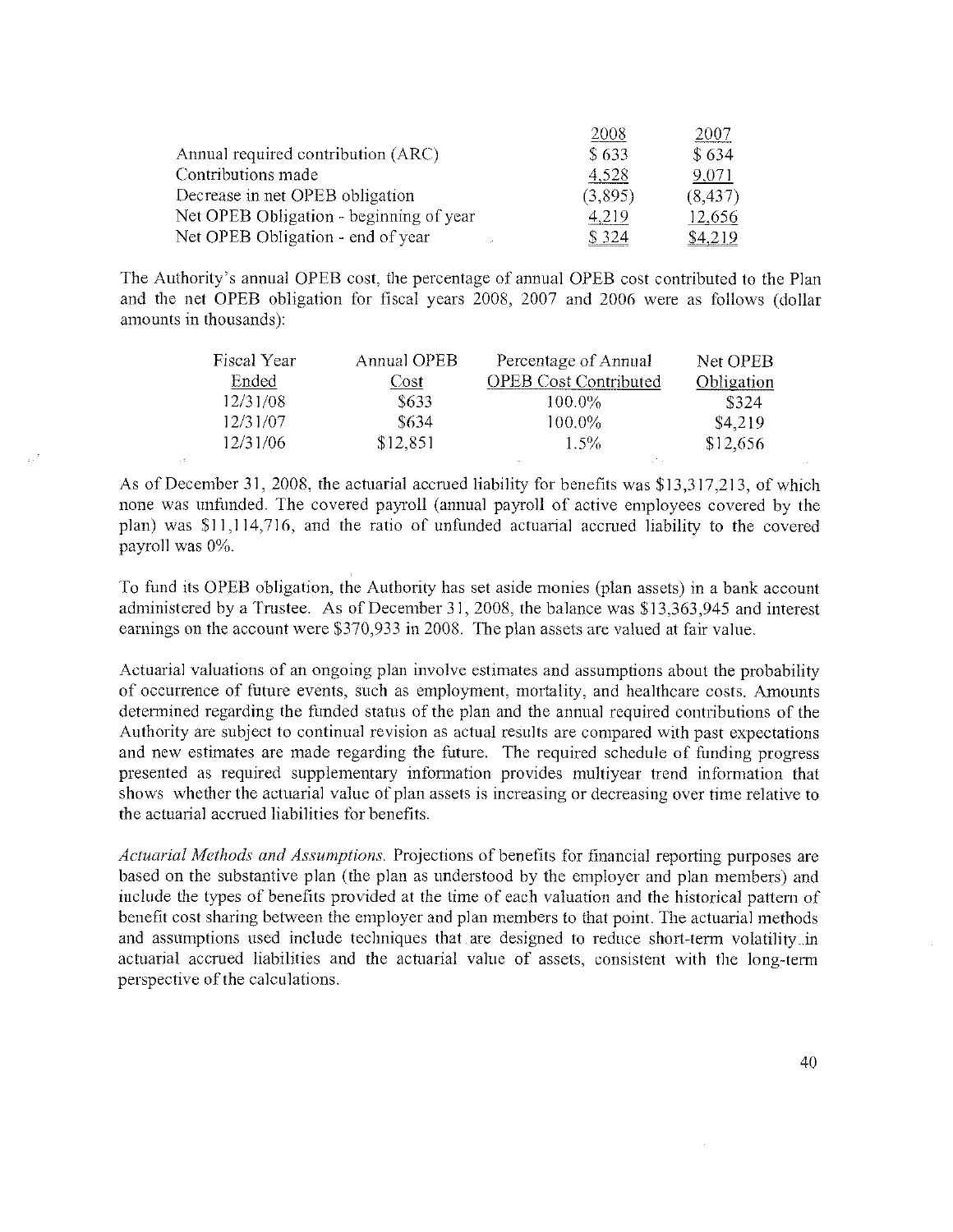For the January 1, 2006, actuarial valuation the projected unit credit actuarial cost method was used. In this method benefits are attributed from date of hire to the date of decrement. In the actuarial assumptions no investment return was cited as there were no plan assets. The healthcare cost trend assumed in the actuarial valuation included an initial annual healthcare cost trend rate of 10% annually, decreasing by 1% per year to an ultimate rate of 5% effective 2012 and thereafter. Both rates included a 4% inflation assumption.

 $\label{eq:1} \mathcal{A}=\mathcal{A}^{\dagger}+\mathcal{A}^{\dagger}+\mathcal{A}^{\dagger}+\mathcal{A}^{\dagger}+\mathcal{A}^{\dagger}+\mathcal{A}^{\dagger}+\mathcal{A}^{\dagger}+\mathcal{A}^{\dagger}+\mathcal{A}^{\dagger}+\mathcal{A}^{\dagger}+\mathcal{A}^{\dagger}+\mathcal{A}^{\dagger}+\mathcal{A}^{\dagger}+\mathcal{A}^{\dagger}+\mathcal{A}^{\dagger}+\mathcal{A}^{\dagger}+\mathcal{A}^{\dagger}+\mathcal{A}^{\dagger}+\mathcal{A}^{\d$ 

 $\sim 100$ 

 $\mathcal{A}^{\mathcal{A}}$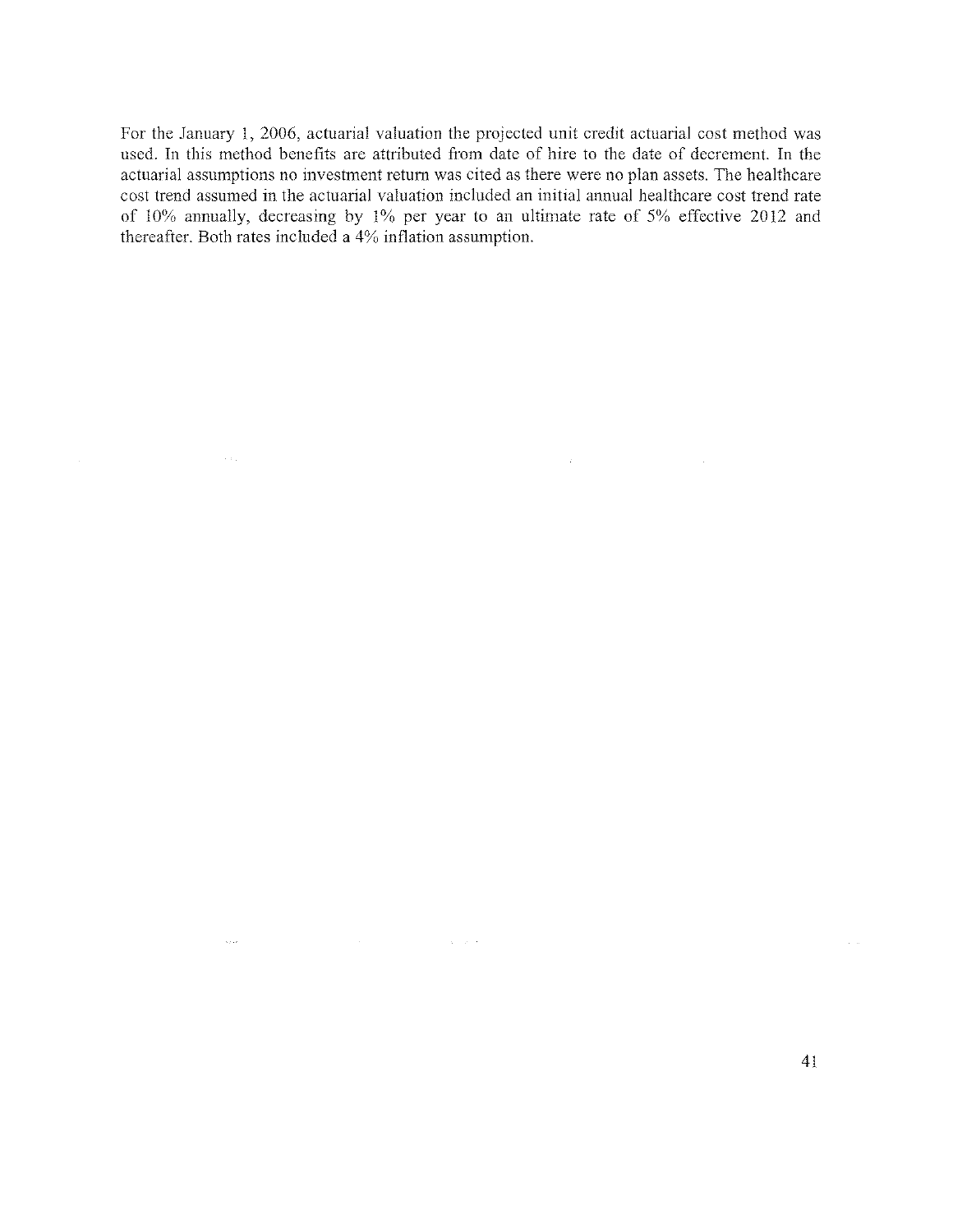### Required Supplemental Information

Funding Status and Funding Progress. The finding status of the plan as of December 31, 2008, and the two preceding years was as follows (actuarial valuation date 1/1/06):

|                                                              | 2008          | 2007         | 2006         |  |
|--------------------------------------------------------------|---------------|--------------|--------------|--|
| Actuarial accrued liability (AAL)                            | \$13,317,213  | \$12,994,000 | \$12.656.316 |  |
| Actuarial value of plan assets<br>Unfunded actuarial accrued | 13,363,945    | 8,775,228    | -0-          |  |
| liability/(asset) (UAAL)                                     | $($ \$46,732) | \$4,218,772  | \$12,656,316 |  |
| Funded ratio (actuarial value of                             |               |              |              |  |
| plan assets/AAL)                                             | 100.4%        | 67.5%        | $0\%$        |  |
| Covered payroll (active plan<br>members)                     | \$11,114,716  | \$9,333,073  | \$8,596,556  |  |
| UAAL as a percentage of covered<br>payroll                   | $0\%$         | 45.2%        | 147.2%       |  |

## Note 15: Compensated Absences

In accordance with GASB Statement No. 16, Accounting for Compensated Absences, the Authority recorded current liabilities in the amount of \$71 3,250 and \$497,840 as of December 31, 2008 and 2007, respectively. The liability as of the balance sheet date, is the value of employee accrued vacation time and vested estimated sick leave benefits that are probable of payment to employees upon retirement. The vested sick leave benefit to retirees for unused accumulated sick leave is calculated at the lesser of  $\frac{1}{2}$  the value of earned time or \$15,000. The payment of sick leave benefits, prior to retirement, is dependent on the occurrence of sickness as defined by Authority policy; therefore, such non-vested benefits are not accrued.

 $\bar{z}$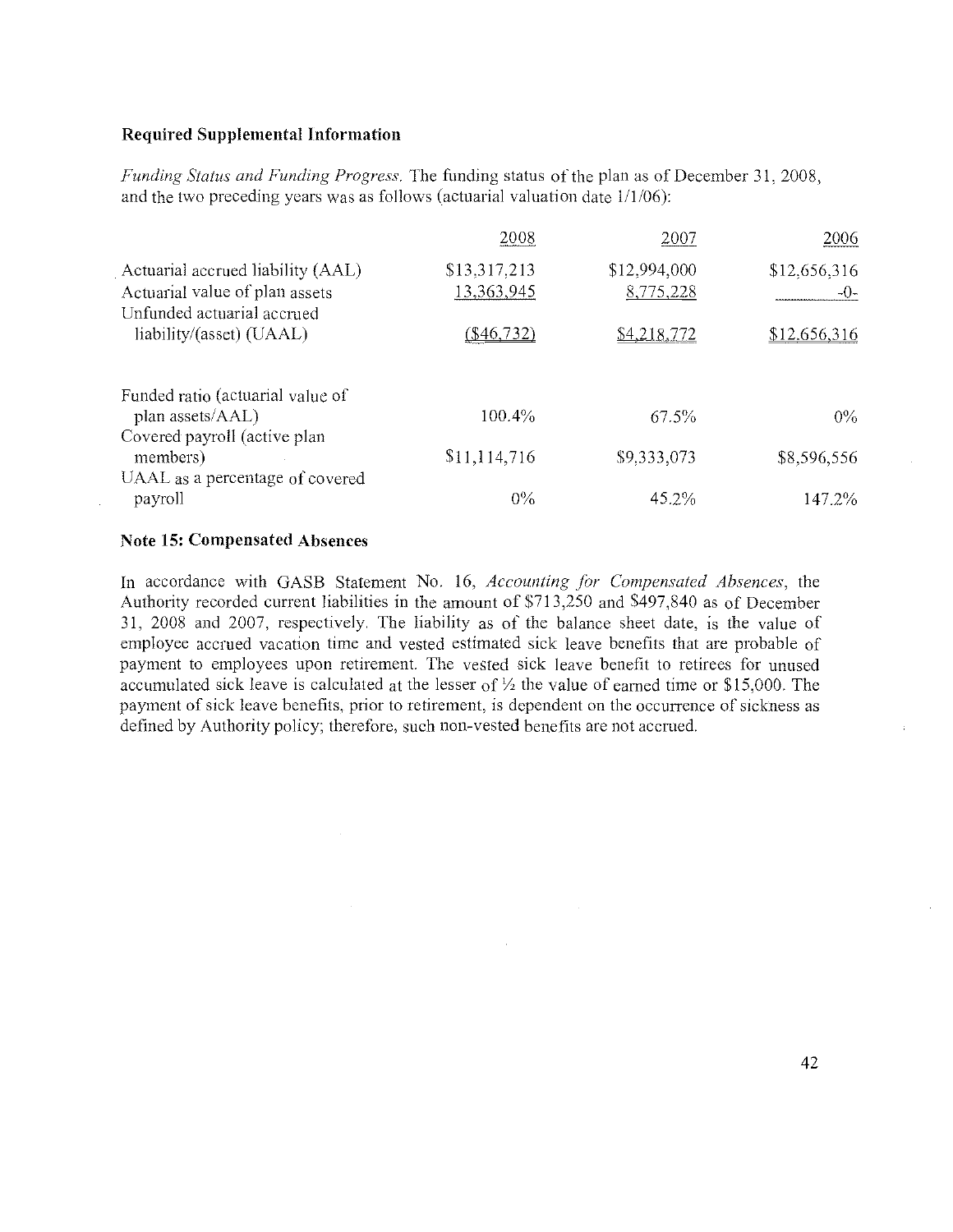II. Government Auditing Standards Section

 $\mathcal{L}^{\text{max}}_{\text{max}}$  and  $\mathcal{L}^{\text{max}}_{\text{max}}$ 

 $\mathcal{L}^{\text{max}}_{\text{max}}$ 

 $\mathcal{A}^{\mathcal{A}}$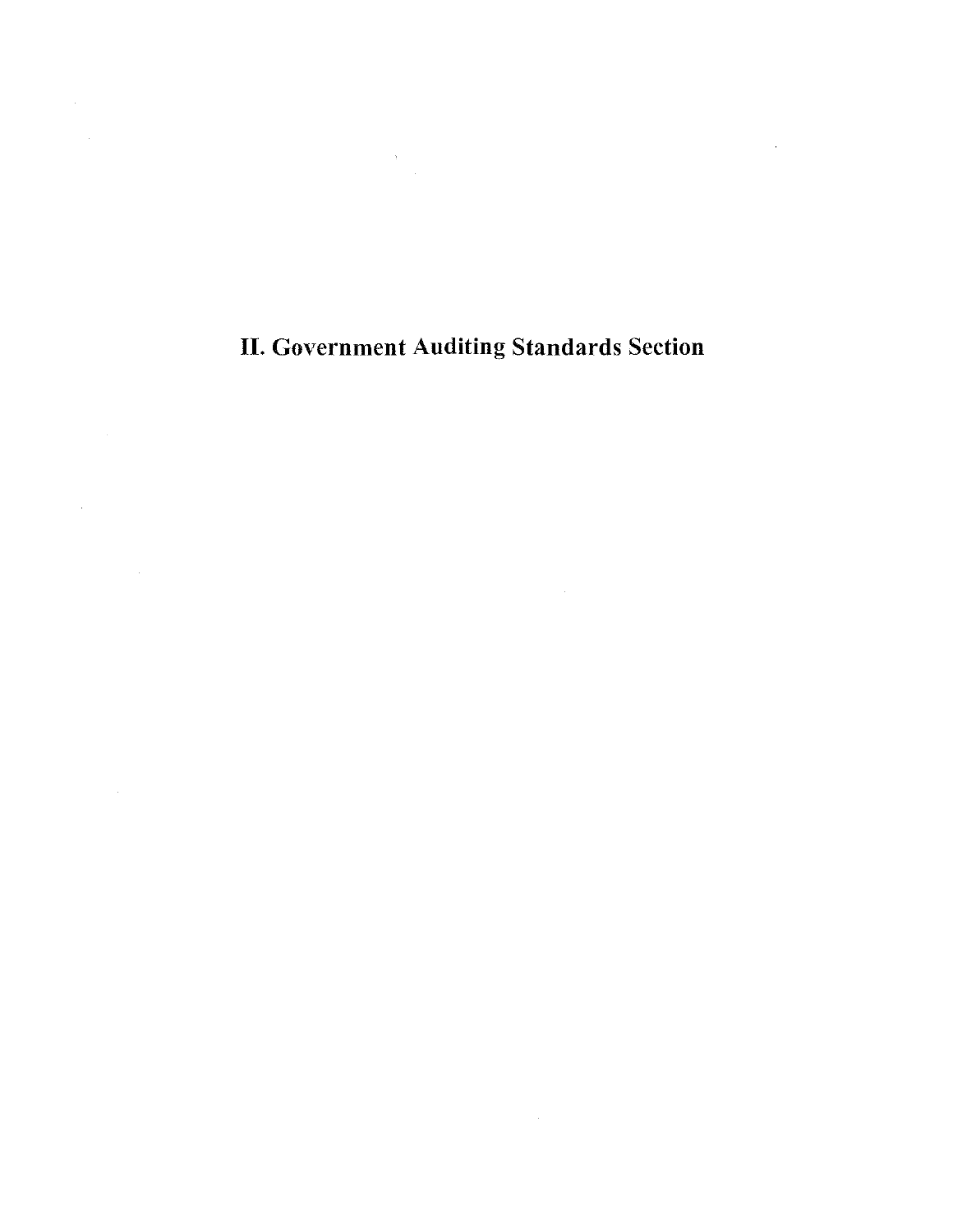

Mercadien Group Company

# INDEPENDENT AUDITORS' REPORT ON iNTERNAL CONTROL OVER FINANCIAL REPORTING AND ON COMPLIANCE AND OTHER MATTERS BASED ON AN AUDIT OF FINANCIAL STATEMENTS PERFORMED IN ACCORDANCE WITH GOVERNMENT AUDITING STANDARDS

## Members of the Authority New Jersey Economic Development Authority

We have audited the financial statements of New Jersey Economic Development Authority (the "Authority"), a component unit of the State of New Jersey, as of and for the year ended December 31, 2008, and have issued our report thereon dated March 12, 2009 We conducted our audit in accordance with auditing standards generally accepted in the United States of America and the standards applicable to financial audits contained in Government Auditing Standards, issued by the Comptroller General of the United States.

## Internal Control Over Financial Reporting

In planning and performing our audit, we considered the Authority's internal control over financial reporting as a basis for designing our auditing procedures for the purpose of expressing our opinion on the financial statements but not for the purpose of expressing an opinion on the effectiveness of the Authority's internal control over financial reporting. Accordingly, we do not express an opinion on the effectiveness of the Authority's internal control over financial reporting.

PENINSYLVANIA OFFICE: A control deficiency exists when the design or operation of a control does not allow management or employees, in the normal course of performing their assigned functions, HOLLAND, PA 18966<br>TEL 215.355-4860 to prevent or detect misstatements on a timely basis. A significant deficiency is a control AX 215-825-8110 deficiency, or combination of control deficiencies, that adversely affects the entity's ability to initiate, authorize, record, process, or report financial data reliably in accordance \* CPA USA NEWORK with generally accepted accounting principles such that there is more than a remote AMERICAN INSTITUTE OF likelihood that a misstatement of the entity's financial statements that is more than  $\frac{1}{2}$ inconsequential will not be prevented or detected by the entity's internal control.

CERTHED PUBLIC ACCOUNTANTS A material weakness is a significant deficiency, or combination of significant deficiencies, NEW YORK SOGETY OF that results in more than a remote likelihood that a material misstatement of the financial<br>CERTIFIED PUBLIC ACCOUNTANTS statements will not be prevented or detected by the entity's internal control statements will not be prevented or detected by the entity's internal control.

- 
- 
- \* NEW JERSEY SOCIETY OF
- 
- \* PENNSYLVANIA INSTITUTE OF CERTIFIED PUBLIC ACCOUNTANTS
- \* PRIVATE COMPANIES PRACTICE SECTION
- \* CENTER FOR PUBLIC COMPANY AUDIT FIRMS
- 
- 

REGISTERED WITH THE PCAOB<br>
P.O. Box 7648 • Princeton, NJ 08543-7648 • 609.689.9700 • Fax 609.689.9720 43<br>
which may material computer from computer from computer from computer from computer from computer from comput www.mercadien.com RSM MCGLADREY NETWORK **NEW ORE ALL STATE** COMMUNITY